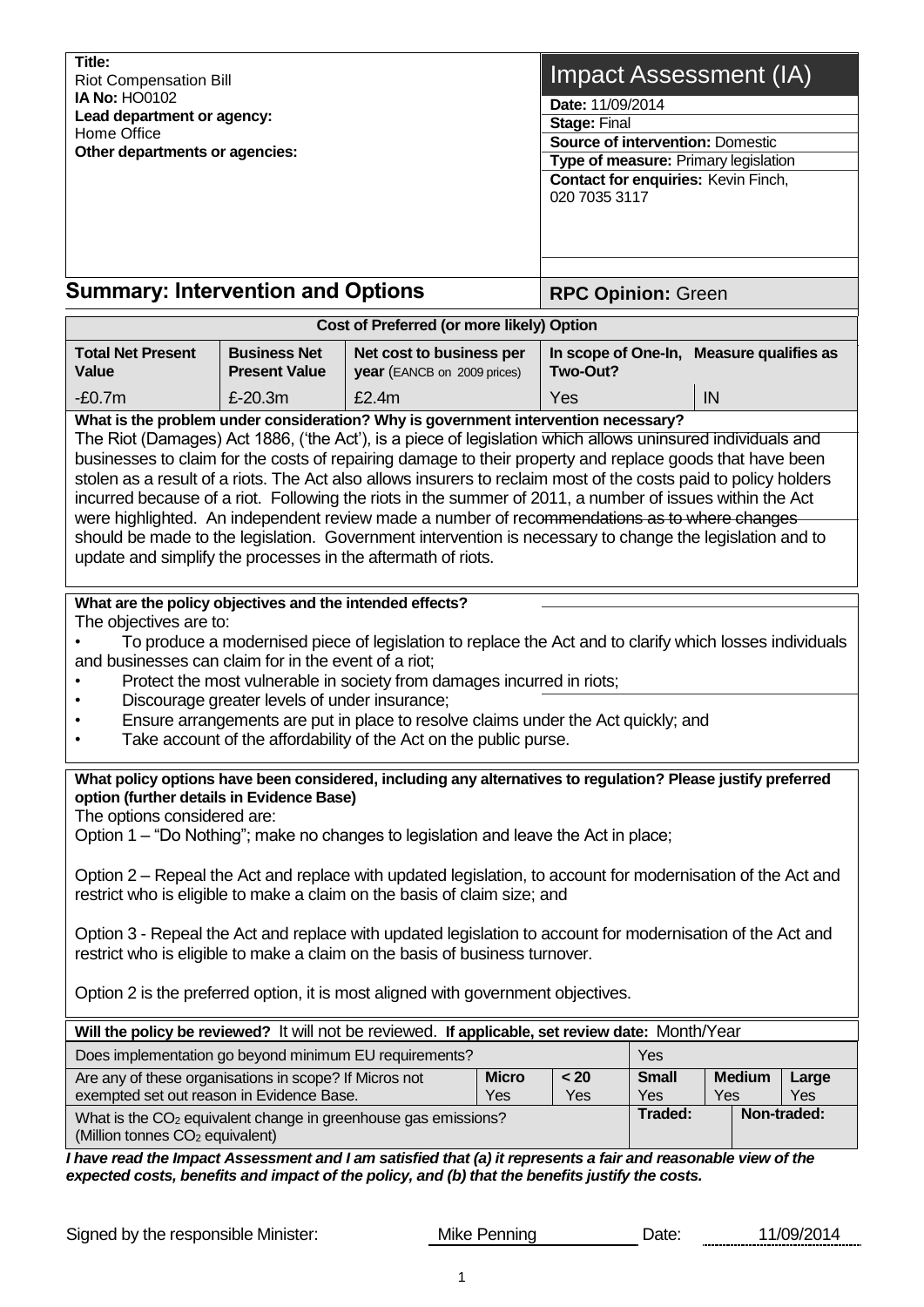# **Summary: Analysis & Evidence Policy Option 2**

**Description:** Repeal the Riot (Damages) Act and replace with a cap on the value of claims at £1m.

| <b>FULL ECONOMIC ASSESSMENT</b><br><b>Price Base</b>                                                                                                                                                                                                                                                                                                                                                                                                                                                                                                                                                                                                                                                                                                                                                                                                                                                                                                                                       | <b>PV Base</b>                                                                                                                                                                                                                                                                                                                                                                                                                                                                                                                                                                                       |                  | <b>Time Period</b>                                |                  |                                                                       | Net Benefit (Present Value (PV)) (£m) |                                         |
|--------------------------------------------------------------------------------------------------------------------------------------------------------------------------------------------------------------------------------------------------------------------------------------------------------------------------------------------------------------------------------------------------------------------------------------------------------------------------------------------------------------------------------------------------------------------------------------------------------------------------------------------------------------------------------------------------------------------------------------------------------------------------------------------------------------------------------------------------------------------------------------------------------------------------------------------------------------------------------------------|------------------------------------------------------------------------------------------------------------------------------------------------------------------------------------------------------------------------------------------------------------------------------------------------------------------------------------------------------------------------------------------------------------------------------------------------------------------------------------------------------------------------------------------------------------------------------------------------------|------------------|---------------------------------------------------|------------------|-----------------------------------------------------------------------|---------------------------------------|-----------------------------------------|
| Year 2011                                                                                                                                                                                                                                                                                                                                                                                                                                                                                                                                                                                                                                                                                                                                                                                                                                                                                                                                                                                  | <b>Year 2014</b>                                                                                                                                                                                                                                                                                                                                                                                                                                                                                                                                                                                     |                  | Years 10                                          | <b>Low: -0.7</b> |                                                                       | High: $-0.7$                          | Best Estimate: -0.7                     |
|                                                                                                                                                                                                                                                                                                                                                                                                                                                                                                                                                                                                                                                                                                                                                                                                                                                                                                                                                                                            |                                                                                                                                                                                                                                                                                                                                                                                                                                                                                                                                                                                                      |                  | <b>Total Transition</b>                           |                  |                                                                       | <b>Average Annual</b>                 | <b>Total Cost</b>                       |
| COSTS (£m)                                                                                                                                                                                                                                                                                                                                                                                                                                                                                                                                                                                                                                                                                                                                                                                                                                                                                                                                                                                 |                                                                                                                                                                                                                                                                                                                                                                                                                                                                                                                                                                                                      | (Constant Price) |                                                   | Years            |                                                                       | (excl. Transition) (Constant Price)   | (Present Value)                         |
| Low                                                                                                                                                                                                                                                                                                                                                                                                                                                                                                                                                                                                                                                                                                                                                                                                                                                                                                                                                                                        |                                                                                                                                                                                                                                                                                                                                                                                                                                                                                                                                                                                                      |                  | 0.0                                               |                  |                                                                       | 3.9                                   | 33.6                                    |
| <b>High</b>                                                                                                                                                                                                                                                                                                                                                                                                                                                                                                                                                                                                                                                                                                                                                                                                                                                                                                                                                                                |                                                                                                                                                                                                                                                                                                                                                                                                                                                                                                                                                                                                      |                  | 0.0                                               |                  |                                                                       | 15.6                                  | 134.1                                   |
| <b>Best Estimate</b>                                                                                                                                                                                                                                                                                                                                                                                                                                                                                                                                                                                                                                                                                                                                                                                                                                                                                                                                                                       |                                                                                                                                                                                                                                                                                                                                                                                                                                                                                                                                                                                                      |                  | 0.0                                               |                  |                                                                       | 5.1                                   | 43.9                                    |
|                                                                                                                                                                                                                                                                                                                                                                                                                                                                                                                                                                                                                                                                                                                                                                                                                                                                                                                                                                                            | Description and scale of key monetised costs by 'main affected groups'<br>The main cost to the public sector is the availability of replacement value and vehicle compensation, as well<br>as permitting applications which would currently be deemed out of time (£11.6m). There are some costs to<br>businesses (£42.5m) and individuals (£0.4m), through the restriction on the value of claims that can be<br>compensated. The smallest cost is that of the bureau, which is a cost to businesses of £0.5m and to the<br>public sector of £0.1m. All values are net present value over 10 years. |                  |                                                   |                  |                                                                       |                                       |                                         |
|                                                                                                                                                                                                                                                                                                                                                                                                                                                                                                                                                                                                                                                                                                                                                                                                                                                                                                                                                                                            | Other key non-monetised costs by 'main affected groups'<br>The negotiation costs over the bureau, between the public sector and businesses have not been monetised<br>and will likely be minimal.                                                                                                                                                                                                                                                                                                                                                                                                    |                  |                                                   |                  |                                                                       |                                       |                                         |
| <b>BENEFITS (£m)</b>                                                                                                                                                                                                                                                                                                                                                                                                                                                                                                                                                                                                                                                                                                                                                                                                                                                                                                                                                                       |                                                                                                                                                                                                                                                                                                                                                                                                                                                                                                                                                                                                      |                  | <b>Total Transition</b><br>(Constant Price)       |                  | <b>Average Annual</b><br>(excl. Transition) (Constant Price)<br>Years |                                       | <b>Total Benefit</b><br>(Present Value) |
| Low                                                                                                                                                                                                                                                                                                                                                                                                                                                                                                                                                                                                                                                                                                                                                                                                                                                                                                                                                                                        |                                                                                                                                                                                                                                                                                                                                                                                                                                                                                                                                                                                                      |                  | 0.0                                               |                  |                                                                       | 3.8                                   | 32.9                                    |
| High                                                                                                                                                                                                                                                                                                                                                                                                                                                                                                                                                                                                                                                                                                                                                                                                                                                                                                                                                                                       |                                                                                                                                                                                                                                                                                                                                                                                                                                                                                                                                                                                                      |                  | 0.0                                               |                  |                                                                       | 15.5                                  | 133.4                                   |
| <b>Best Estimate</b>                                                                                                                                                                                                                                                                                                                                                                                                                                                                                                                                                                                                                                                                                                                                                                                                                                                                                                                                                                       |                                                                                                                                                                                                                                                                                                                                                                                                                                                                                                                                                                                                      |                  | 0.0                                               |                  |                                                                       | 5.0                                   | 43.2                                    |
| Description and scale of key monetised benefits by 'main affected groups'<br>The main benefit is the gain of additional compensation for replacement value and will be felt by businesses<br>(£9.0m) and individuals (£0.2m). The gain of vehicle compensation gives individuals a further £0.01m.<br>Support for those claims currently out of time would award individuals (£0.04m) and businesses (£2.3m).<br>The public sector also saves from the introduction of a claims cap to the sum of £42.8m. Businesses<br>running the bureau will also recieve a small amount, £0.1m.<br>Other key non-monetised benefits by 'main affected groups'<br>There are a large number of non-monetised benefits. Through the creation of a bureau and formation of a<br>manual, claimants should have an improved level of service in the aftermath of claims, although it is difficult<br>to put a monetary figure on this. Should there be large scale rioting the benefit would be significant. |                                                                                                                                                                                                                                                                                                                                                                                                                                                                                                                                                                                                      |                  |                                                   |                  |                                                                       |                                       |                                         |
| Key assumptions/sensitivities/risks<br>Discount rate (%)<br>3.5<br>The main sensitivities relate to the volume and value of claims. The low and high estimates presented here<br>are based on changing the value of claims. Rather than using the median value of claims, the upper<br>quartile and lower quartile values have been used for these estimates.                                                                                                                                                                                                                                                                                                                                                                                                                                                                                                                                                                                                                              |                                                                                                                                                                                                                                                                                                                                                                                                                                                                                                                                                                                                      |                  |                                                   |                  |                                                                       |                                       |                                         |
| <b>BUSINESS ASSESSMENT (Option 2)</b>                                                                                                                                                                                                                                                                                                                                                                                                                                                                                                                                                                                                                                                                                                                                                                                                                                                                                                                                                      |                                                                                                                                                                                                                                                                                                                                                                                                                                                                                                                                                                                                      |                  | Direct impact on business (Equivalent Annual) £m: |                  |                                                                       | In scope of OITO?                     |                                         |
|                                                                                                                                                                                                                                                                                                                                                                                                                                                                                                                                                                                                                                                                                                                                                                                                                                                                                                                                                                                            |                                                                                                                                                                                                                                                                                                                                                                                                                                                                                                                                                                                                      |                  |                                                   |                  |                                                                       |                                       | <b>Measure qualifies as</b>             |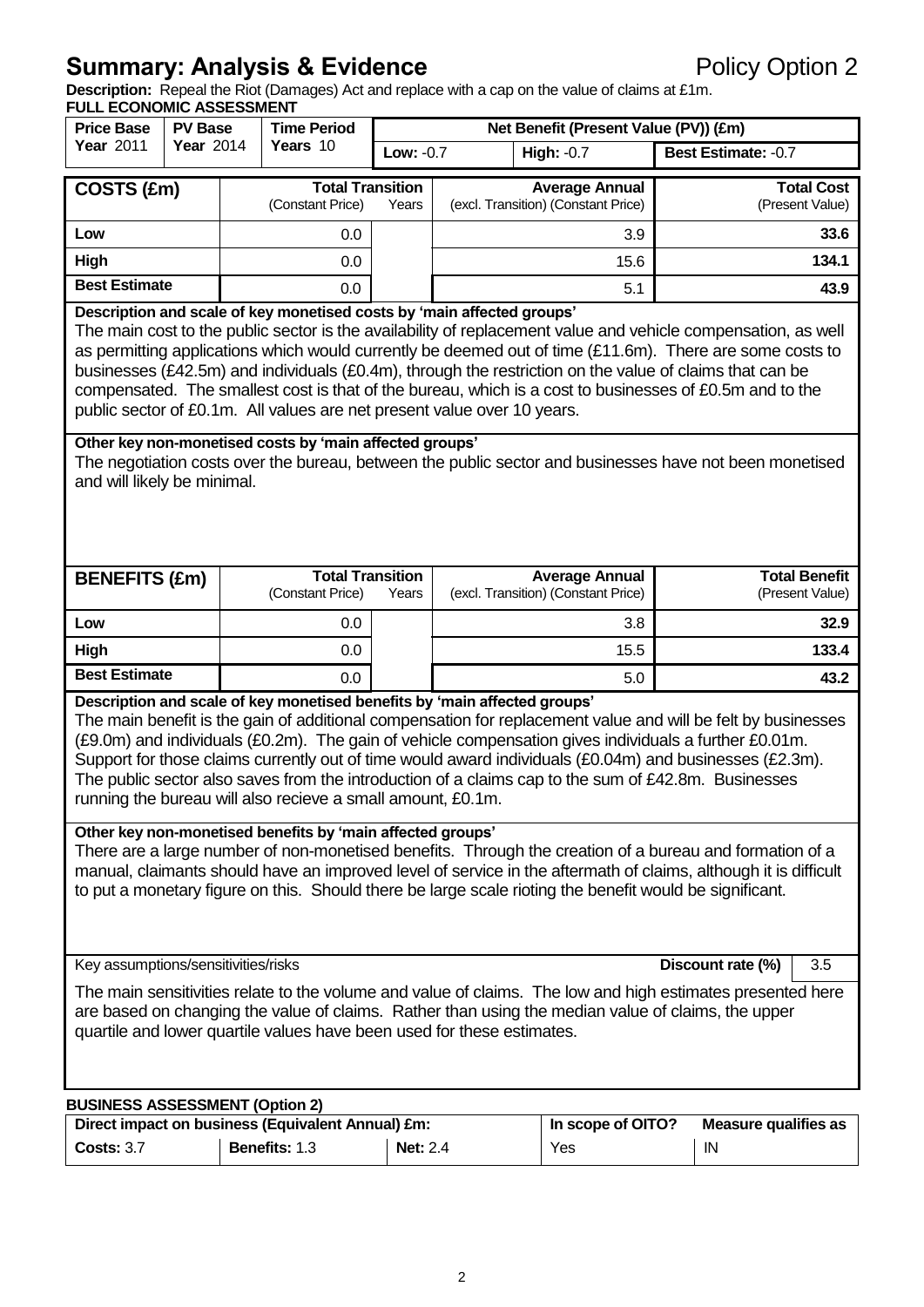# **Summary: Analysis & Evidence Policy Option 3**

**Description:** Repeal the Riot (Damages) Act and replace with a cap on business claims based on turnover limit of £5m.

| <b>FULL ECONOMIC ASSESSMENT</b><br><b>Price Base</b>                                                                                                                                                                                                                                                                                                                                                                                                                                                                                                                                                                                               | <b>PV Base</b>                                                                                                                                                                                                                                                                                                                                                                                                                                                                                                                                              |     | <b>Time Period</b>                                | Net Benefit (Present Value (PV)) (£m) |                                                                       |                                                              |                                         |
|----------------------------------------------------------------------------------------------------------------------------------------------------------------------------------------------------------------------------------------------------------------------------------------------------------------------------------------------------------------------------------------------------------------------------------------------------------------------------------------------------------------------------------------------------------------------------------------------------------------------------------------------------|-------------------------------------------------------------------------------------------------------------------------------------------------------------------------------------------------------------------------------------------------------------------------------------------------------------------------------------------------------------------------------------------------------------------------------------------------------------------------------------------------------------------------------------------------------------|-----|---------------------------------------------------|---------------------------------------|-----------------------------------------------------------------------|--------------------------------------------------------------|-----------------------------------------|
| <b>Year 2011</b>                                                                                                                                                                                                                                                                                                                                                                                                                                                                                                                                                                                                                                   | <b>Year 2014</b>                                                                                                                                                                                                                                                                                                                                                                                                                                                                                                                                            |     | Years 10                                          | Low: -0.7                             |                                                                       | <b>High: -0.7</b>                                            | Best Estimate: -0.7                     |
|                                                                                                                                                                                                                                                                                                                                                                                                                                                                                                                                                                                                                                                    |                                                                                                                                                                                                                                                                                                                                                                                                                                                                                                                                                             |     | <b>Total Transition</b>                           |                                       |                                                                       |                                                              |                                         |
| COSTS (£m)                                                                                                                                                                                                                                                                                                                                                                                                                                                                                                                                                                                                                                         |                                                                                                                                                                                                                                                                                                                                                                                                                                                                                                                                                             |     | (Constant Price)                                  |                                       |                                                                       | <b>Average Annual</b><br>(excl. Transition) (Constant Price) | <b>Total Cost</b><br>(Present Value)    |
| Low                                                                                                                                                                                                                                                                                                                                                                                                                                                                                                                                                                                                                                                |                                                                                                                                                                                                                                                                                                                                                                                                                                                                                                                                                             |     | 0.0                                               |                                       |                                                                       | 6.8                                                          | 58.6                                    |
| High                                                                                                                                                                                                                                                                                                                                                                                                                                                                                                                                                                                                                                               |                                                                                                                                                                                                                                                                                                                                                                                                                                                                                                                                                             | 0.0 |                                                   |                                       |                                                                       | 17.2                                                         | 148.4                                   |
| <b>Best Estimate</b>                                                                                                                                                                                                                                                                                                                                                                                                                                                                                                                                                                                                                               |                                                                                                                                                                                                                                                                                                                                                                                                                                                                                                                                                             |     | 0.0                                               |                                       |                                                                       | 8.0                                                          | 69.2                                    |
|                                                                                                                                                                                                                                                                                                                                                                                                                                                                                                                                                                                                                                                    | Description and scale of key monetised costs by 'main affected groups'<br>The main cost to the public sector is the availability of replacement value and vehicle compensation, as well<br>as permitting applications which would currently be deemed out of time (£26.8m). There are some costs to<br>businesses (£50.2m), through the restriction on which businesses can claim. The smallest cost is that of<br>the bureau, which is a cost to businesses of £0.5m and to the public sector of £0.1m. All values are net<br>present value over 10 years. |     |                                                   |                                       |                                                                       |                                                              |                                         |
|                                                                                                                                                                                                                                                                                                                                                                                                                                                                                                                                                                                                                                                    | Other key non-monetised costs by 'main affected groups'<br>The negotiation costs over the bureau, between the public sector and businesses have not been monetised<br>and will likely be minimal.                                                                                                                                                                                                                                                                                                                                                           |     |                                                   |                                       |                                                                       |                                                              |                                         |
| <b>BENEFITS (£m)</b>                                                                                                                                                                                                                                                                                                                                                                                                                                                                                                                                                                                                                               |                                                                                                                                                                                                                                                                                                                                                                                                                                                                                                                                                             |     | <b>Total Transition</b><br>(Constant Price)       |                                       | <b>Average Annual</b><br>(excl. Transition) (Constant Price)<br>Years |                                                              | <b>Total Benefit</b><br>(Present Value) |
| Low                                                                                                                                                                                                                                                                                                                                                                                                                                                                                                                                                                                                                                                |                                                                                                                                                                                                                                                                                                                                                                                                                                                                                                                                                             |     | 0.0                                               |                                       |                                                                       | 6.7                                                          | 57.9                                    |
| High                                                                                                                                                                                                                                                                                                                                                                                                                                                                                                                                                                                                                                               |                                                                                                                                                                                                                                                                                                                                                                                                                                                                                                                                                             |     | 0.0                                               |                                       |                                                                       | 17.2                                                         | 147.7                                   |
| <b>Best Estimate</b>                                                                                                                                                                                                                                                                                                                                                                                                                                                                                                                                                                                                                               |                                                                                                                                                                                                                                                                                                                                                                                                                                                                                                                                                             |     | 0.0                                               |                                       |                                                                       | 8.0                                                          | 68.5                                    |
| Description and scale of key monetised benefits by 'main affected groups'<br>The main benefit is the gain of additional compensation for replacement value and will be felt by businesses<br>(£25.1m) and individuals (£0.9m). The gain of vehicle compensation gives individuals a further £0.01m.<br>Support for those claims currently out of time would award individuals (£0.05m) and businesses (£1.3m).<br>The public sector also saves from the introduction of a claims cap to the sum of £50.2m. Businesses<br>running the bureau will also recieve a small amount, £0.1m.<br>Other key non-monetised benefits by 'main affected groups' |                                                                                                                                                                                                                                                                                                                                                                                                                                                                                                                                                             |     |                                                   |                                       |                                                                       |                                                              |                                         |
| There are a large number of non-monetised benefits. Through the creation of a bureau and formation of a<br>manual, claimants should have an improved level of service in the aftermath of claims, although it is difficult<br>to put a monetary figure on this. Should there be large scale rioting the benefit would be significant.                                                                                                                                                                                                                                                                                                              |                                                                                                                                                                                                                                                                                                                                                                                                                                                                                                                                                             |     |                                                   |                                       |                                                                       |                                                              |                                         |
| Key assumptions/sensitivities/risks                                                                                                                                                                                                                                                                                                                                                                                                                                                                                                                                                                                                                |                                                                                                                                                                                                                                                                                                                                                                                                                                                                                                                                                             |     |                                                   |                                       |                                                                       |                                                              | Discount rate (%)<br>3.5                |
| The main sensitivities relate to the volume and value of claims. The low and high estimates presented here<br>are based on changing the value of claims. Rather than using the median value of claims, the upper<br>quartile and lower quartile values have been used for these estimates.                                                                                                                                                                                                                                                                                                                                                         |                                                                                                                                                                                                                                                                                                                                                                                                                                                                                                                                                             |     |                                                   |                                       |                                                                       |                                                              |                                         |
| <b>BUSINESS ASSESSMENT (Option 3)</b>                                                                                                                                                                                                                                                                                                                                                                                                                                                                                                                                                                                                              |                                                                                                                                                                                                                                                                                                                                                                                                                                                                                                                                                             |     |                                                   |                                       |                                                                       |                                                              |                                         |
|                                                                                                                                                                                                                                                                                                                                                                                                                                                                                                                                                                                                                                                    |                                                                                                                                                                                                                                                                                                                                                                                                                                                                                                                                                             |     | Direct impact on business (Equivalent Annual) £m: |                                       |                                                                       | In scope of OITO?                                            | <b>Measure qualifies as</b>             |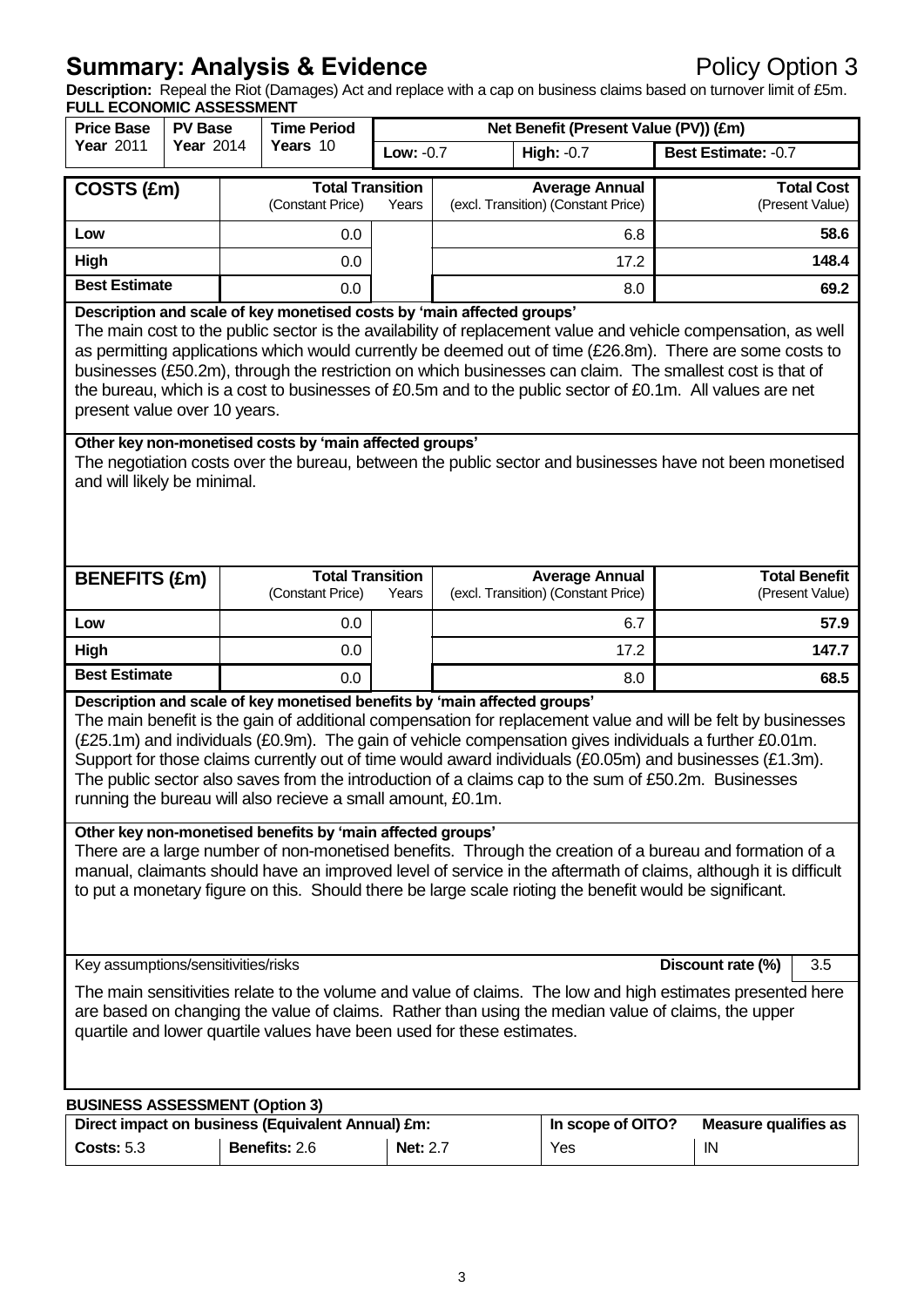# **Evidence Base (for summary sheets)**

## **A. Strategic Overview**

## **A.1 Background**

The Riot (Damages) Act 1886 ('the Act'), provides compensation for losses caused by riots. It covers all of England and Wales, but excludes riots that occur in Scotland and Northern Ireland.

Liability for paying riot compensation rests with the police. The police have a duty to maintain law and order; when a riot takes place, law and order have broken down and this means the police have failed to do their duty. This was the original rationale for the policy being introduced, of course as time has moved on other factors have come in to play, which means that this rationale on its own may be insufficient.

Under the Act, individuals and businesses, or insurers on their behalf, are able to claim for damages from those responsible, the police, the relevant Police Crime Commissioner (PCC) or the Mayor's Office for Policing and Crime (MOPAC).

The Act has not been used often. The most notable uses have been following the Brixton and Toxteth riots in the 1980s, and the rioting in August 2011. Following the 2011 riots, an independent review of the Act was commissioned by the Home Secretary and published on 8 November 2013. This review identified a number of areas which could be changed. A consultation on changes to the Act closed on 1 August 2014. This Impact Assessment considers the options to change the Act, including the independent reviewer's recommendations as well as alternatives that were proposed in the consultation.

When the Act was originally implemented over 125 years ago, the circumstances in England and Wales were different. The insurance industry was smaller and many individuals and businesses did not have the ability to repair damages that were caused in riots. The provisions in the Act meant that areas vulnerable to riots were able to make the necessary repairs. The insurance market has changed since 1886, with most individuals and businesses having some insurance. However it is still important that those who cannot afford insurance are protected in riots.

The Act also contains terminology and descriptions that can seem vague and difficult to understand. An example is the definition of a riot in the Act, which is "Persons riotously and tumultuously assembled together". This is supplemented by using the Public Order Act definition to determine a riotous group. The wording of the Act can mean it is applied inconsistently, as it is implemented by individual PCCs or MOPAC. Improving how easy the riots legislation is to understand is an important factor in the proposed changes.

The cost of compensation payments from the August 2011 riots is still rising, as the remaining claims are settled. At a time when the Police are facing cuts to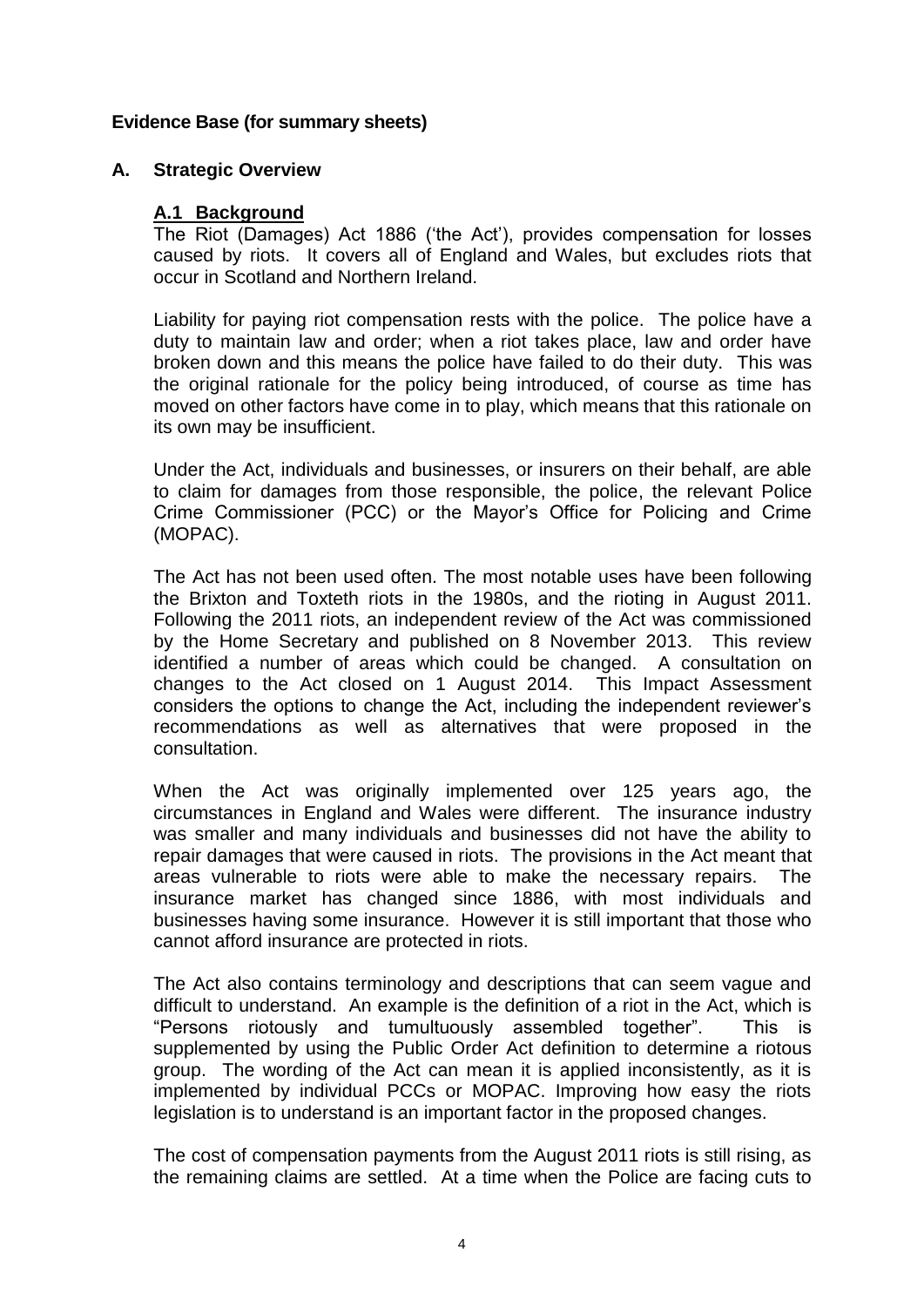their budgets, the cost of this legislation and any changes should be well thought-out. The options look at the impact on the public purse and try to make sure that any changes which are made to the Act remain affordable.

The Government would prefer to repeal the Riot (Damages) Act 1886, and replace it with new legislation which modernises the language and terminology, clearly sets out what should and should not be covered.

# **A.2 Groups Affected**

Changes to the Act would affect a number of groups. In particular there would be implications for PCCs and MOPAC, large and small Businesses, as well as individuals. Most of the impact on businesses will affect insurers, who currently make the highest number and value of claims under the Act, following payments to both business and individual policy holders.

The recommended option may also affect a number of other government departments. There would be expectations of local government to have an understanding of any resulting legislation.

The financial implications will be of interest to HM Treasury and the effects on business may be of interest to the Department for Business, Innovation and Skills. The potential effects of a cap on leaseholders and private landlords is of interest to the Department for Communities and Local Government.

# **A.3 Consultation**

An independent review of the Act was published on 8 November 2013. The recommendations within this review provided the basis of the proposals in the options. A consultation on the policy ran for eight weeks and closed on 1 August. The results of this consultation can be found in the Government's response to the consultation and have helped to inform the policy options further.

## **Within Government**

We have spoken to HMT, CO, DCLG and BIS regarding these proposals. DCLG colleagues have provided input on the best ways for local government officials to engage with the Act and how they can support claimants in the event of rioting. BIS have also advised us on ways to distinguish between small and large businesses as well as the possible implications.

We have also consulted with Northern Ireland policy leads and the Scottish Office regarding the devolved issues. This policy area is devolved and Northern Ireland and Scotland are not covered by the Act, however the proposed changes may be of interest to them.

## **Public Consultation**

Throughout the consultation period we have spoken further with the Association of British Insurers (ABI), the Chartered Institute of Loss Adjusters (CILA), the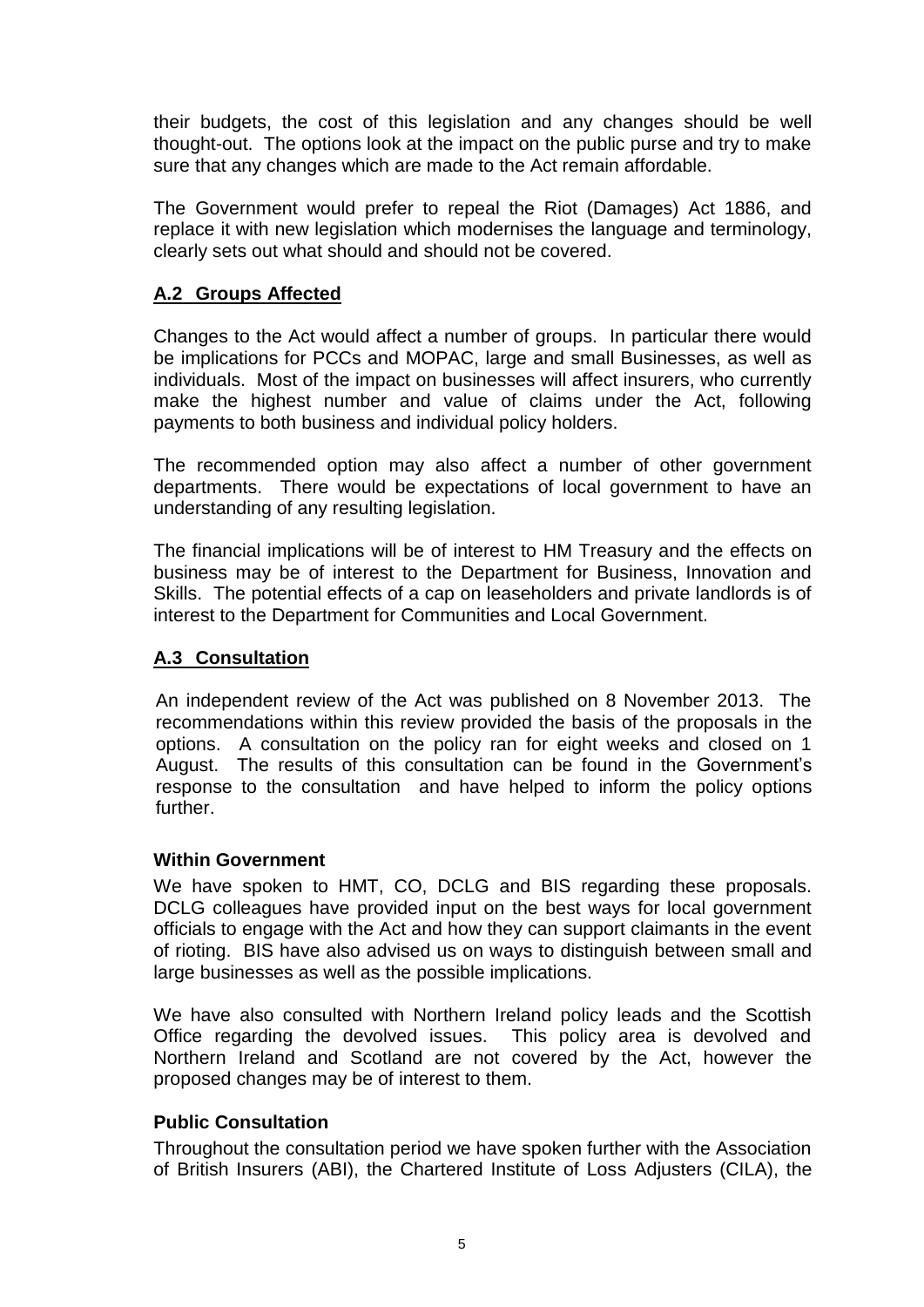British Property Federation (BPF) and PCCs, among others. These discussions and written responses from these and other organisations and individuals have informed the direction of policy.

## **B. Rationale**

Following the riots in the summer of 2011, the Government conducted an internal review and commissioned an independent review of the Act. These reviews identified recommendations for changes to the Act. Given the recommendations raised in the reviews, there is significant motivation to reform the Act.

Following the riots in 2011 it was found that the Act was often too difficult to understand and bureaucratic to comply with. This creates an excessive burden on Government, police forces and PCCs, businesses and individuals. The reviews highlighted that the processes behind the Act did not need to be as complicated as they were. The benefits from simplifying the process and reducing the difficulties faced when making or processing a riot compensation claim would help to satisfy the Government's aim to reduce regulation on businesses.

The Act excludes certain items which were not relevant in 1886, when the Act was introduced, but may be relevant in the present day. One excluded item is motor vehicles. These had only just been invented in 1886, however in the present day it would be unusual for vehicles to be absent from an area affected by riots. Another change since 1886 is in the insurance market, at the time the Act was introduced, most individuals and businesses were not insured. In order to protect the vulnerable who could not afford to meet the costs of repairing riot damage, the Act allowed for all to claim. In the present day, the insurance market is large and many individuals and businesses take out sufficient insurance. Given these and other changes to society since the introduction of the Act, it is possible that the Act is inefficient and it would benefit from modernisation and better targeting of support.

The Act is also an unpredictable cost to the police and Government. The Act could become unaffordable if riots were to be more common in future, although there is no evidence to suggest that this will occur. In light of cuts to Government funding, the reviews indicated that many stakeholders understood the need to save money. The benefits from spending under the Act are limited and often localised. If the Act were more affordable, it may be possible to increase government spending in areas which have wider benefits for the UK.

Finally, after the riots of 2011 a risk was identified businesses and individuals relying on riot compensation arrangements rather than insurance. This is known as moral hazard. Some claims were significantly higher than they could have been because of the lack of insurance taken out.

To summarise, the particular issues with the Act were found to:

- Difficult to understand;
- Difficult for individuals and the Police to comply with consistently;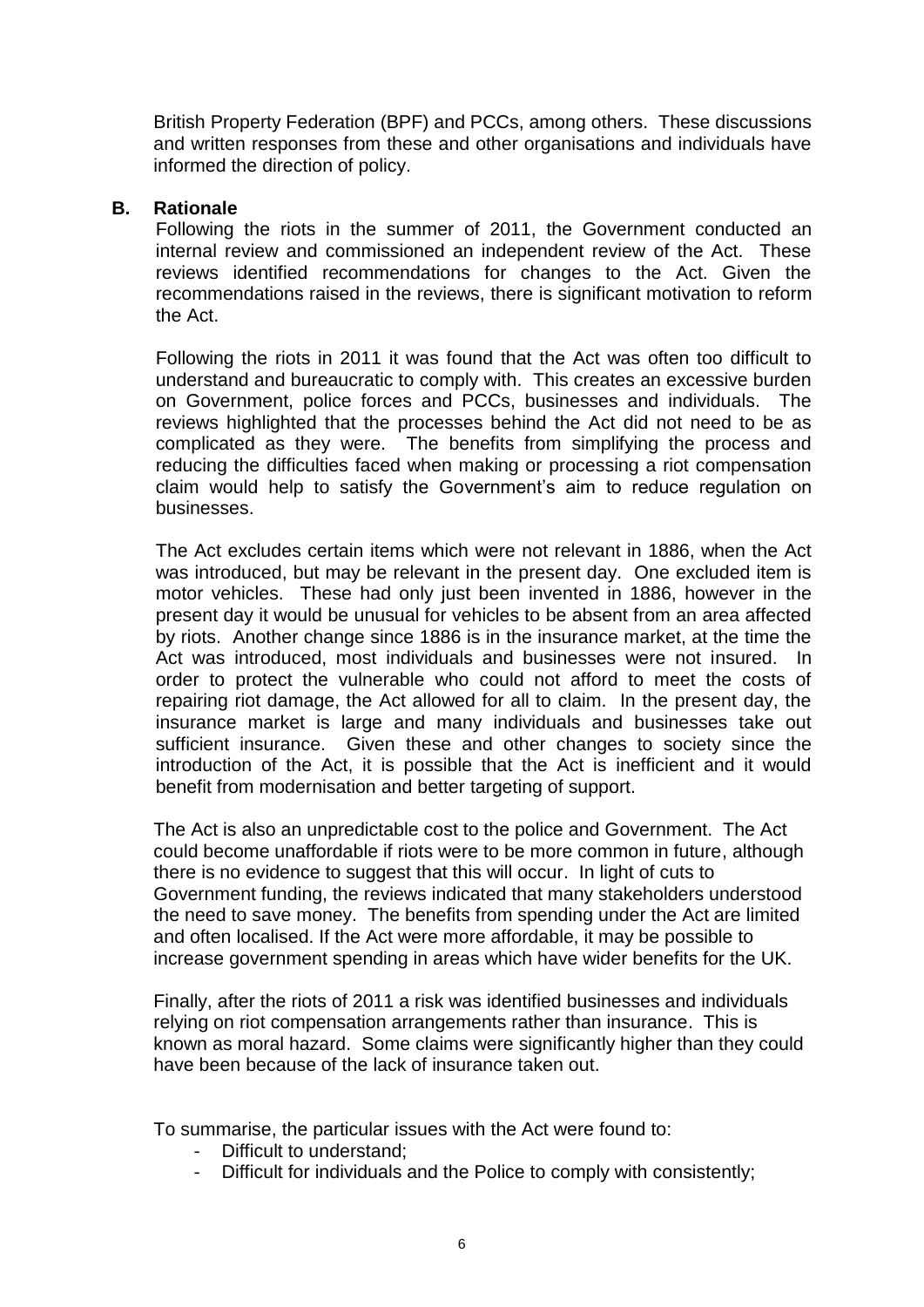- Out of date, e.g. the exclusion of vehicles, not reflecting insurance market;
- Unpredictable in cost;
- Potentially unaffordable; and
- Encourages lack or protective action among victims and hence represents a moral hazard.

# **C. Objectives**

The objectives are to:

- Replace the Act, modernising and clarifying which losses can be claimed for after riots;
- Reducing the bureaucracy of claims processes so that it is easier to understand and comply with;
- Protect the most vulnerable in society from the damages incurred in riots. This includes the uninsured, underinsured, small businesses and others who are unable to afford repairs after riots;
- Discourage greater levels of under insurance than already present in society;
- Increase the affordability of the Act on the public purse, by limiting the financial liability on the Police;
- Reduce the impact of moral hazard, by encouraging victims to take sufficient pre-emptive precuations

# **D. Options**

At the consultation stage, a number of options were considered, this included:

- 1. Do nothing;
- 2. Repeal the Act and do not replace it;
- 3. Repeal the Act and replace in line with the independent review recommendations (excluding replacement value and excess); and
- 4. Repeal the Act and replace in line with the independent review recommendations (including replacement value and excess).

The results of the consultation indicated that a large number of respondents agreed that the current Act is out of date and needed to be replaced with new legislation. For this reason the second option is no longer being considered.

The majority of respondents also agreed with the principles of replacement value and excess payments. For this reason we have retained the fourth option and are no longer considering the third.

Finally, there were several alternatives to the turnover cap proposed by the independent reviewer. We are aware of concerns that the level of the turnover cap is inappropriate and that it is too low, for that reason we have revised our previous option 4, which had a turnover cap of £2m, to now having a turnover cap of £5m. This change in approach to the turnover cap is a result of information received in the consultation. The Association of British Insurers (ABI) provided evidence which suggested that only a third of commercial claims would qualify under a turnover cap of £2m and that many small businesses would be excluded at this level. They proposed that a turnover cap of £5m, which would capture just over half of all commercial claims, was more appropriate and would protect small businesses.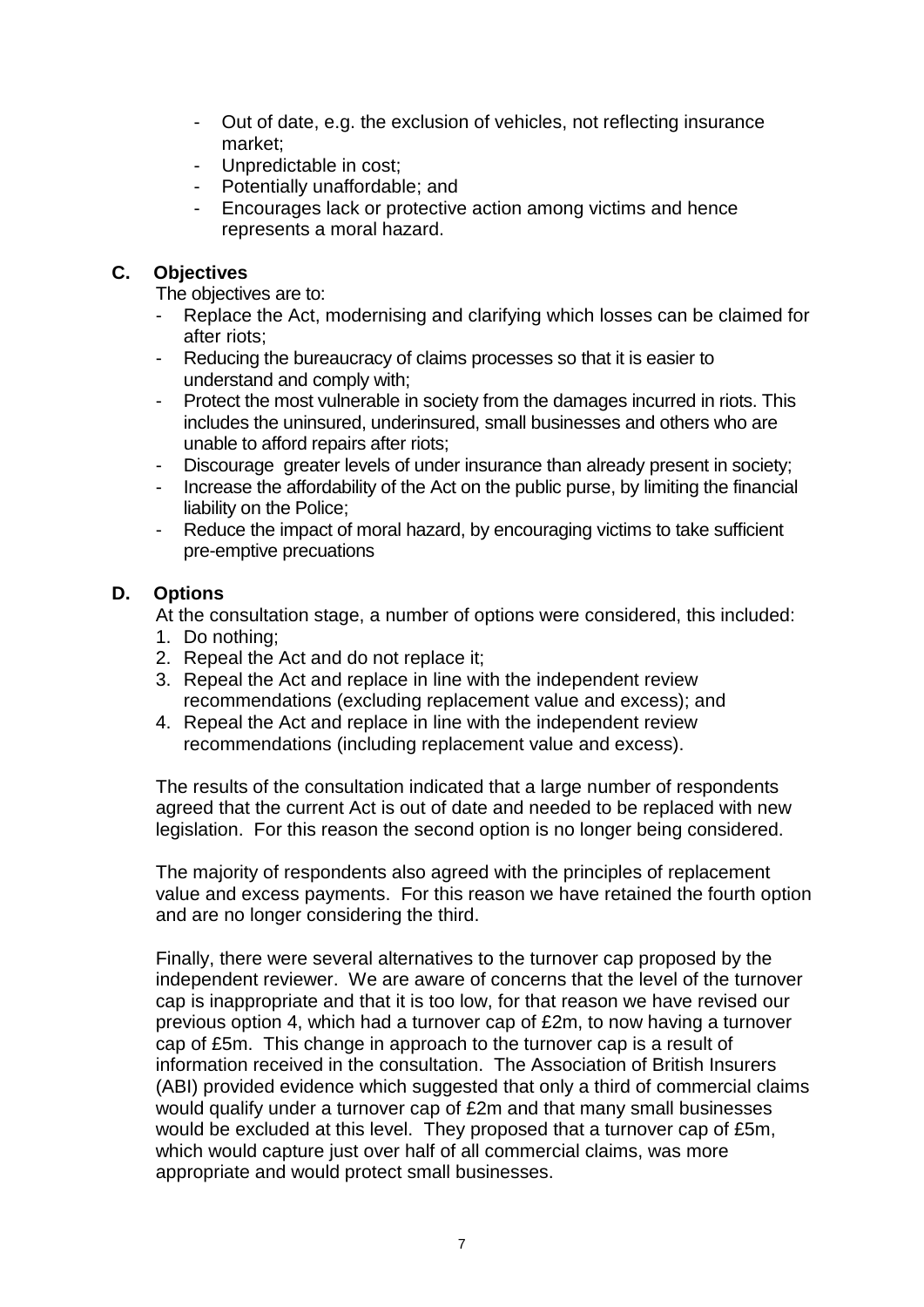Another concern was businesses should not be prevented from claiming but should have their claims limited. These changes have generated the following list of options:

- 1. Do nothing;
- 2. Repeal the Act and replace in line with the independent review recommendations (except the turnover cap and excess), and to cap claims on the basis of their size (with claims limited to a maximum of £1m); and
- 3. Repeal the Act and replace in line with the independent review recommendations (except the turnover cap and excess), and to cap claims from businesses with a turnover of £5m or more (previously option 4).

Option 2 is the recommended option, as it is most aligned with Government objectives set out in section C. It presents the lowest cost to business, provides incentives for claimants to change their behaviour and implement appropriate precautions and is simpler to practically implement than a turnover cap as suggested in option 3.

Option 1 is to "Do Nothing"; make no changes to legislation and leave the current Act in place.

Option 2 is to repeal the Act and replace it with new legislation. The main difference from the independent review recommendations is that rather than a turnover cap preventing some businesses from claiming, there would be a limit applied to the amount of money that can be awarded to a single claim. This limit will be £1m. This option was generated following consultation where some individuals/insurers felt this would be a better measure. This approach is reasonable as it would mean that all businesses could claim compensation from the police, which is aligned with the principal of police liability which underlines the act. However, it is true that this method does not specifically protect small businesses that may still have large claims. Other changes are broadly in line with those recommended by the independent reviewer and those presented at the consultation stage. Full details are discussed in the options analysis.

Option 3 is to repeal the Act and replace it. This legislation will provide an update of the Act and its processes. It will restrict the ability of large businesses to claim for damages under the Act, by preventing businesses with a turnover of more than £5m from claiming under the Act. Other changes are broadly in line with those recommended by the independent reviewer and those presented at the consultation stage. Full details are discussed in the options analysis.

Option 1 is expected to be cost neutral, whilst Options 2 and 3 will have a net cost to business and hence create a regulatory IN. Option 2 presents the lowest net cost to business and is therefore recommended.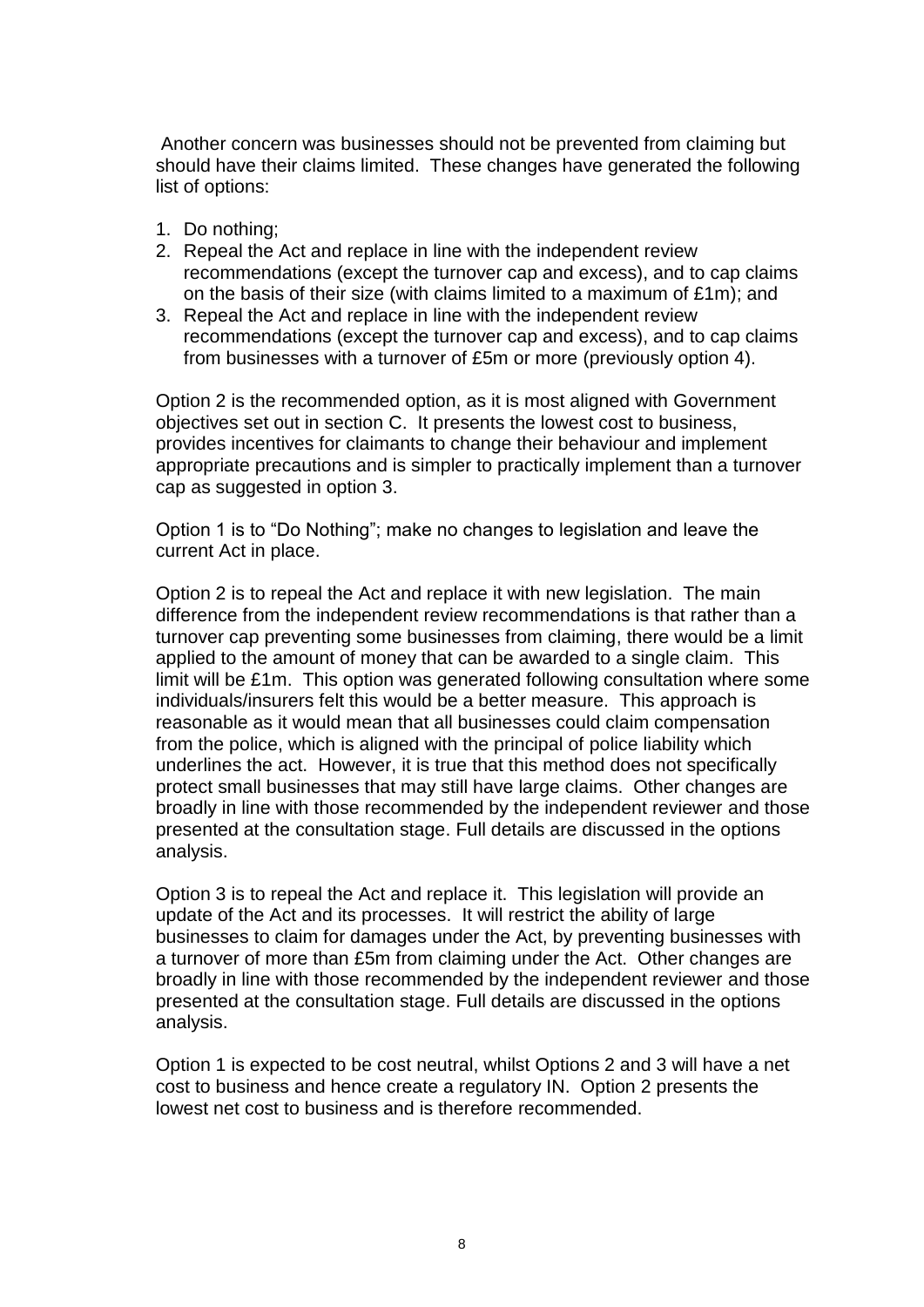# **E. Appraisal (Costs and Benefits)**

## **GENERAL ASSUMPTIONS & DATA**

## **Types and sizes of Riot**

- We have assumed three different types of riot, based on the number of claims under the Act. The first is large scale rioting, similar to those in August 2011. The second size is a bureau scale riot, which is relatively large and may cross police area borders. The final size is small scale rioting, which is similar in size to the Bradford and Oldham riots in 2001.
- From data and discussions, with forces and insurers, table 1 outlines the assumptions made regarding the number of claims in each of these types of riots:

#### **Table 1: Riot Sizes and Claims**

| <b>Riot Size</b> | <b>Evidential figures</b>                                          | <b>Assumed</b><br><b>Claims</b> |
|------------------|--------------------------------------------------------------------|---------------------------------|
| Large            | 2,342 valid claims in 2011 riots (Police figures)                  | 2,500                           |
| <b>Bureau</b>    | Discussions with Police and insurers                               | 500                             |
| Small            | 34 claims on average in each of the 2001 riots (Police<br>figures) | 35                              |

#### **Frequency of riots**

The likelihood of a riot occurring is based on their frequency over a 10 year period from 2002 to 2011. Over the 10 years there were 11 riots. Of these, one riot was large scale (August 2011), one riot was bureau scale, the remaining 9 were small scale.

#### **Table 2: Frequency of riots**

|               | Riot Size   Frequency (occurrences per year) |
|---------------|----------------------------------------------|
| Large         |                                              |
| <b>Bureau</b> |                                              |
| Small         |                                              |
|               |                                              |

*N.B. This is a stylised assumption based on historic events, solely for the purposes of this Impact Assessment. In no way should this be considered a forecast or expectation.*

#### **Claimant types**

- There are two main types of claimants, business claimants and domestic claimants. For the purposes of this impact assessment business claimants are split into large and small business.
- The proposals generally treat large businesses as those with an annual turnover of more than £5m. This is different from the consultation stage impact assessment. At consultation stage we pursued the recommendation of the independent reviewer, that this should be at a level of £2m. Consultation responses indicated that the level was too low, and that in many cases a level of £5m would be more appropriate.
- Original data from the Metropolitan Police did not enable grouping businesses by turnover. During consultation however we received an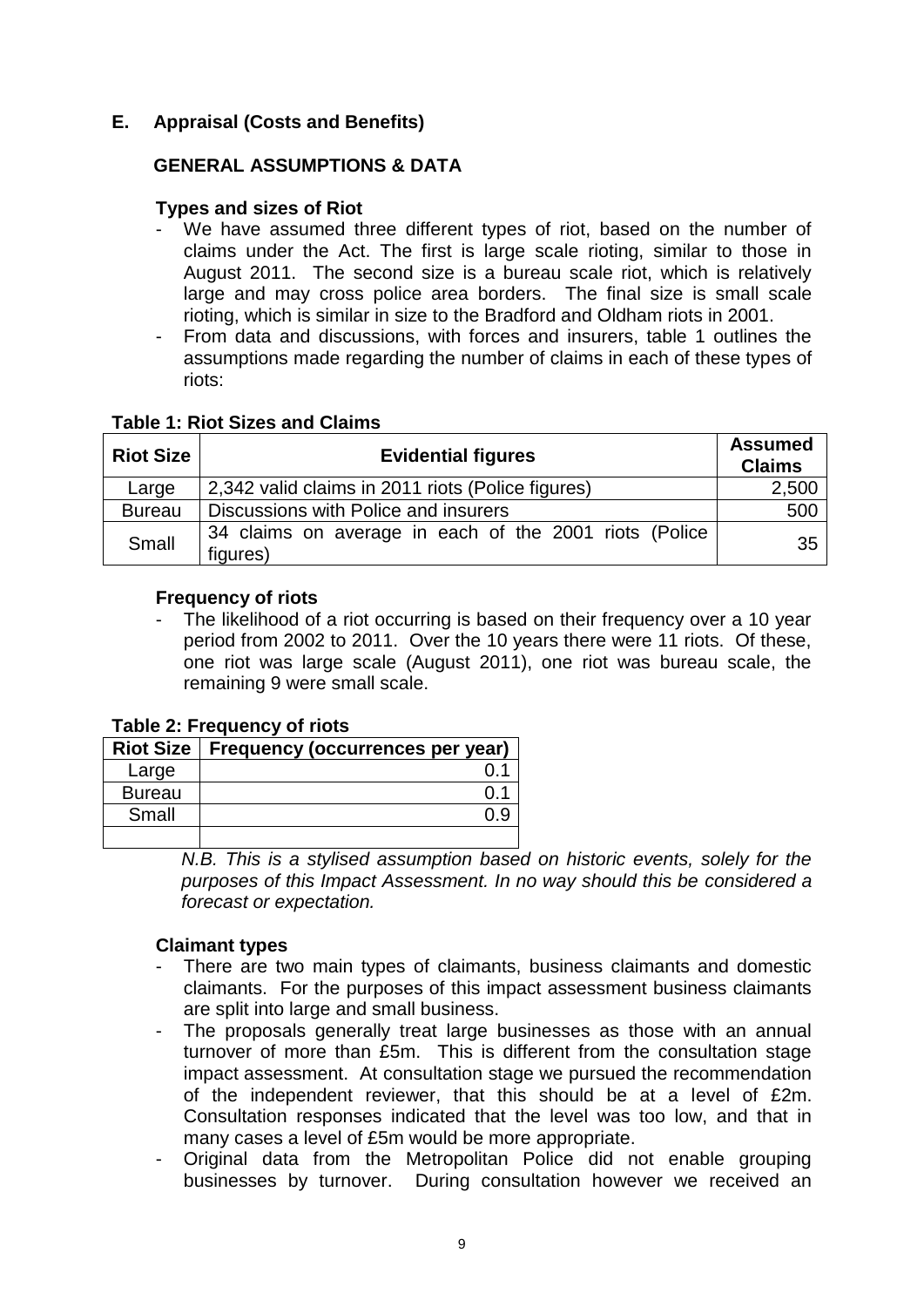indication from the Association of British Insurers (ABI),that 56% of commercial claims were from businesses with turnover less than £5m. We have not seen the underlying data from the ABI, but given the ABI's representation of the insurance industry, and a lack of other suitable data, this estimate has been applied to large and bureau scale riots.

- Using data from the Metropolitan Police, regarding the 2011 riots, and from the 2001 riots, we have assumed a similar make up of claimants, varying by the size of riots. The assumptions are in table 3:

|                            |                 | - -<br><b>Claimant type (Assumptions)</b> |                |        |                       |        |                 |  |
|----------------------------|-----------------|-------------------------------------------|----------------|--------|-----------------------|--------|-----------------|--|
| <b>Riot</b><br><b>Size</b> | Total<br>claims |                                           | Large business |        | <b>Small business</b> |        | <b>Domestic</b> |  |
|                            |                 | <b>Claims</b>                             | Percentage     | Claims | Percentage            | Claims | Percentage      |  |
| Large                      | 2,500           | 887                                       | 35%            | 1.129  | 46%                   | 484    | 19%             |  |
| <b>Bureau</b>              | 500             | 177                                       | 35%            | 226    | 46%                   | 97     | 19%             |  |
| Small                      | 35              |                                           | 4%             | 28     | 81%                   | 5      | 15%             |  |

## **Table 3: Claims by claimant type**

#### **Value of claims**

- The value of claims also varies between types of riot and claimant. The values claimed in 2001 were different from those in 2011. This reflects that riots can vary in nature and may target certain victim groups.
- Claim values are assumed to be the median value of claims, according to the data sources from 2011 and 2001 riots. Median values have been used due to the skewedness of the distribution. The majority of claims are low value, although there are some outlying large claims, these claims distort the mean values but not the median values.

Details of the claim values are in table 4:

## **Table 4: Claim values**

| <b>Riot size</b>                                         | <b>Claim Size</b> | Large business | <b>Small business</b> | <b>Domestic</b> |
|----------------------------------------------------------|-------------------|----------------|-----------------------|-----------------|
|                                                          | $<$ £1m           | £5,519         |                       | £4,185          |
| Large                                                    | >E1m              | £1,455,942     |                       | £1,500,000      |
| £5,519<br>$<$ £1m<br><b>Bureau</b><br>£1,455,942<br>>E1m |                   |                | £4,185                |                 |
|                                                          |                   |                | £1,500,000            |                 |
| Small                                                    | $<$ £1m           | £224,413       | £5,387                | £1,854          |
|                                                          | >E1m              | £4,798,011     | £0                    | £0              |

## **Table 5: Claims by size and value**

| <b>Riot Size</b> | <b>Claim size</b> | Large business | <b>Small Business</b> | <b>Domestic</b> |
|------------------|-------------------|----------------|-----------------------|-----------------|
| Large            | $<$ £1m           | 875            | 1.113                 |                 |
|                  | >E1m              | 13             | 16                    |                 |
| <b>Bureau</b>    | $<$ £1m           | 175            | 223                   | 96              |
|                  | >E1m              | 3              | 3                     |                 |
| <b>Small</b>     | $<$ £1m           |                | 28                    |                 |
|                  | >E1m              |                |                       |                 |

# **Levels of Insurance**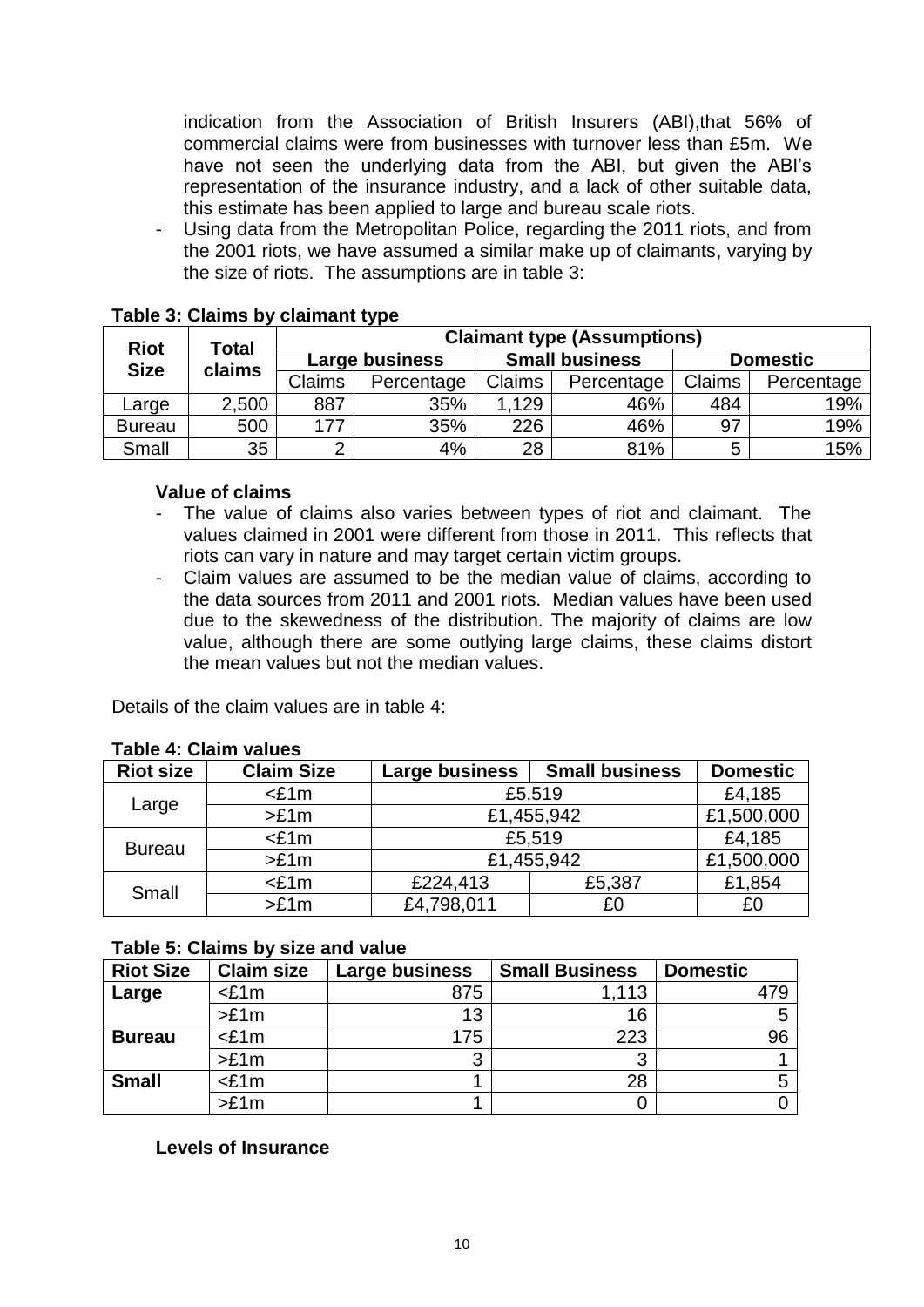- The four police areas that were affected in 2011 provided data on whether claims were insured or uninsured. This data indicated that 83% of claimants had insurance whilst 17% were uninsured.
- No equivalent data was available from the 2001 riots and so these proportions are assumed to apply to all riot sizes.
- Regarding insurance of vehicles, the Association of British Insurers, among other insurance groups have suggested that only 4% of vehicles in England and Wales have third party, fire and theft insurance. This figure has been used as it is informed by industry.

# **Salaries and staffing levels**

- All salaries used include a non wage element of 17.8% (Eurostat). It is also assumed that people work on average 5 days a week. We have used salary data from the Annual Survey of Hours and Earnings (ASHE 2011). These data and assumptions are used to give an approximate daily wage (and non-wage element) for each group considered in this impact assessment. Details of this can be found in table 6. Staffing levels have also been drawn from ASHE and can be found in table 7.

| Group                                                            | <b>Weekly</b><br><b>Salary</b><br>(2011) | Salary with non-<br>wage element<br>(additional 17.8%) | Daily salary with non-<br>wage element (5 working<br>days a week) |
|------------------------------------------------------------------|------------------------------------------|--------------------------------------------------------|-------------------------------------------------------------------|
| Pension and<br>Insurance clerks and<br>assistants (ASHE<br>2011) | £369                                     | £435                                                   | £87                                                               |
| <b>Police Officers</b><br>(sergeants or below)<br>(ASHE 2011)    | £748                                     | £881                                                   | £176                                                              |

#### **Table 6: Salary adjustment for non-wage element**

# **Table 7: Staffing levels**

| Group                                                               | Number of Jobs (2011) |
|---------------------------------------------------------------------|-----------------------|
| Pension and Insurance clerks and assistants (ASHE<br>$ 2011\rangle$ | 41,000                |
| Police Officers (sergeants or below) (ASHE 2011)                    | 228,000               |

## **Transfer Costs**

Many of the costs and benefits associated with this policy are transfer costs. This means that one party loses by exactly the same amount that another party gains. These costs have no net impact on society, but they have been considered as the impacts are transferred from one group to another and we are interested in the specific impacts on vulnerable groups including individuals and small businesses.

## **OPTION 2 - Repeal the Act and replace with a claims cap, but otherwise largely in line with the reviewers recommendations**

# **COSTS**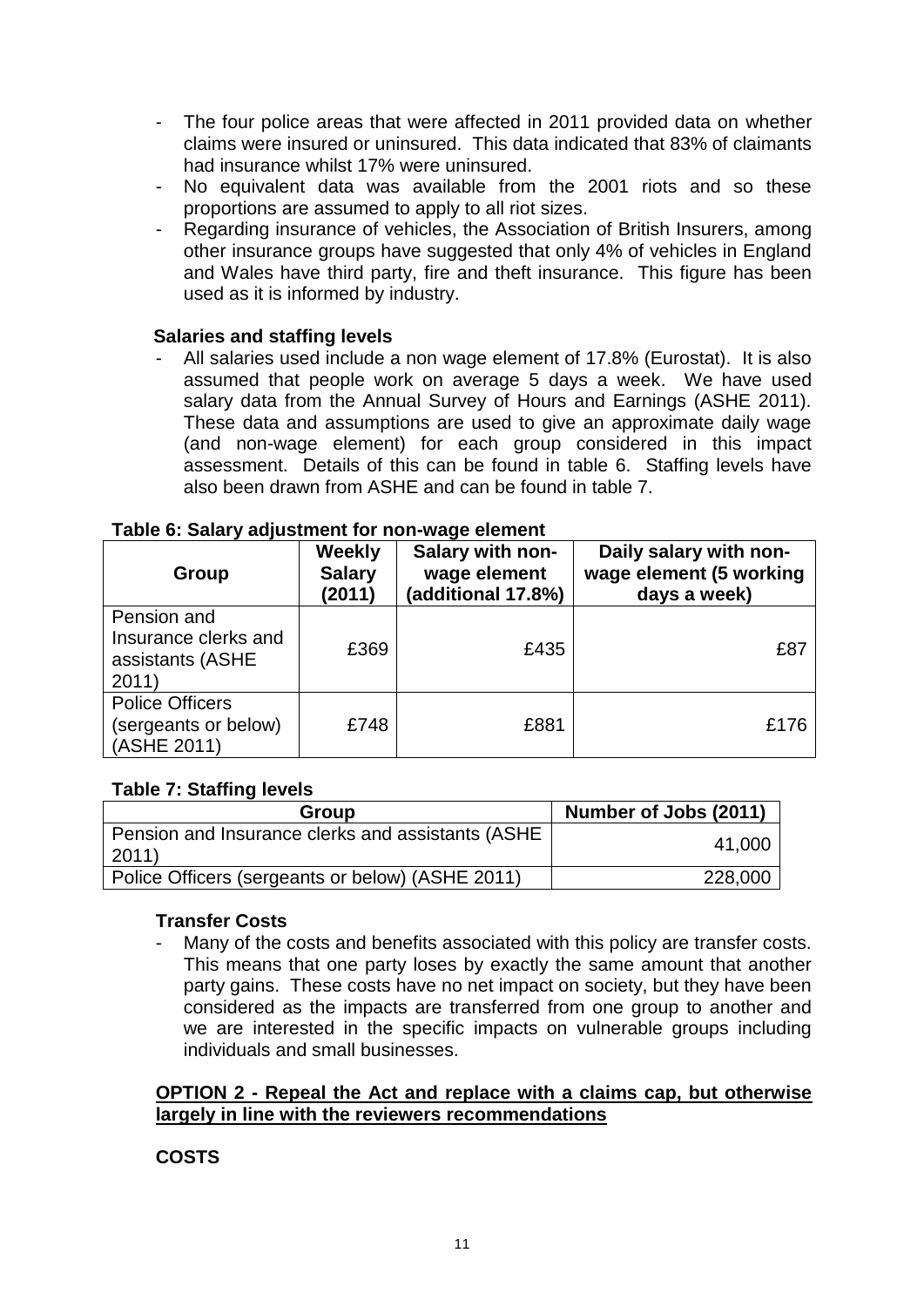Under this option there will be costs to individuals, Large businesses, Insurers, Central Government, Local Government and the Police. The costs have been broken down into those relating to specific recommendations as put forward in the Independent Review.

Only three of the recommendations are actual costs. The other recommendations represent transfers only.

**Recommendation 4 -** a riot claims bureau is developed by agreement between the Home Office and the insurance industry, to be staffed by experts in claims handling and loss adjusting drawn from several companies, to be ready to start work immediately after a riot, with delegated power to decide claims.

This recommendation refers to the creation of a bureau which would, in larger riots, be implemented to centrally handle claims and make decisions on them. The bureau is envisioned to be made up of Loss adjustors who would deal directly with claimants and recommend payments. These payments would then be approved or queried by a panel including members of the affected police forces and PCCs offices, as well as local representatives. The recommendation is partially amended as the bureau will largely be staffed by loss adjusters rather than insurers. This has been decided as there would be a conflict of interest for many insurers, who may have policy holders claiming under the act. Chartered loss adjustors have a duty to remain impartial and have experience in controls to protect against a conflict of interest.

This recommendation will have a number of actual costs, including:

- Negotiation costs over the size and makeup of the bureau. These costs have not been quantified as they are likely to be small, however the impacts would fall on loss adjusters and Government.
- Retaining costs of bureau. This will be a cost faced directly by Government and will be related to the full cost of running a bureau. In 2011 the cost of running a bureau was £0.5m for a total of 2,342 claims. The average cost of processing a claim was £194. Using this figure, and the expected number of claims estimates of bureau running costs have been calculated for large and bureau scale riots. The retainer is anticipated to be 10% of the full costs of running a bureau. Costs are also distributed over a period of ten years, in line with the frequency of rioting. These costs will be minimised by using staff at their current bases, rather than locating to a specific office in London.
- Running costs of bureau. This will be incurred by loss adjusters who are retained to run the bureau. The running costs of the bureau are calculated as stated above. These costs will be minimised by using staff at their current bases, rather than locating to a specific office in London.
- PCC model. For smaller scale rioting the bureau will not be implemented. There is not expected to be an additional cost from a PCC lead model in these instances.

Details of these calculations are in Annex A, Table 1.

## **Table 8 – Summary Costs of Recommendation 4**

Affected Group  $\vert$  Average Annual Costs  $\vert$  Present value Costs (over ten years)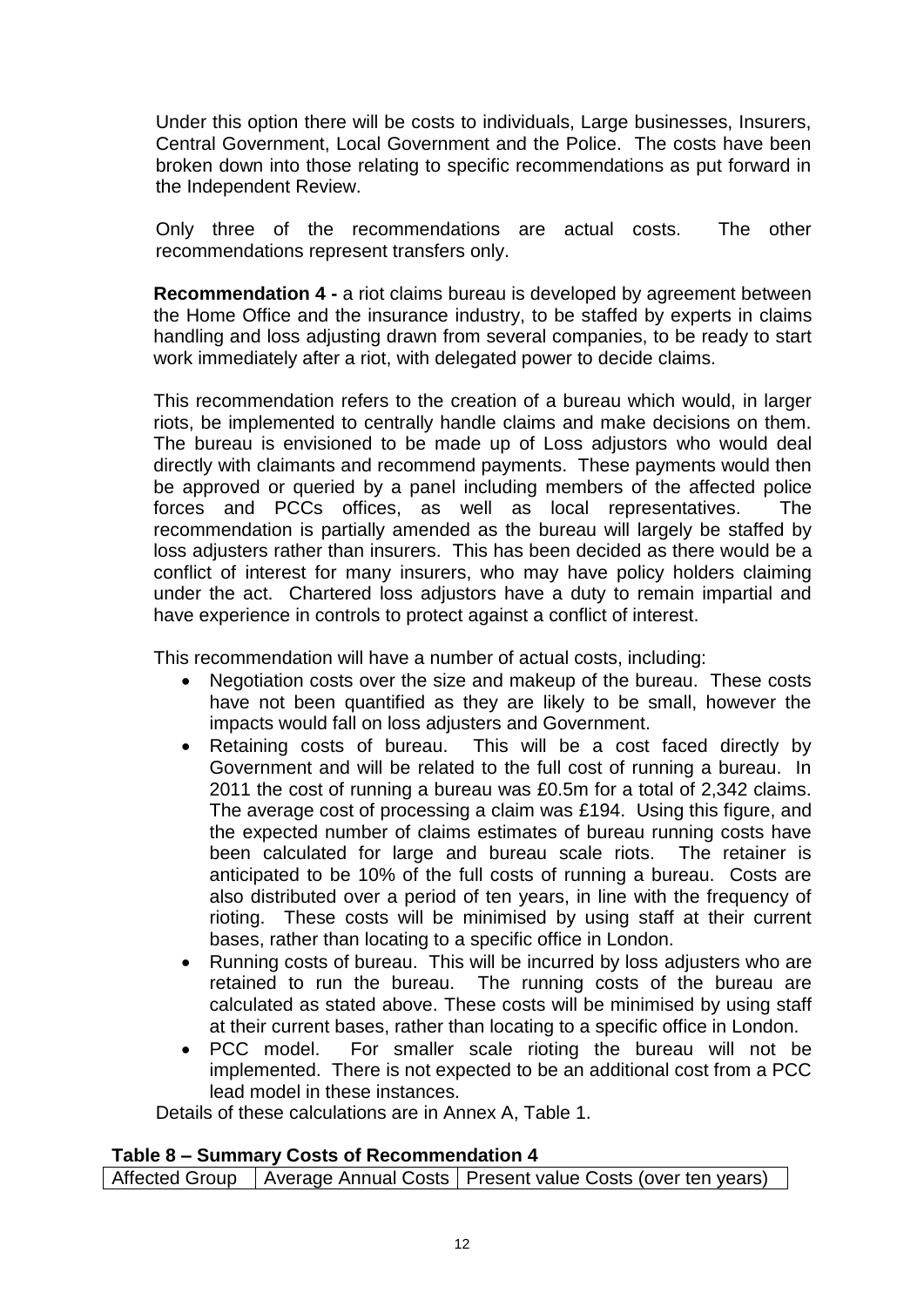| <b>Businesses</b>    | £0.06m | £0.50m |
|----------------------|--------|--------|
| <b>Public Sector</b> | £0.01m | £0.05m |
| Individuals          | £0.00m | £0.00m |
| Total                | £0.07m | £0.55m |

**Recommendation 5** - a manual is prepared as soon as practicable to provide guidance on the type of claims that are likely to follow a riot, dealing with claimants unused to making claims and other issues.

The actual costs associated with this option are:

- Writing a manual. This cost has not been quantified, but is likely to be a minimal one off cost.
- Learning time costs. These recurring costs will be felt by insurers and loss adjusters who are retained to run a bureau and the police who need to know best practice in the event of a riot. We estimate that to read and familiarise yourself with the information contained in a manual will take half a day, and that 100 loss adjusters (the number who may need to be trained to staff a bureau as detailed in recommendation 4) and five members from each police force (or 215 police in total, who will manage the forces interest in riot damages claims) will need to familiarise themselves with this manual, in order to be prepared for the implementation of a bureau. Half the daily salary for pensions and insurance clerks is £44 and for the police is £88.

Details of these calculations are in Annex A, Table 2.

| <b>Affected Group</b> | <b>Average Annual Costs</b> | Present value Costs (over ten years) |
|-----------------------|-----------------------------|--------------------------------------|
| <b>Businesses</b>     | £0.00m                      | £0.04m                               |
| <b>Public Sector</b>  | £0.02m                      | £0.16m                               |
| <b>Individuals</b>    | £0.00m                      | £0.00m                               |
| Total                 | £0.02m                      | £0.20m                               |

#### **Table 9 – Summary Costs of Recommendation 5**

**Recommendation 6 -** local authorities should be asked to include within their emergency plans planning for a riot-recovery service to provide coordinated advice and support for the range of problems that may follow a riot targeted on those most in need of such support and available for as long as it is needed.

The implications of this recommendation are non-legislative and may be progressed without legislation. For this reason the costs and benefits are not captured in this impact assessment.

**Recommendation 2 –** that insurers should continue to receive compensation under new legislation but that their compensation should be capped.

**Recommendation 8 –** cap compensation payable to insurers in future by reference to the turnover of the business insured, so that compensation is payable only in respect of payments made to small businesses.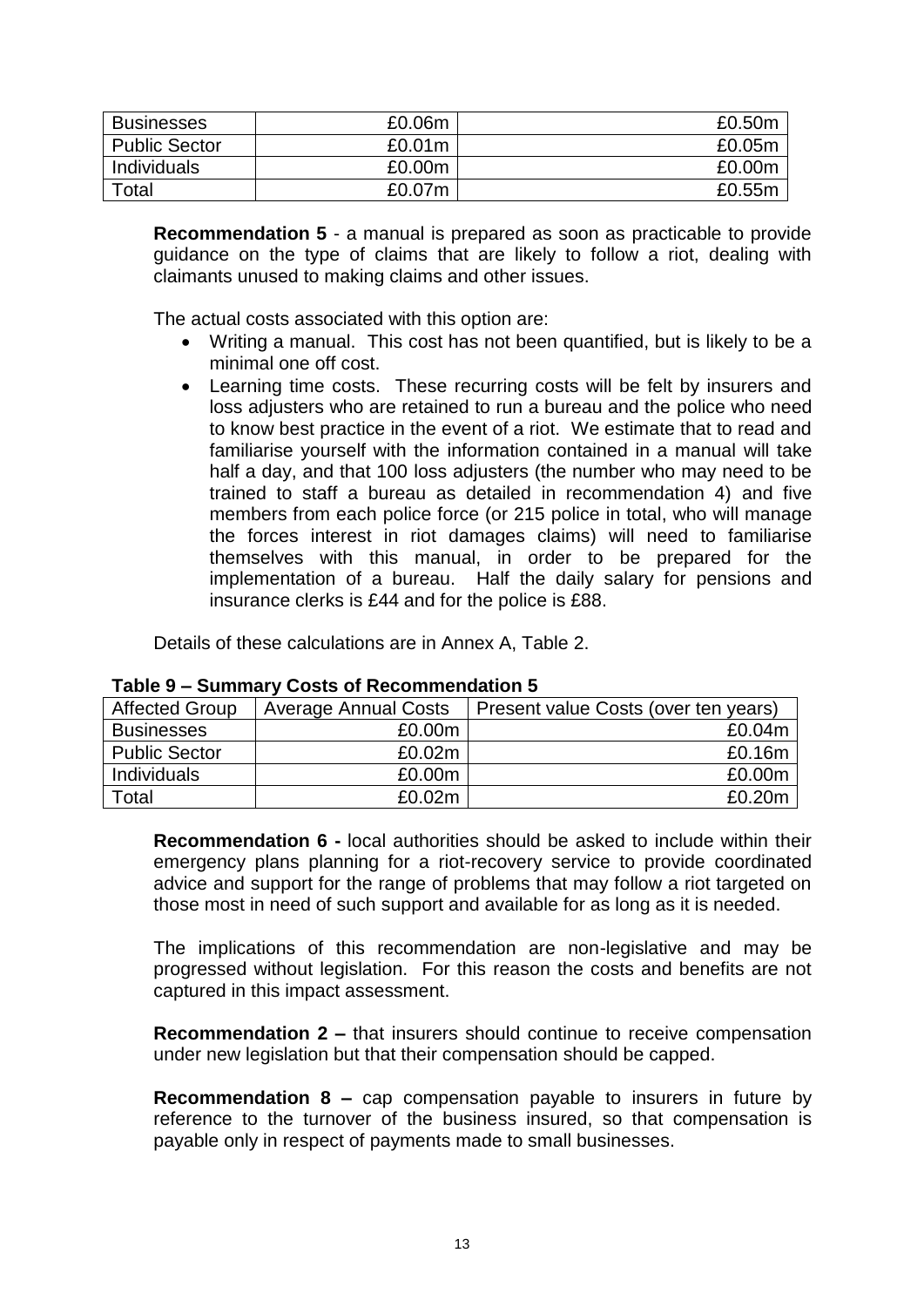**Recommendation 10 -** apply the cap to compensation payable directly to victims of riots, that is to those who are uninsured, or to businesses which selfinsure, and to excesses which are not covered by insurance.

These recommendations refer to the capping of payments to those businesses whose turnover is greater than £2m. This option does not pursue such a cap and instead implements a cap on the amount that can be paid out on a single claim to £1m. This option was suggested by a number of respondents to the consultation who believed that such a cap would maintain the principal of police liability whilst still giving consideration to the public purse. The value of the cap was set in direct reference to replies to the consultation, respondents felt that this should provide sufficient protection to small businesses whose claims are not high value, whilst limiting payments to large businesses. This is illustrated by the number of claims in 2011, which would have been effected by such a cap. Of the 1,577 claims from 2011 for which we have detailed information, only 21 would have been above this claim cap and therefore not receive their full compensation amount. These 21 were made up of approximately three domestic claims (0.1% of all claims), ten small business claims (0.6% of all claims) and eight large business claims (0.5% of all claims).

There will be some exceptions to this cap such as not-for-profit organisations and charitable organisations and multi-occupancy buildings that have separate freehold and leasehold. Not-for-profit and charitable organisations have been excluded as such a cap could mean that their work and donations to them could be jeopardised. Multi-occupancy buildings have been excluded as it has been brought to our attention that should the building be damaged during a riot, the freeholder may be capped on their claims, leaving the leaseholders with no accommodation.

These costs are transfers and feature as equal and opposite benefits to another group:

- Reduction in compensation experienced by uninsured claimants with claims over £1m. They will see a reduction in payments to a maximum of £1m. Details in Annex A, table 3.
- Reduction in compensation experienced by insurers providing cover for claimants with claims over £1m. This includes Individuals and businesses. Insurers will not be compensated any value which exceeds £1m. Details in Annex A, table 4.

| Affected Group       | <b>Average Annual Costs</b> | Present value Costs (over ten years) |  |  |
|----------------------|-----------------------------|--------------------------------------|--|--|
| <b>Businesses</b>    | £3.58m                      | £30.85m                              |  |  |
| <b>Public Sector</b> | £0.00m                      | £0.00m                               |  |  |
| <b>Individuals</b>   | £0.05m                      | £0.42m                               |  |  |
| Total                | £3.63m                      | £31.27m                              |  |  |

| Table 10 - Summary Costs of Recommendation 2, 8 and 10 |
|--------------------------------------------------------|
|--------------------------------------------------------|

**Recommendation 12 –** new legislation should include cars and other vehicles within the scope of compensation.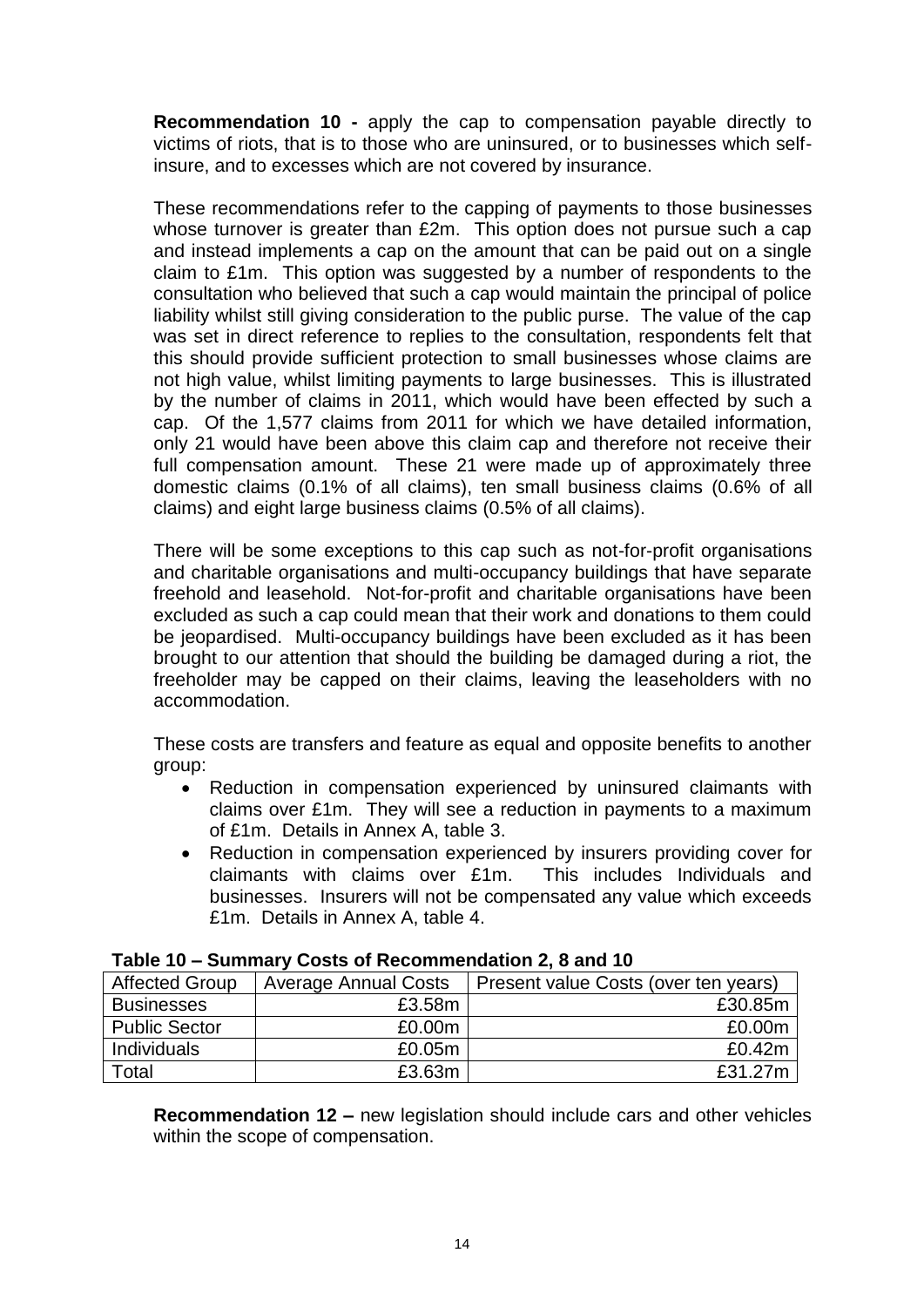These costs are transfers and feature as equal and opposite benefits to another group:

- Compensation from public sector to individuals with third party, fire and theft vehicle claims. These claims would not be paid under an individuals' insurance, as this type of policy does not provide coverage for the type of damage sustained in riots. The ABI estimates that in 2011, there were 90 claims from individuals and that across the UK only 4% of insurance policies are third party, fire and theft. In 2011, the average individuals claim was £2,134 per claim.
- Compensation from public sector to businesses with third party, fire and theft vehicle claims. The ABI estimates that in 2011, there were 17 claims from businesses and that the average business vehicle claim was £4,995 per claim.

The anticipated numbers of claims have been based on this and can be found in Annex A, table 5.

| <b>Affected Group</b> | <b>Average Annual Costs</b> | Present value Costs (over ten years) |
|-----------------------|-----------------------------|--------------------------------------|
| <b>Businesses</b>     | £0.00m                      | £0.0 <sub>m</sub>                    |
| <b>Public Sector</b>  | £0.00m                      | £0.01m                               |
| Individuals           | £0.00m                      | £0.0 <sub>m</sub>                    |
| Total                 | £0.00m                      | £0.01 <sub>m</sub>                   |

## **Table 11 – Summary Costs of Recommendation 12**

# **Extended time periods**

Outside of the independent reviewers recommendations, we intend to extend the time period under which claims can be submitted to a total of 42 days for submitting a claim and 90 days for submitting supporting information for the claim. The current limits were extended from 14 days to 42 days in 2011, but this time period was expected to be sufficient for the submission of all evidence. This proposal was overwhelmingly supported in the consultation responses.

These costs are transfers and feature as equal and opposite benefits to another group:

 Compensation from public sector to those people who previously were too late to claim. In the 2011 riots, the Metropolitan Police received 59 claims that were out of the time period for submission. These claims were rejected, but they and similar out of time claims could be accepted under this proposal. These claims would be eligible to the level of compensation being offered to current in time claimants.

Details of the number of claims and value of them are in Annex A, Tables 6, 7 and 8.

| <b>Affected Group</b> | <b>Average Annual Costs</b> | Present value Costs (over ten years) |
|-----------------------|-----------------------------|--------------------------------------|
| <b>Businesses</b>     | £0.00m                      | £0.00m                               |
| <b>Public Sector</b>  | £0.27m                      | £2.36m                               |
| Individuals           | £0.00m                      | £0.00m                               |

**Table 12 – Summary Costs of extended time claims**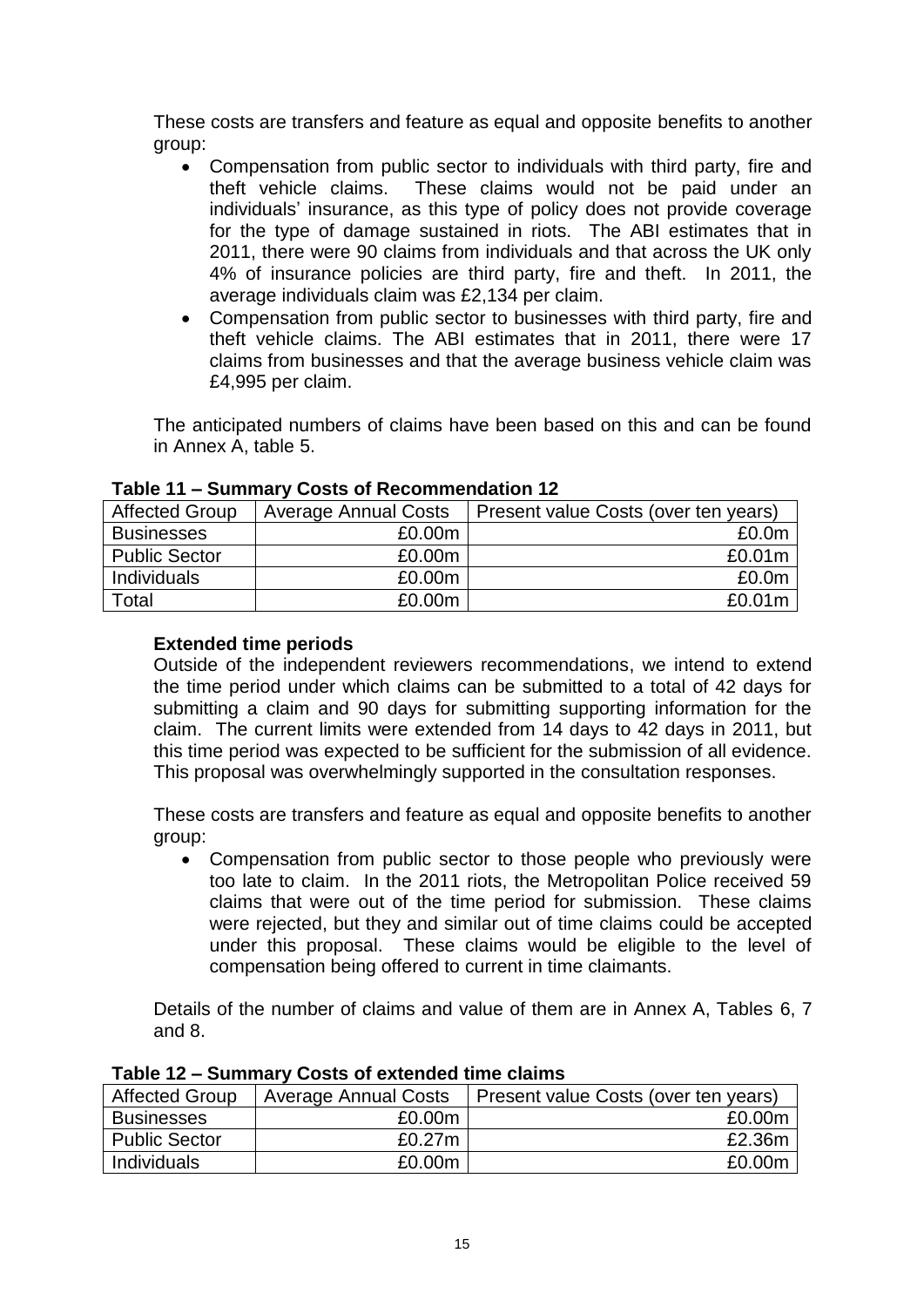| Total | $\sim$<br>rn.<br>7.<br>LU.LIII | £2.36m |
|-------|--------------------------------|--------|
|-------|--------------------------------|--------|

**Recommendation 16 –** new legislation should provide for compensation to be paid in future on the basis of the replacement value of the property damaged, not indemnity (except in the case of vehicles).

The Government intends to introduce payments on a new-for-old basis, rather than indemnity as is currently provided, in line with recommendation 16, although there will be certain exemptions including for motor vehicles and items such as perishable stock.

Indemnity value relates to the principle that individuals who are compensated should be left in an equivalent state to that before the damage was caused, i.e. you do not receive money to buy a brand new possession, but rather a possession the same age and condition as the one damaged or stolen. Replacement value would mean that instead of this individuals receive compensation to buy a brand new possession. Following 2011, some businesses and individuals struggled to restore/replace items with the compensation they were awarded, this was due to the fact that second hand items were not always available. New-for-old values would enable them to replace these items.

A small amount of data was provided by Greater Manchester Police which indicated that on average (across 47 claims) the replacement values of the claims were 1.53 times greater than the indemnity cost of the claims.

These costs are transfers and feature as equal and opposite benefits to another group:

- All in time claimants (with claims below £1m) could gain greater compensation. See Annex A table 9.
- All out of time claimants (with claims below £1m) could gain greater compensation. See Annex A table 10.

Tables 9, 10 and 11 in Annex A sets out how the average annual costs have been calculated.

| <b>Affected Group</b> | <b>Average Annual Costs</b> | Present value Costs (over ten years) |  |
|-----------------------|-----------------------------|--------------------------------------|--|
| <b>Businesses</b>     | £0.00m                      | £0.00m                               |  |
| <b>Public Sector</b>  | £1.07m                      | £9.25m                               |  |
| Individuals           | £0.00m                      | £0.00m                               |  |
| Total                 | £1.07m                      | £9.25m                               |  |

## **Table 13 – Summary Costs of Recommendation 16**

## **Excess Payments**

There is also a proposal that claimants under the new riots legislation should pay an excess of £100 per claim that they present.

Costs associated with this are:

A £100 charge per claim to all claimants.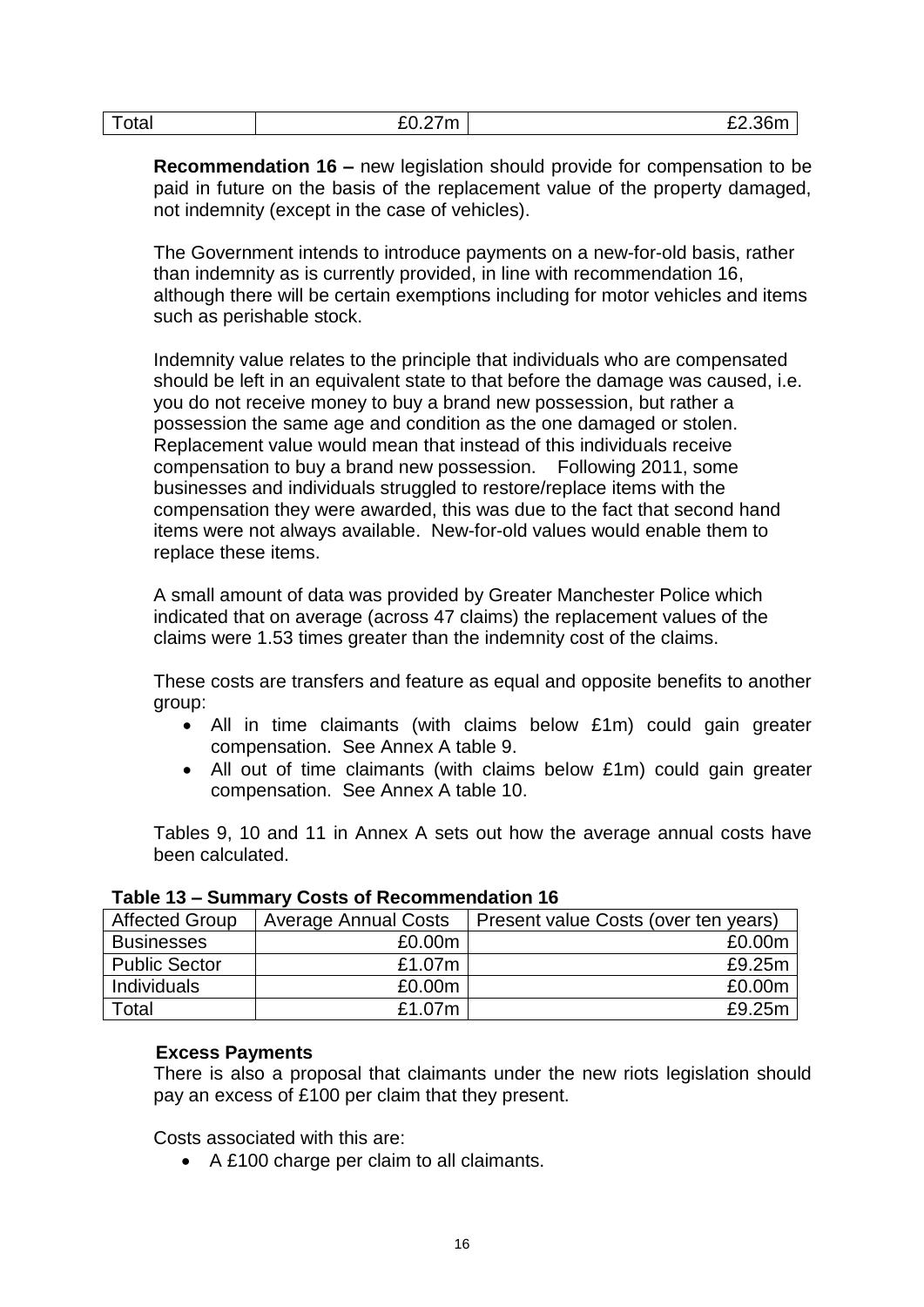Details of the calculations behind this are presented in Annex A, Table 12.

| <b>Affected Group</b> | <b>Average Annual Costs</b> | Present value Costs (over ten years) |
|-----------------------|-----------------------------|--------------------------------------|
| <b>Businesses</b>     | £0.03m                      | £1.43m                               |
| <b>Public Sector</b>  | £0.00m                      | £0.00m                               |
| Individuals           | £0.00m                      | £0.05m                               |
| Total                 | £0.03m                      | £1.48m                               |

| Table 14 - Summary Costs of Excess payments |  |  |
|---------------------------------------------|--|--|
|                                             |  |  |

# **Costs of Option 2**

The sum of proposals indicates that each group considered (businesses, public sector and individuals) face a cost as a result of this option, although in many cases that cost is a transfer. This will be reflected when considering the benefits. The total costs are in table 15.

| <b>Affected Group</b> | <b>Average Annual Costs</b> | Present value Costs (over ten years) |  |
|-----------------------|-----------------------------|--------------------------------------|--|
| <b>Businesses</b>     | £3.68m                      | £31.67m                              |  |
| <b>Public Sector</b>  | £1.38m                      | £11.84m                              |  |
| Individuals           | £0.05m                      | £0.43m                               |  |
| Total                 | £5.10m                      | £43.94m                              |  |

# **Table 15 – Summary Costs of Option 2**

# **BENEFITS**

Under this option there will be benefits to individuals, large businesses, insurers, Central Government, Local Government and the police. The benefits have been broken down into those relating to specific recommendations as put forward in the Independent Review.

Only three recommendations result in actual benefits. The rest are transfers.

**Recommendation 4 -** a riot claims bureau is developed by agreement between the Home Office and the insurance industry, to be staffed by experts in claims handling and loss adjusting drawn from several companies, to be ready to start work immediately after a riot, with delegated power to decide claims.

This recommendation is partially amended as the bureau will largely be staffed by loss adjusters rather than insurers.

The actual benefits of this recommendation are as follows:

- Loss adjusters receipt of a retainer. This retainer is likely to be equal to 10% of the running costs of such a bureau. This is a transferred benefit and is counteracted by an equal and opposite cost to Government. The benefits are captured in Annex A, table 1.
- Benefits to claimants through a bureau. The use of a bureau in midlarge scale riots will ensure that claimants are dealt with in a consistent and streamlined manner, by specialists at claims management. These benefits are not quantified but could be significant should a large scale riot occur again.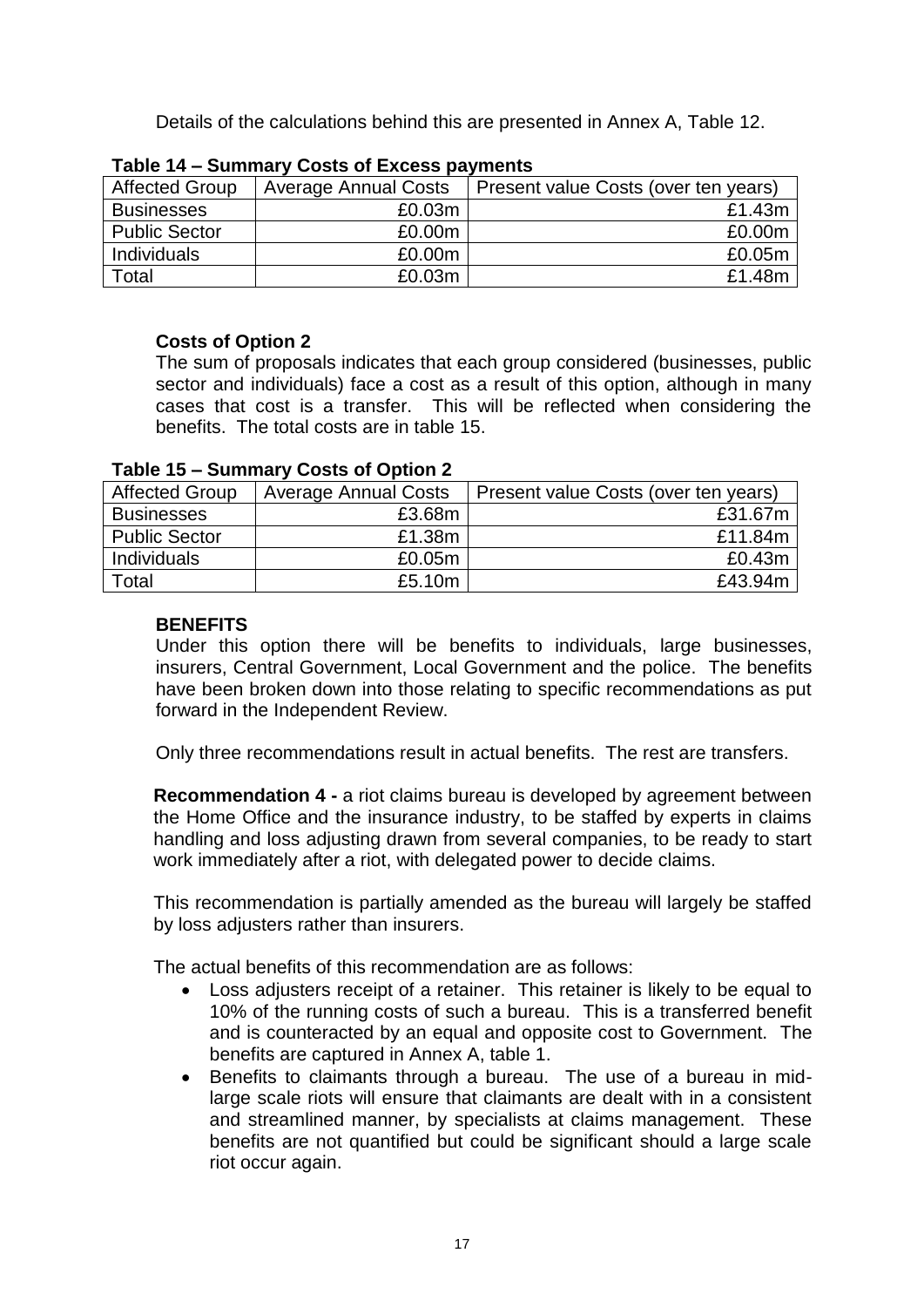| <b>Affected Group</b> | <b>Average Annual Benefits</b> | Present value Benefits (over ten years) |
|-----------------------|--------------------------------|-----------------------------------------|
| <b>Businesses</b>     | £0.01 <sub>m</sub>             | £0.05m                                  |
| <b>Public Sector</b>  | £0.00m                         | £0.00m                                  |
| <b>Individuals</b>    | £0.00m                         | £0.00m                                  |
| Total                 | £0.01 <sub>m</sub>             | £0.05m                                  |

#### **Table 16 – Summary Benefits of Recommendation 4**

**Recommendation 5 -** a manual is prepared as soon as practicable to provide guidance on the type of claims that are likely to follow a riot, dealing with claimants unused to making claims and other issues.

The actual benefits of this recommendation are as follows:

- Time savings. This will be experienced by all businesses and individuals involved in the claims process including, PCCs, insurers, loss adjusters and claimants. The full extent of these time savings is not known and so this has not been quantified.
- Transparency. Having a manual, which clearly sets out these allowances in an easy to understand way, will ensure that the process is transparent to claimants. The degree of benefit from transparency is difficult to estimate so it has not been quantified.

There are no quantified benefits of this recommendation.

**Recommendation 6 –** local authorities should be asked to include within their emergency plans planning for a riot-recovery service to provide coordinated advice and support for the range of problems that may follow a riot targeted on those most in need of such support and available for as long as it is needed.

The implications of this recommendation are non-legislative and may be progressed without legislation. For this reason the costs and benefits are not captured in this impact assessment.

**Recommendation 2 –** that insurers should continue to receive compensation under new legislation but that their compensation should be capped.

**Recommendation 8 –** cap compensation payable to insurers in future by reference to the turnover of the business insured, so that compensation is payable only in respect of payments made to small businesses.

**Recommendation 10 -** apply the cap to compensation payable directly to victims of riots, that is to those who are uninsured, or to businesses which selfinsure, and to excesses which are not covered by insurance.

As discussed in the costs section this option, instead of a turnover cap as recommended, pursues a cap on the value of claims.

These benefits are simply transfers and are matched by an equal and opposite cost to another group: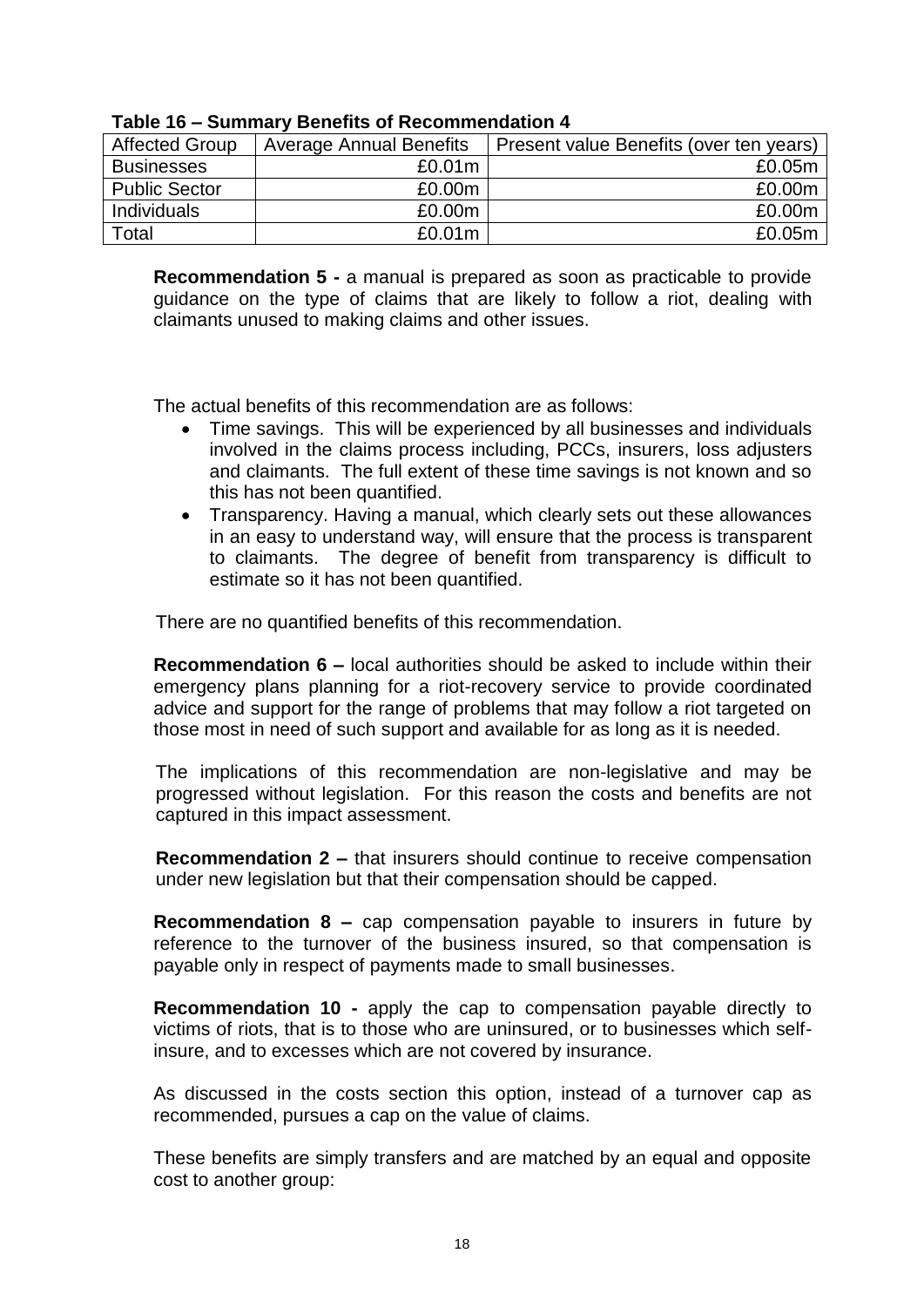• Saving in reduction of compensation from public sector. PCCs will be limited in the level of compensation that they are required to pay out to large claims. This saving mirrors the cost to businesses and individuals who no longer receive as much compensation as previously. The benefits are clearly set out in Annex A, tables 3 and 4.

| <b>Affected Group</b> | <b>Average Annual Benefits</b> | Present value benefits (over ten years) |
|-----------------------|--------------------------------|-----------------------------------------|
| <b>Businesses</b>     | £0.00m                         | £0.00m                                  |
| <b>Public Sector</b>  | £3.63m                         | £31.27m                                 |
| Individuals           | £0.00m                         | £0.00m                                  |
| Total                 | £3.63m                         | £31.27m                                 |

#### **Table 17 – Summary Benefits of Recommendation 2, 8 and 10**

**Recommendation 12 –** new legislation should include cars and other vehicles within the scope of compensation.

Recommendation 12, which provides for compensation for vehicle damage, will enable businesses and individuals to reclaim these costs in line with third party, fire and theft insurance.

These benefits are simply transfers and are matched by an equal and opposite cost to another group:

- Benefit to individuals from limited compensation for vehicle damage. Again, the benefits reflect the costs as this would be a transfer. The calculations for the value of this recommendation are set out in Annex A, table 5.
- Benefit to businesses from limited compensation for vehicle damage. As with the benefits to individuals these benefits are a transfer and are set out in Annex A, table 5.

| <b>Affected Group</b> | <b>Average Annual Benefits</b> | Present value Benefits (over ten years) |
|-----------------------|--------------------------------|-----------------------------------------|
| <b>Businesses</b>     | £0.00m                         | £0.00m                                  |
| <b>Public Sector</b>  | £0.00m                         | £0.00m                                  |
| Individuals           | £0.00m                         | £0.01 <sub>m</sub>                      |
| Total                 | £0.00m                         | £0.01 <sub>m</sub>                      |

|  | Table 18 - Summary Benefits of Recommendation 12 |  |
|--|--------------------------------------------------|--|
|--|--------------------------------------------------|--|

#### **Extended Time Periods**

The proposed extension of the application period will mean that a number of businesses and individuals whose claims were submitted too late to be considered under the Act will now be covered by new riots legislation.

These benefits are simply transfers and are matched by an equal and opposite cost to another group: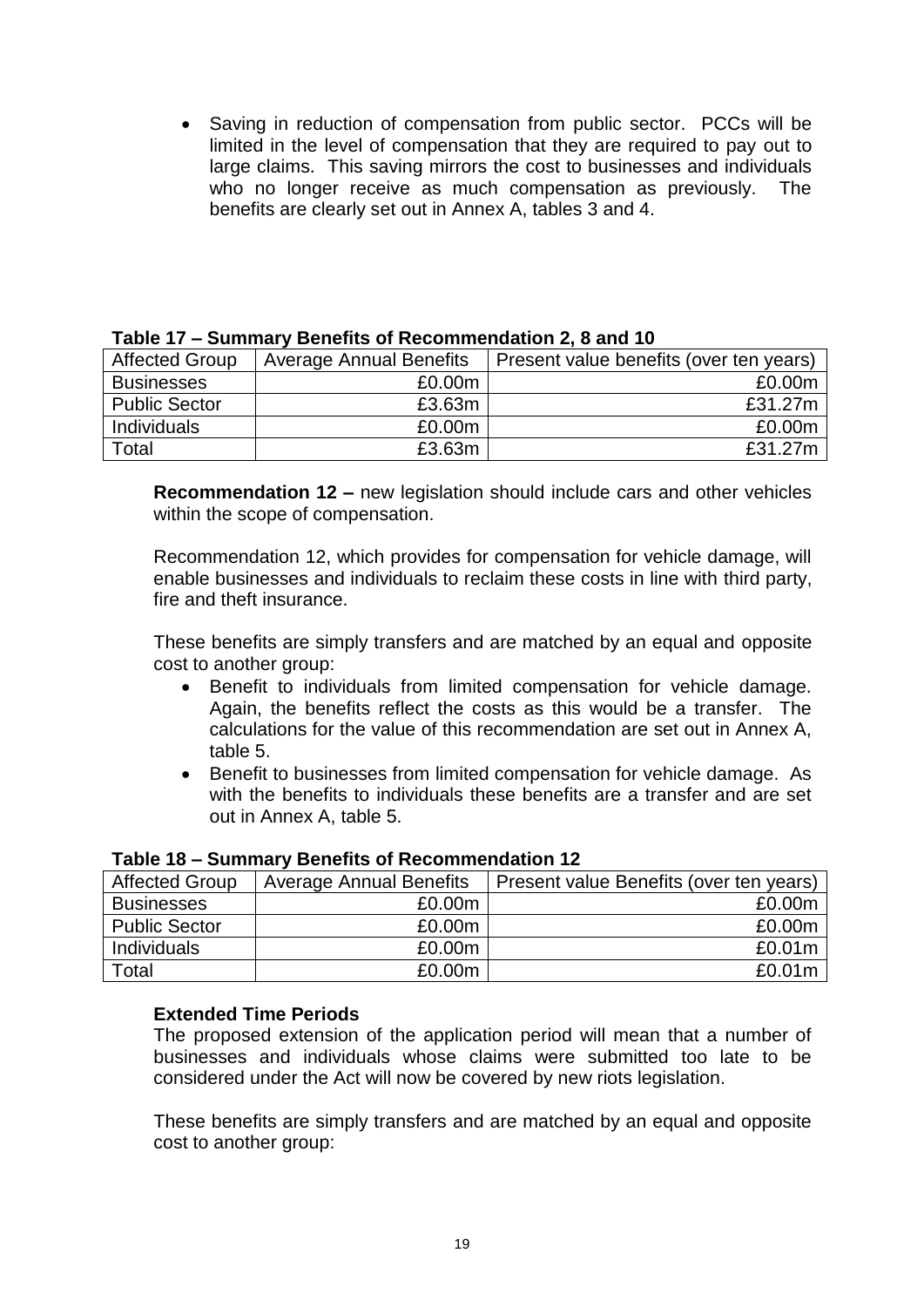Compensation to previously late claimants. The benefits reflect the costs as this is a transfer. Benefits would be experienced by businesses, including insurers and individuals. Details of the calculations are in Annex A, tables 6, 7 and 8.

| Affected Group       | <b>Average Annual Benefits</b> | Present value Benefits (over ten years) |
|----------------------|--------------------------------|-----------------------------------------|
| <b>Businesses</b>    | £0.27m                         | £2.32m                                  |
| <b>Public Sector</b> | £0.00m                         | £0.00m                                  |
| <b>Individuals</b>   | £0.00m                         | £0.04m                                  |
| Total                | £0.27m                         | £2.36m                                  |

#### **Table 19 – Summary Benefits of extended time**

**Recommendation 16 –** new legislation should provide for compensation to be paid in future on the basis of the replacement value of the property damaged, not indemnity (except in the case of vehicles).

The Government intends to introduce payments on a new-for-old basis, rather than indemnity as is currently provided, in line with recommendation 16, although there will be certain exemptions including for motor vehicles and items such as perishable stock.

The introduction of new-for-old payments rather than old-for-old will have two major effects, those on claims originally within time and those on claims submitted in the extended time period.

These benefits are simply transfers and are matched by an equal and opposite cost to another group:

- Increase in compensation for currently in time claimants. In time claimants will be eligible for replacement value rather than indemnity value on their claims. This is a transfer of the costs to government, and the calculations can be found in Annex A, table 9. For in time claims, it is estimated that individuals will benefit by £0.02m on average annually, whilst businesses including insurers will benefit by £0.99m on average annually.
- Increase in compensation for out of time claimants. Similarly to in time claimants this is a transfer of the cost to government set out in Annex A, table 10. For extended time claims, it is estimated that individuals will benefit by £0.00m on average annually, whilst businesses will benefit to the extent of £0.06m annually.

Total benefits of this option are in Annex A, table 11.

| <b>Affected Group</b> | <b>Average Annual Benefits</b> | Present value Benefits (over ten years) |
|-----------------------|--------------------------------|-----------------------------------------|
| <b>Businesses</b>     | £1.05m                         | £9.05m                                  |
| <b>Public Sector</b>  | £0.00m                         | £0.00m                                  |
| Individuals           | £0.02m                         | £0.20m                                  |
| Total                 | £1.07m                         | £9.25m                                  |

#### **Table 20 – Summary Benefits of Recommendation 16**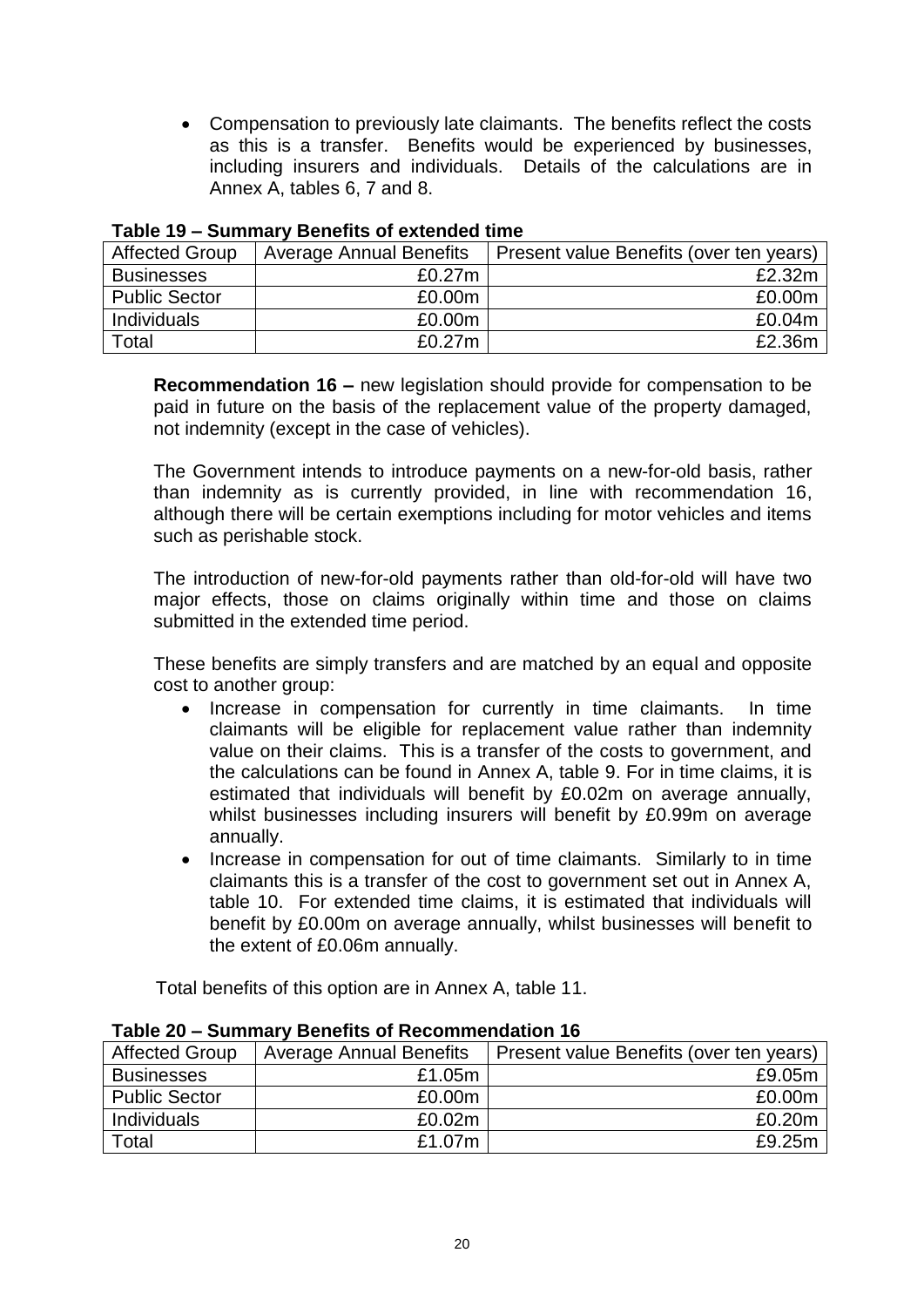## **Excess payments**

There is also a proposal that claimants under the new riots legislation should pay an excess of £100 per claim that they present.

Benefits associated with this are:

Government receipt of excess payments.

Details of the calculations behind this are presented in Annex A, Table 12.

| <b>Affected Group</b> | <b>Average Annual Benefits</b> | Present value Benefits (over ten years) |
|-----------------------|--------------------------------|-----------------------------------------|
| <b>Businesses</b>     | £0.00m                         | £0.00m                                  |
| <b>Public Sector</b>  | £0.03m                         | £1.48m                                  |
| Individuals           | £0.00m                         | £0.00m                                  |
| Total                 | £0.03m                         | £1.48m                                  |

## **Table 21 – Summary Benefits of Excess payments**

## **Unquantified benefits**

In addition to the above there are significant un-quantified benefits of this option. By capping claims to a maximum of £1m, businesses and individuals should be better encouraged to take out sufficient levels of insurance and other protection, as they will not necessarily be able to reclaim the full value of losses. This reduces the scope for moral hazard, where businesses or individuals do not take out appropriate security measures to protect their possessions in the event of riots and instead rely upon guaranteed government compensation. We are unable to measure this as it is unclear what volume of behavioural change is expected.

## **Benefits of Option 2**

The overall quantified benefits of Option 2 are described in table 22.

| <b>Affected Group</b> | <b>Average Annual Benefits</b> | Present value Benefits (over ten years) |
|-----------------------|--------------------------------|-----------------------------------------|
| <b>Businesses</b>     | £1.33m                         | £11.43m                                 |
| <b>Public Sector</b>  | £3.67m                         | £31.56m                                 |
| Individuals           | £0.03m                         | £0.25m                                  |
| Total                 | £5.02m                         | £43.24m                                 |

#### **Table 22– Benefits of Option 2**

Given the present value costs of this option (£43.94m) and the present value benefits (£43.24m), the net present value of this option is £-0.7m. The majority of costs and benefits are transfers and produce a neutral NPV, however, the implementation of a bureau, which will improve processes and experiences for claimants presents a cost. This is the only actual cost and totals £0.7m, hence the negative monetised NPV. There could however be significant benefits which are unquantified, should they amount to £0.09m on average annually this option would become cost neutral.

## **ONE-IN-TWO-OUT (OITO)**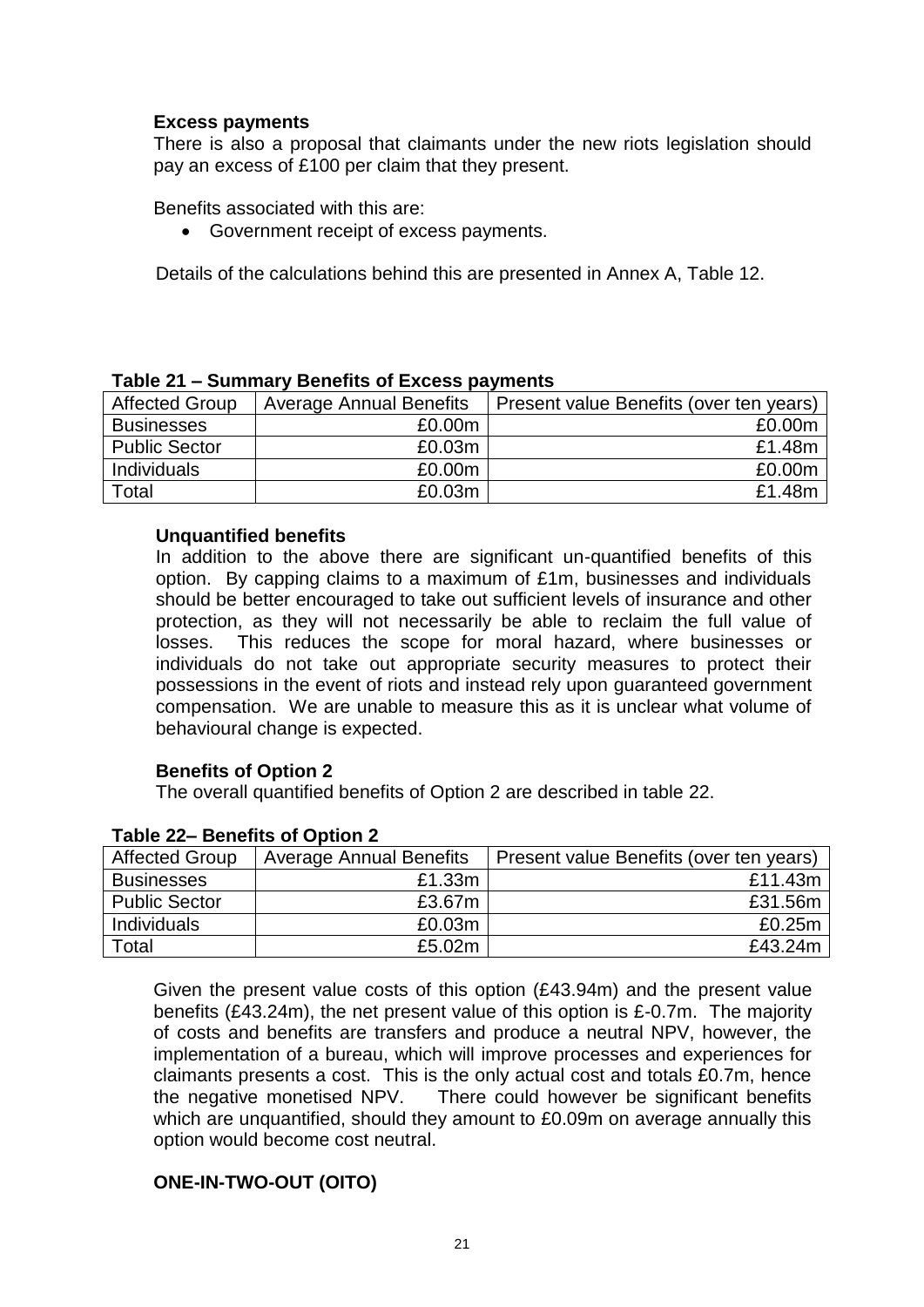This section looks at the overall impact on businesses, both large and small. A further analysis of the distribution of these impacts is discussed in Annex B, the Small and Micro Business assessment for the policy.

#### Costs (INs)

There are significant INs under this option, they amount to an Equivalent Annual Costs to Business of £3.68m.

The first and most significant IN is the restriction on claims of more than £1m. This cost amounts to £3.58m on average annually, with £3.02m falling on insurers and £0.57m on uninsured businesses on average each year. This is a present value cost of £30.85m.

Another large cost will be that of running the riot claims bureau should it be necessary. This is estimated at £0.06m annually on average or a present value cost of £0.50m. Again this will largely fall on loss adjusters that are retained to be part of the bureau. The costs of reading and understanding a manual on the new riots legislation will also be a very small cost, amounting to a present value cost of £0.04m. Also the introduction of an excess imposes average annual costs of £0.03m and present value costs of £1.43m.

#### Benefits (OUTs)

As well as INs, this option produces some OUTs or savings for businesses with an equivalent annual benefit to business of £1.33m. This is partially a redistribution of the INs.

Those businesses who are unable to meet the current time constraints, for submission of a claim and provision of evidence, would see a small benefit under this option. This will produce payments to uninsured businesses of £0.05m and insurers of £0.23m on average each year. The present value benefits are £0.36m to uninsured businesses and £1.96m to insurers.

Another benefit will be the compensation available for business vehicles which are damaged. It is not anticipated that this will affect a large number of vehicles, but there would be a present value benefit over ten years of less than £0.01m.

There are other benefits to businesses, loss adjusters who are retained to run a bureau will receive a payment for doing so although it is not expected to be a large amount at just £0.01m annually on average with a present value benefit of £0.05m.

Finally by enabling replacement value compensation payments there will be large benefits of £0.16m average annually to uninsured businesses and £0.89m on average each year to insurers. The present values over ten years of these are £1.37m to uninsured businesses and £7.68m to insurers.

## **NET**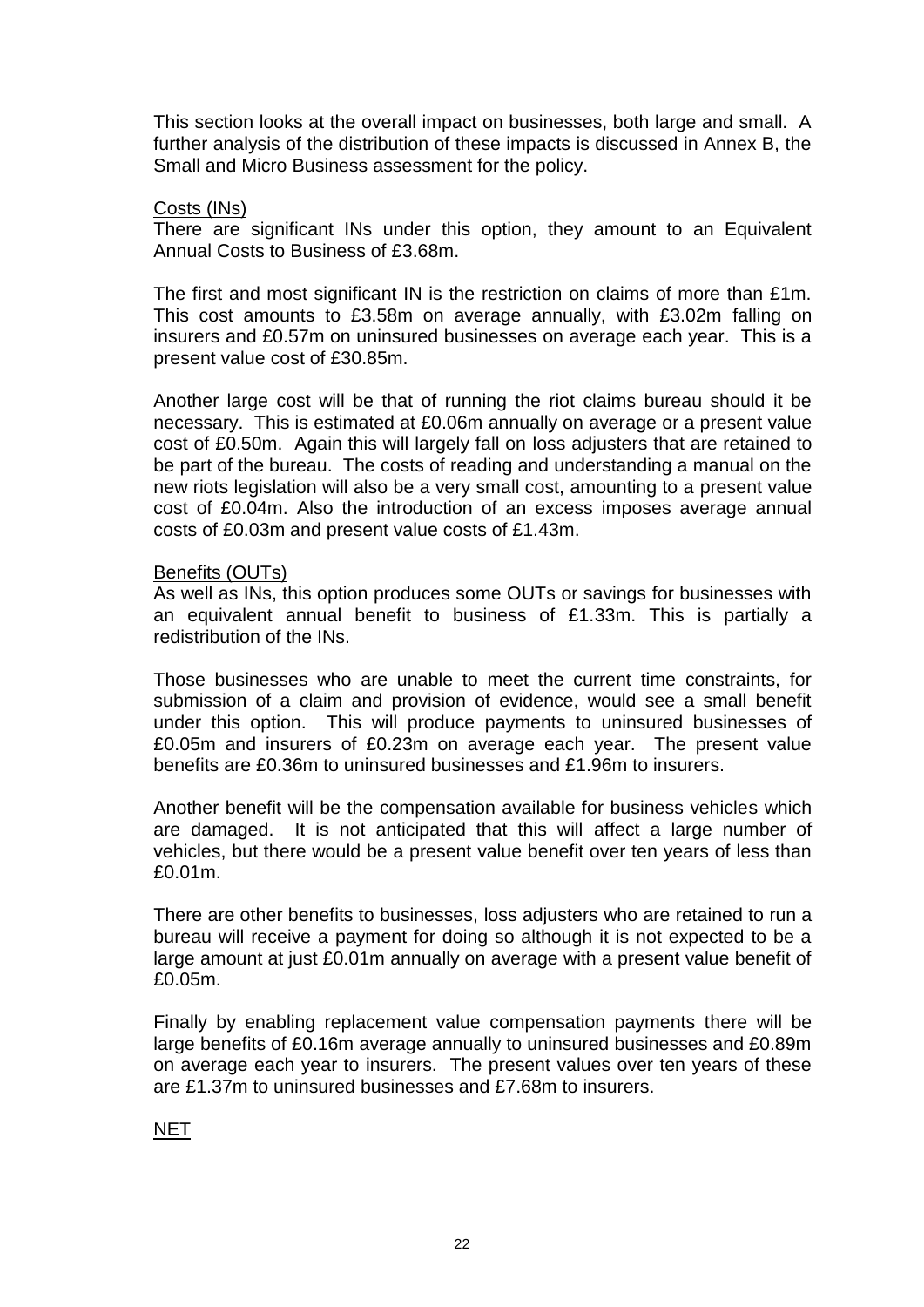The present value of cost (PVC) to business is £20.25m over a period of 10 years. This gives an equivalent annual net cost to business of £ 2.35m. The policy is a NET IN.

## **OPTION 3 - Repeal the Act and replace with a turnover cap of £5m, but otherwise largely in line with the reviewers recommendations**

The premise for which recommendations are proceeded in this option is largely the same as Option 2. The main difference is the turnover cap which will change the number of claims that are compensated.

#### **COSTS**

Under this option there will be costs to individuals, large businesses, insurers, central government, local government and the police. The costs have been broken down into those relating to specific recommendations as put forward in the Independent Review.

Only three of the recommendations are actual costs. The other recommendations represent transfers only.

**Recommendation 4 -** a riot claims bureau is developed by agreement between the Home Office and the insurance industry, to be staffed by experts in claims handling and loss adjusting drawn from several companies, to be ready to start work immediately after a riot, with delegated power to decide claims.

This recommendation is partially amended as the bureau will largely be staffed by loss adjusters rather than insurers.

The actual costs of this recommendation are identical to that of Option 2. The turnover cap has no bearing on the running of a bureau.

Details of these calculations are in Annex A, Table 1.

| <b>Affected Group</b> | <b>Average Annual Costs</b> | Present value Costs (over ten years) |
|-----------------------|-----------------------------|--------------------------------------|
| <b>Businesses</b>     | £0.06m                      | £0.50m                               |
| <b>Public Sector</b>  | £0.01m                      | £0.05m                               |
| Individuals           | £0.00m                      | £0.00m                               |
| Total                 | £0.07m                      | £0.55m                               |

**Table 23 – Summary Costs of Recommendation 4**

**Recommendation 5** - a manual is prepared as soon as practicable to provide guidance on the type of claims that are likely to follow a riot, dealing with claimants unused to making claims and other issues.

The actual costs of this recommendation are identical to that of Option 2. The turnover cap has no bearing on the writing of a manual.

Details of these calculations are in Annex A, Table 2.

## **Table 24 – Summary Costs of Recommendation 5**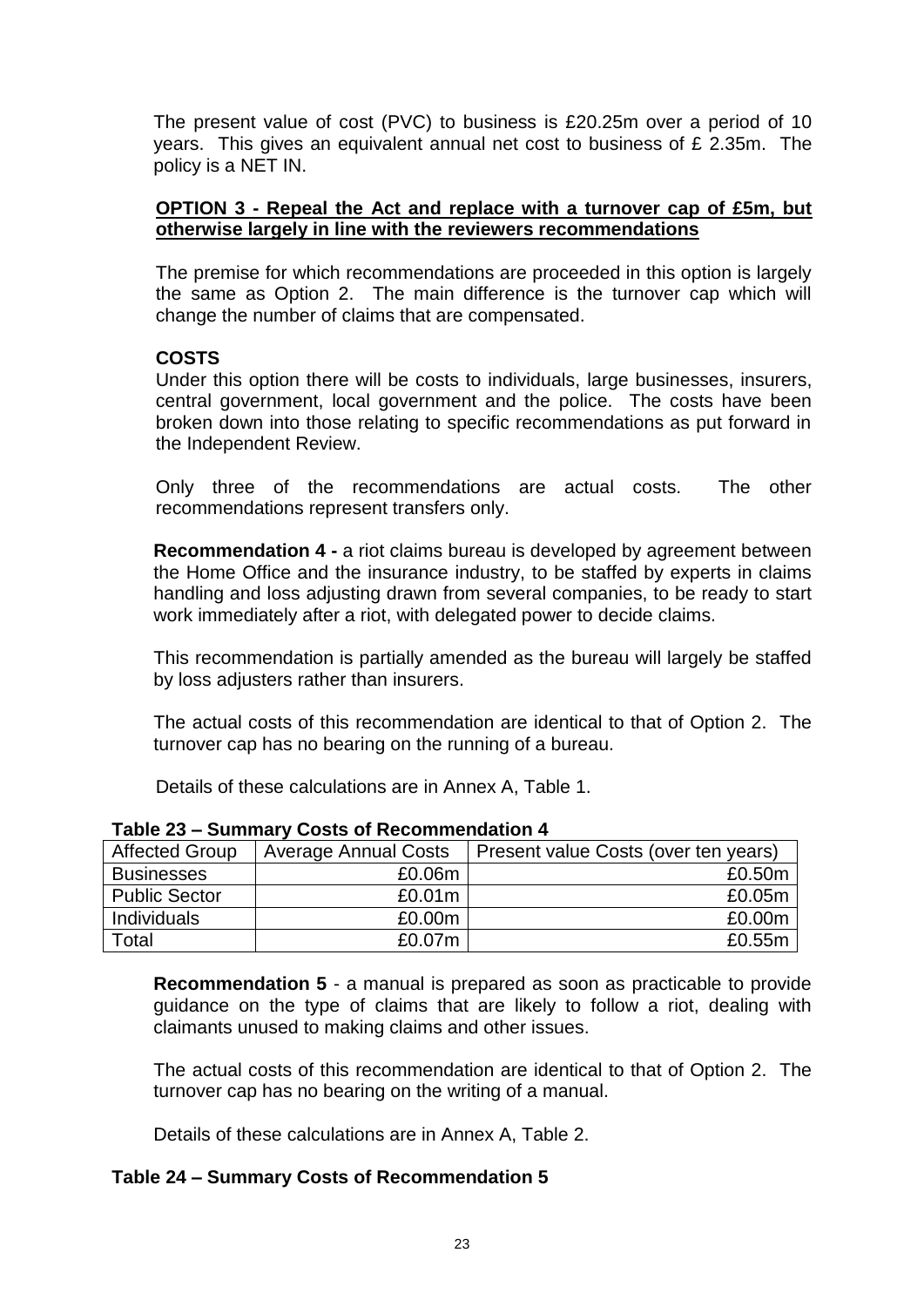| <b>Affected Group</b> | <b>Average Annual Costs</b> | Present value Costs (over ten years) |
|-----------------------|-----------------------------|--------------------------------------|
| <b>Businesses</b>     | £0.00m                      | £0.04m                               |
| <b>Public Sector</b>  | £0.02m                      | £0.16m                               |
| Individuals           | £0.00m                      | £0.00m                               |
| Total                 | £0.02m                      | £0.20m                               |

**Recommendation 6 -** local authorities should be asked to include within their emergency plans planning for a riot-recovery service to provide coordinated advice and support for the range of problems that may follow a riot targeted on those most in need of such support and available for as long as it is needed.

The implications of this recommendation are non-legislative and may be progressed without legislation. For this reason the costs and benefits are not captured in this impact assessment.

**Recommendation 2 –** that insurers should continue to receive compensation under new legislation but that their compensation should be capped.

**Recommendation 8 –** cap compensation payable to insurers in future by reference to the turnover of the business insured, so that compensation is payable only in respect of payments made to small businesses.

**Recommendation 10 -** apply the cap to compensation payable directly to victims of riots, that is to those who are uninsured, or to businesses which selfinsure, and to excesses which are not covered by insurance.

These recommendations refer to the capping of payments to those businesses whose turnover is greater than £2m. This option pursues a slightly different route, using a turnover cap of £5m. Information from the ABI suggested that only a third of commercial claims in 2011 would qualify under a £2m turnover cap, and that many small businesses would remain unprotected. They proposed that as over half of commercial claims were from businesses with a turnover of £5m or less this level may be more appropriate and provide protection for more small businesses.

This change effectively means that any businesses described as large would not receive compensation for riot damages.

These costs are transfers and feature as equal and opposite benefits to another group:

- Complete loss of compensation for uninsured businesses with a turnover of more than £5m. These businesses will receive no compensation under this proposal. Details in Annex A, table 13.
- Reduction in compensation experienced by insurers providing cover for business claimants with a turnover of over £5m. Insurers will not be compensated for any claim from these businesses. Details in Annex A, table 14.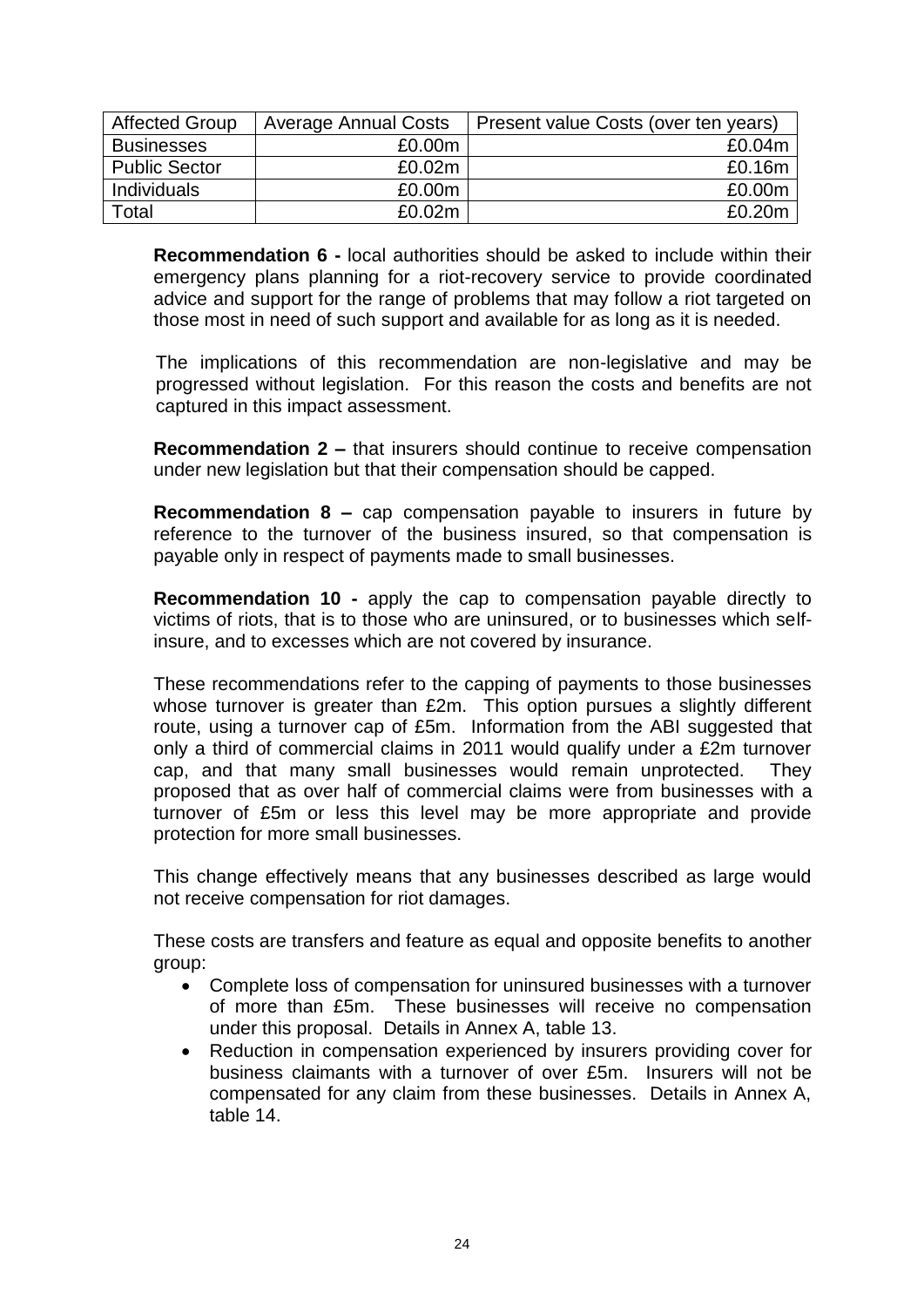To illustrate the effect of such a change, consider that, of the 1,577 claims in the Metropolitan Police area from 2011 for which we have detailed information, 560 would no longer qualify for compensation.

| <b>Affected Group</b> | <b>Average Annual Costs</b> | Present value Costs (over ten years) |
|-----------------------|-----------------------------|--------------------------------------|
| <b>Businesses</b>     | £5.24m                      | £45.10m                              |
| <b>Public Sector</b>  | £0.00m                      | £0.00m                               |
| <b>Individuals</b>    | £0.00m                      | £0.00m                               |
| Total                 | £5.24m                      | £45.10m                              |

**Table 25 – Summary Costs of Recommendation 2, 8 and 10**

**Recommendation 12 –** new legislation should include cars and other vehicles within the scope of compensation.

These costs are transfers and feature as equal and opposite benefits to another group:

- Compensation from public sector to individuals with third party, fire and theft vehicle claims. These claims would not be paid under an individual's insurance, as this type of policy does not provide coverage for the type of damage sustained in riots. The ABI estimates that in 2011, there were 90 claims from individuals and that across the UK only 4% of insurance policies are third party, fire and theft. In 2011, the average individuals claim was £2,134 per claim.
- Compensation from public sector to small businesses with third party, fire and theft vehicle claims. The ABI estimates that in 2011, there were 17 claims from businesses and that the average business vehicle claim was £4,995 per claim.

The anticipated numbers of claims have been based on this and can be found in Annex A, table 15.

| <b>Affected Group</b> | <b>Average Annual Costs</b> | Present value Costs (over ten years) |
|-----------------------|-----------------------------|--------------------------------------|
| <b>Businesses</b>     | £0.00m                      | £0.00m                               |
| <b>Public Sector</b>  | £0.00m                      | £0.01m                               |
| Individuals           | £0.00m                      | £0.00m                               |
| Total                 | £0.00m                      | £0.01m                               |

## **Table 26 – Summary Costs of Recommendation 12**

## **Extended time periods**

Outside of the independent reviewers recommendations we intend to extend the time period under which claims can be submitted to a total of 42 days for submitting a claim and 90 days for submitting supporting information for the claim. This proposal was overwhelmingly supported in the consultation responses.

These costs are transfers and feature as equal and opposite benefits to another group:

 Compensation from public sector to those people who previously were too late to claim. In the 2011 riots, the Metropolitan Police received 59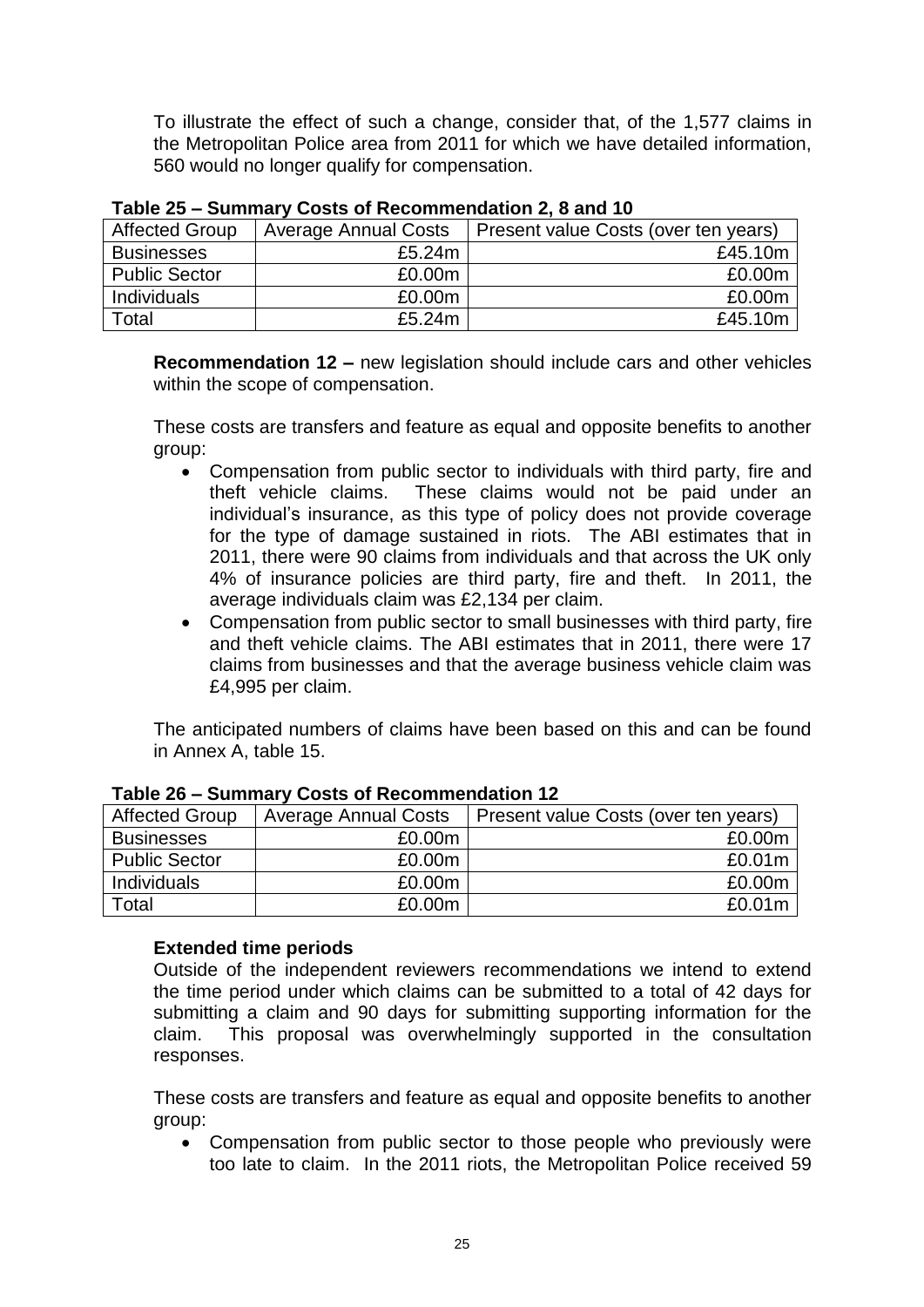claims that were out of the time period for submission. These claims were rejected, but they and similar out of time claims could be accepted under this proposal. These claims would be eligible to the level of compensation being offered to current in time claimants.

Details of the number of claims and value of them are in Annex A, Tables 6, 7 and 16.

| <b>Affected Group</b> | <b>Average Annual Costs</b> | Present value Costs (over ten years) |
|-----------------------|-----------------------------|--------------------------------------|
| <b>Businesses</b>     | £0.00m                      | £0.00m                               |
| <b>Public Sector</b>  | £0.15m                      | £1.31m                               |
| Individuals           | £0.00m                      | £0.00m                               |
| Total                 | £0.15m                      | £1.31m                               |

**Recommendation 16 –** new legislation should provide for compensation to be paid in future on the basis of the replacement value of the property damaged, not indemnity (except in the case of vehicles).

The Government intends to introduce payments on a new-for-old basis, rather than indemnity as is currently provided, in line with recommendation 16, although there will be certain exemptions including for motor vehicles and items such as perishable stock.

Indemnity value relates to the principle that individuals who are compensated should be left in an equivalent state to that before the damage was caused, i.e. you do not receive money to buy a brand new possession, but rather a possession the same age and condition as the one damaged. Replacement value would mean that instead of this individuals receive compensation to buy a brand new possession. Following 2011, some businesses and individuals struggled to restore/replace items with the compensation they were awarded, this was due to the fact that second hand items were not always available. New-for-old values would enable them to replace these items.

A small amount of data was provided by Greater Manchester Police which indicated that on average (across 47 claims) the replacement values of the claims were 1.53 times greater than the indemnity cost of the claims.

These costs are transfers and feature as equal and opposite benefits to another group:

- Individual and small business in time claimants could gain greater compensation.
- Individual and small business out of time claimants could gain greater compensation.

Table 17, 18, 19, 20 and 21 in Annex A sets out how the average annual costs have been calculated.

# **Table 28 – Summary Costs of Recommendation 16**

Affected Group | Average Annual Costs | Present value Costs (over ten years)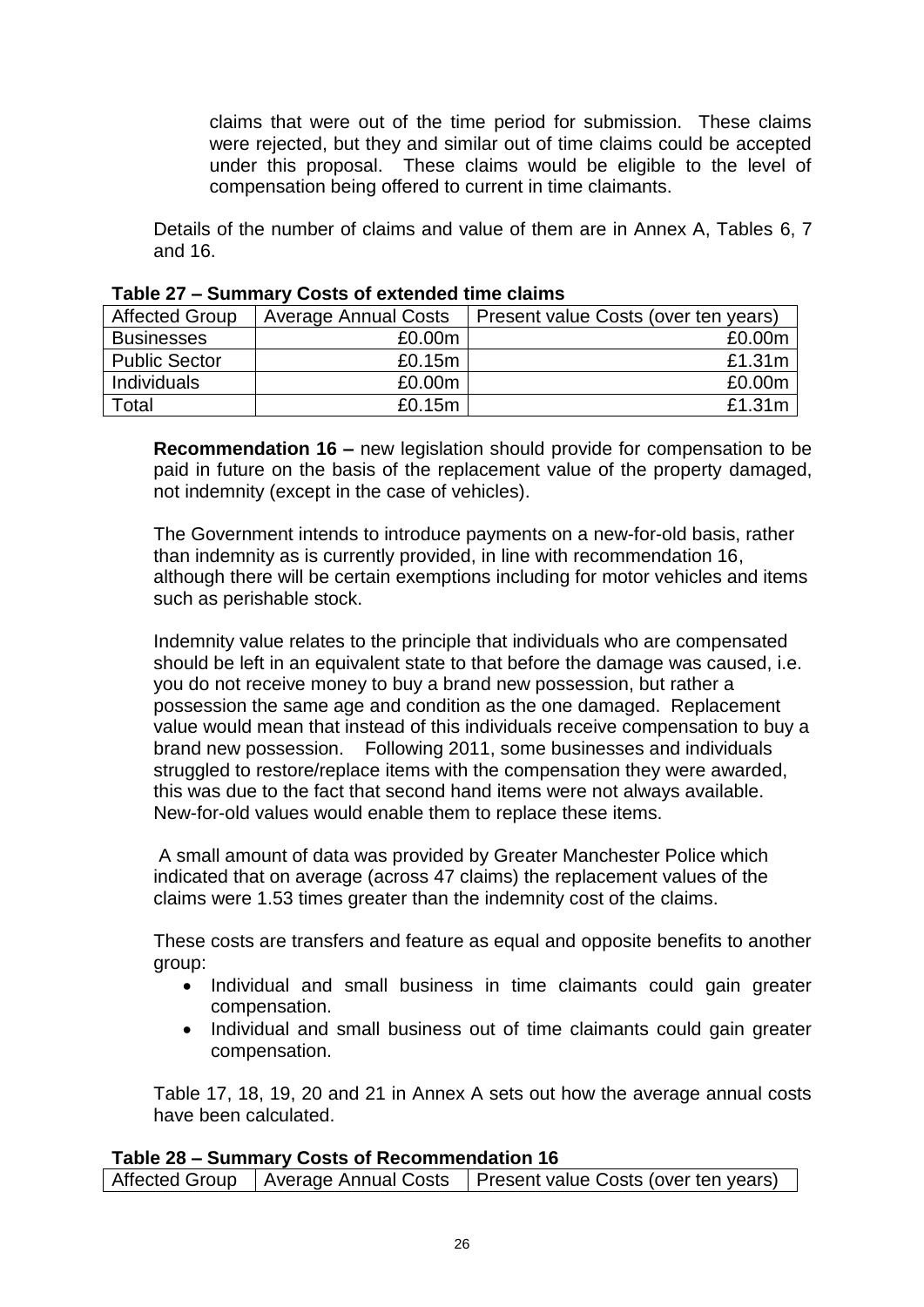| <b>Businesses</b>    | £0.00m | £0.00m  |
|----------------------|--------|---------|
| <b>Public Sector</b> | £2.54m | £21.81m |
| <b>Individuals</b>   | £0.00m | £0.00m  |
| $\tau$ otal          | £2.54m | £21.81m |

## **Excess payments**

There is also a proposal that claimants under the new riots legislation should pay an excess of £100 per claim that they present.

Costs associated with this are:

A £100 charge per claimant.

Details of the calculations behind this are presented in Annex A, Table 22.

| <b>Affected Group</b> | <b>Average Annual Costs</b> | Present value Costs (over ten years) |
|-----------------------|-----------------------------|--------------------------------------|
| <b>Businesses</b>     | £0.02m                      | £1.50m                               |
| <b>Public Sector</b>  | £0.00m                      | £0.00m                               |
| Individuals           | £0.00m                      | £0.08m                               |
| Total                 | £0.02m                      | £1.58m                               |

#### **Table 29 – Summary Costs of Excess payments**

#### **Costs of Option 3**

The sum of proposals indicates that each group considered (businesses, public sector and individuals) face a cost as a result of this option, although in many cases that cost is a transfer. This will be reflected when considering the benefits. The total costs are in table 28.

## **Table 30 – Summary Costs of Option 3**

| <b>Affected Group</b> | <b>Average Annual Costs</b> | Present value Costs (over ten years) |
|-----------------------|-----------------------------|--------------------------------------|
| <b>Businesses</b>     | £5.3m                       | £45.83m                              |
| <b>Public Sector</b>  | £2.7 $m$                    | £23.34m                              |
| <b>Individuals</b>    | £0.00m                      | £0.01m                               |
| ™otal                 | £8.00m                      | £69.18m                              |

## **BENEFITS**

Under this option there will be benefits to individuals, large businesses, insurers, Central Government, Local Government and the police. The benefits have been broken down into those relating to specific recommendations as put forward in the Independent Review.

Only three recommendations result in actual benefits. The rest are transfers.

**Recommendation 4 -** a riot claims bureau is developed by agreement between the Home Office and the insurance industry, to be staffed by experts in claims handling and loss adjusting drawn from several companies, to be ready to start work immediately after a riot, with delegated power to decide claims.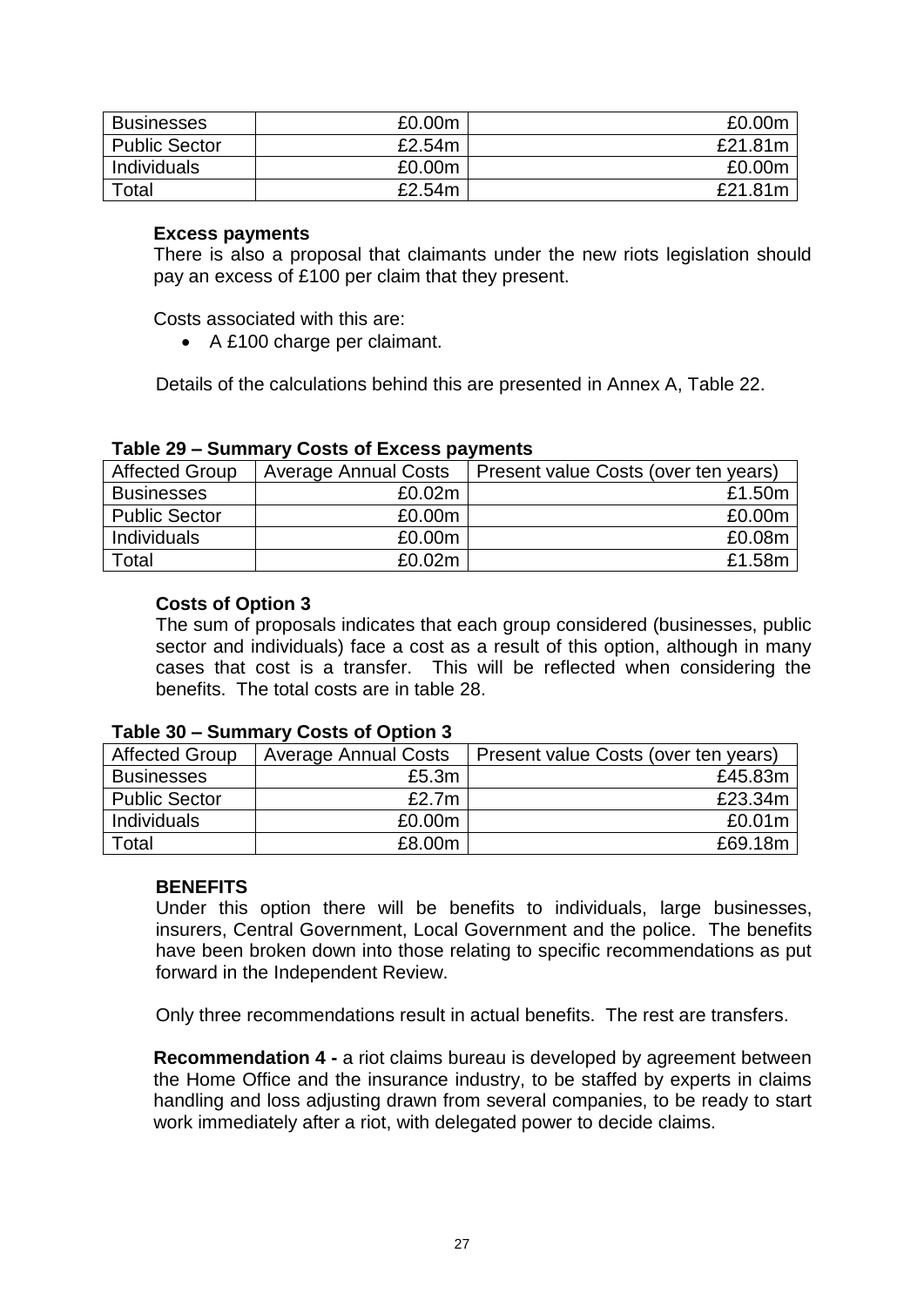This recommendation is partially amended as the bureau will largely be staffed by loss adjusters rather than insurers.

The actual benefits of this recommendation are identical to that of Option 2. The turnover cap has no bearing on the running of a bureau.

Details of these calculations are in Annex A, Table 1.

| <b>Affected Group</b> | <b>Average Annual Benefits</b> | Present value Benefits (over ten years) |  |
|-----------------------|--------------------------------|-----------------------------------------|--|
| <b>Businesses</b>     | £0.01m                         | £0.05m                                  |  |
| <b>Public Sector</b>  | £0.00m                         | £0.00m                                  |  |
| Individuals           | £0.00m                         | £0.00m                                  |  |
| Total                 | £0.01m                         | £0.05m                                  |  |

#### **Table 31 – Summary Benefits of Recommendation 4**

**Recommendation 5** - a manual is prepared as soon as practicable to provide guidance on the type of claims that are likely to follow a riot, dealing with claimants unused to making claims and other issues.

The actual benefits of this recommendation are identical to that of Option 2. There are no quantifiable benefits.

**Recommendation 6 –** local authorities should be asked to include within their emergency plans planning for a riot-recovery service to provide coordinated advice and support for the range of problems that may follow a riot targeted on those most in need of such support and available for as long as it is needed.

The implications of this recommendation are non-legislative and may be progressed without legislation. For this reason the costs and benefits are not captured in this impact assessment.

**Recommendation 2 –** that insurers should continue to receive compensation under new legislation but that their compensation should be capped.

**Recommendation 8 –** cap compensation payable to insurers in future by reference to the turnover of the business insured, so that compensation is payable only in respect of payments made to small businesses.

**Recommendation 10 -** apply the cap to compensation payable directly to victims of riots, that is to those who are uninsured, or to businesses which selfinsure, and to excesses which are not covered by insurance.

The benefits of this option differ from those in option 2, as no large business will qualify for compensation.

These benefits are simply transfers and are matched by an equal and opposite cost to another group:

 Saving in reduction of compensation from public sector. PCCs will be limited in the level of compensation that they are required to payout to large claims. This saving mirrors the cost to businesses and individuals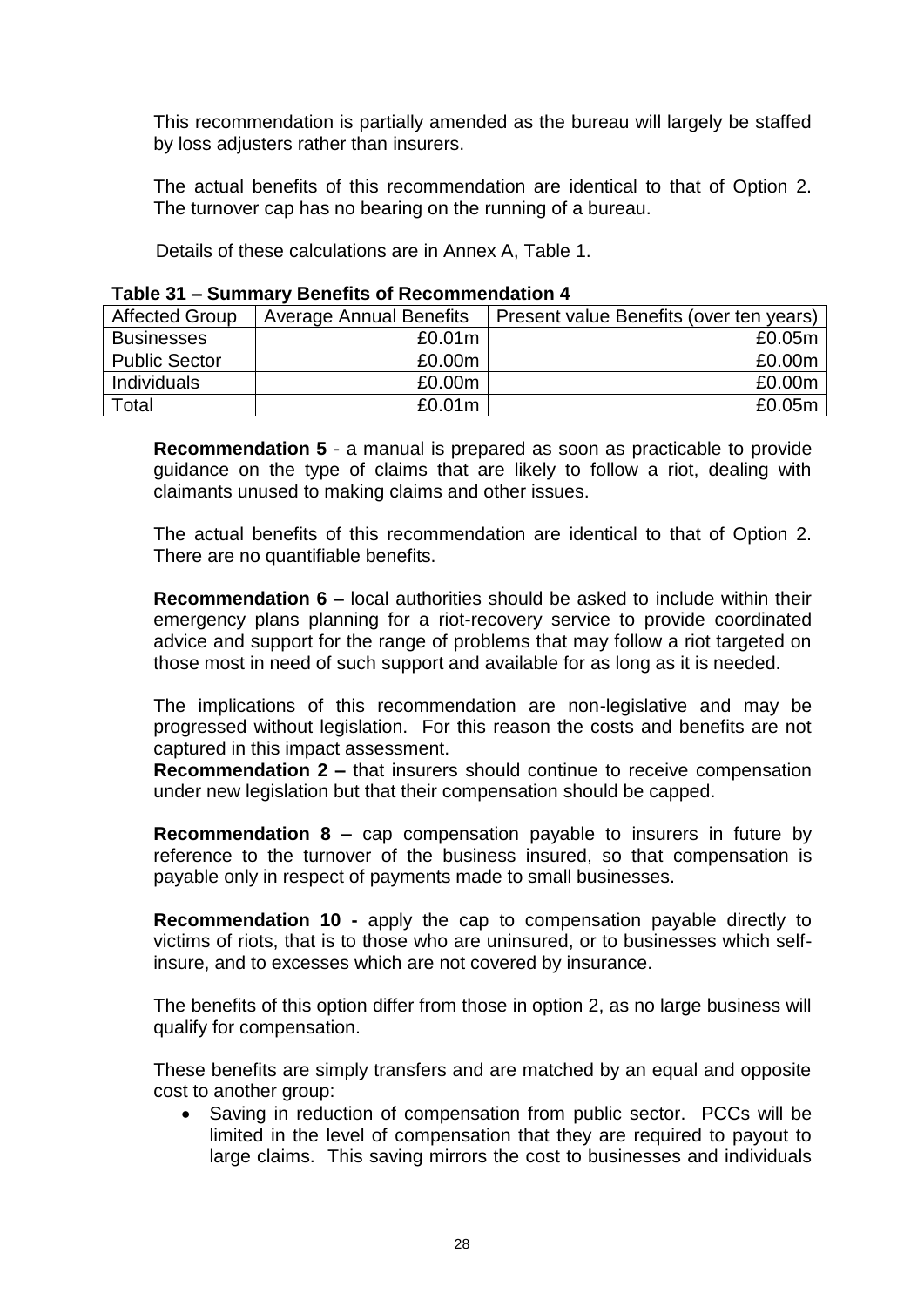who no longer receive as much compensation as previously. The benefits are clearly set out in Annex A, tables 13 and 14.

| <b>Affected Group</b> | <b>Average Annual Benefits</b> | Present value benefits (over ten years) |
|-----------------------|--------------------------------|-----------------------------------------|
| <b>Businesses</b>     | £0.00m                         | £0.00m                                  |
| <b>Public Sector</b>  | £5.24m                         | £45.10m                                 |
| <b>Individuals</b>    | £0.00m                         | £0.00m                                  |
| $\mathsf{Total}$      | £5.24m                         | £45.10m                                 |

| Table 32 – Summary Benefits of Recommendation 2, 8 and 10 |  |  |
|-----------------------------------------------------------|--|--|
|                                                           |  |  |

**Recommendation 12 –** new legislation should include cars and other vehicles within the scope of compensation.

Recommendation 12, which provides for compensation for vehicle damage, will enable businesses and individuals to reclaim these costs in line with third party, fire and theft insurance.

These benefits are simply transfers and are matched by an equal and opposite cost to another group:

- Benefit to individuals from limited compensation for vehicle damage. Again, the benefits reflect the costs as this would be a transfer. The calculations for the value of this recommendation are set out in Annex A, table 15.
- Benefit to businesses from limited compensation for vehicle damage. As with the benefits to individuals these benefits are a transfer and are set out in Annex A, table 15.

| <b>Affected Group</b> | <b>Average Annual Benefits</b> | Present value Benefits (over ten years) |  |
|-----------------------|--------------------------------|-----------------------------------------|--|
| <b>Businesses</b>     | £0.00m                         | £0.00m                                  |  |
| <b>Public Sector</b>  | £0.00m                         | £0.00m                                  |  |
| <b>Individuals</b>    | £0.00m                         | £0.01m                                  |  |
| Total                 | £0.00m                         | £0.01m                                  |  |

## **Table 33 – Summary Benefits of Recommendation 12**

## **Extended Time Periods**

The proposed extension of the application period will mean that a number of businesses and individuals whose claims were submitted too late to be considered under the Act will now be covered by new riots legislation.

These benefits are simply transfers and are matched by an equal and opposite cost to another group:

 Compensation to previously late claimants. The benefits reflect the costs as this is a transfer. Benefits would be experienced by businesses, including insurers and individuals. Details of the calculations are in Annex A, table 7, 8 and 16.

## **Table 34 – Summary Benefits of extended time**

| <b>Affected Group</b> | Average Annual Benefits | Present value Benefits (over ten years) |
|-----------------------|-------------------------|-----------------------------------------|
| <b>Businesses</b>     | £0.15m                  | .25m                                    |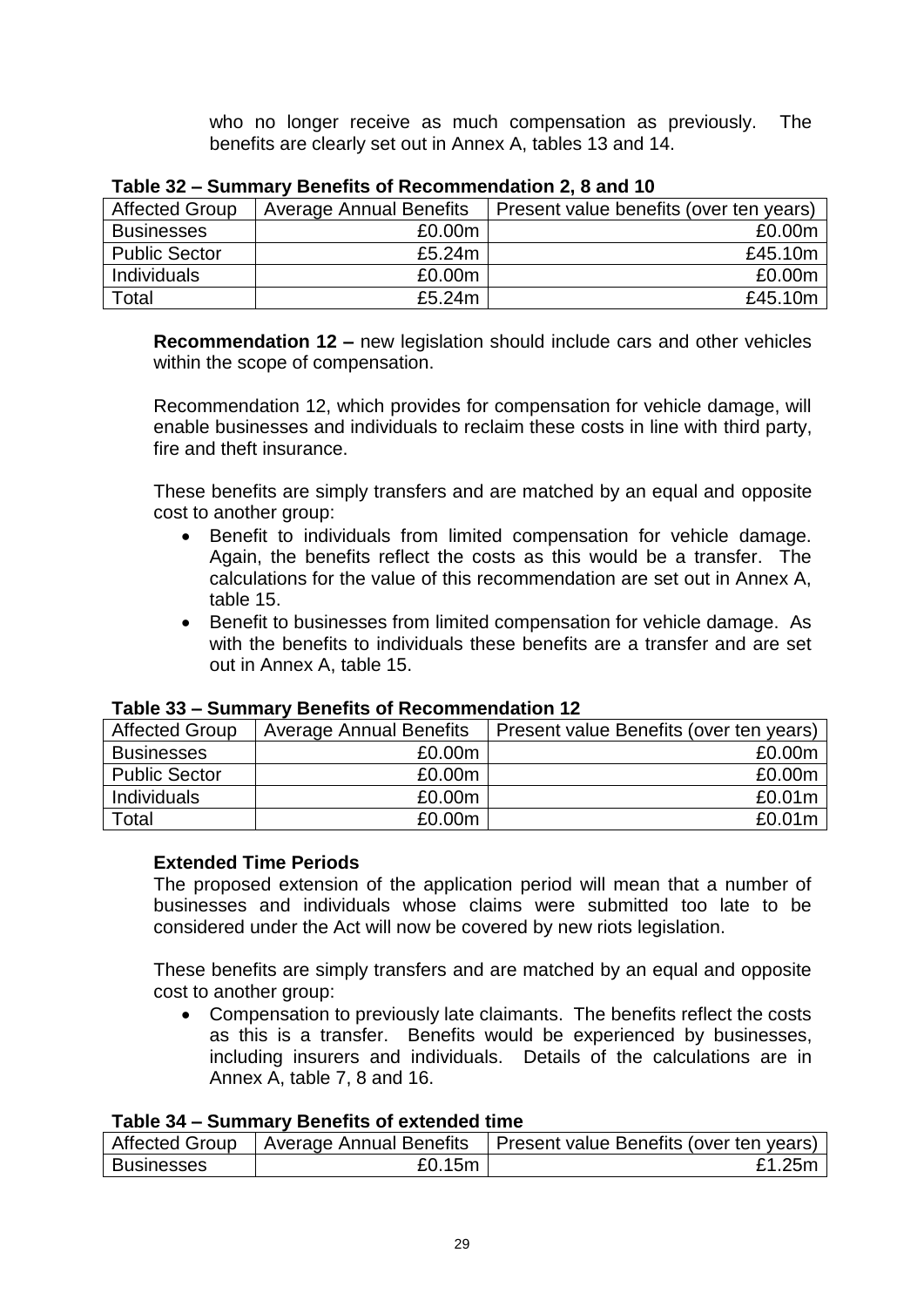| <b>Public Sector</b> | £0.00m | £0.00m     |
|----------------------|--------|------------|
| Individuals          | £0.00m | £0.05m     |
| Total                | £0.15m | £1<br>.30m |

**Recommendation 16 –** new legislation should provide for compensation to be paid in future on the basis of the replacement value of the property damaged, not indemnity (except in the case of vehicles).

The Government intends to introduce payments on a new-for-old basis, rather than indemnity as is currently provided, in line with recommendation 16, although there will be certain exemptions including for motor vehicles and items such as perishable stock.

The introduction of new-for-old payments rather than old-for-old will have two major effects, those on claims originally within time and those on claims submitted in the extended time period.

These benefits are simply transfers and are matched by an equal and opposite cost to another group:

- Increase in compensation for currently in time claimants. In time claimants will be eligible for replacement value rather than indemnity value on their claims. This is a transfer of the costs to government, and the calculations can be found in annex A, tables 17 and 19. For in time claims, it is estimated that individuals will benefit by £0.10m on average annually, whilst businesses including insurers will benefit by £2.42m on average annually.
- Increase in compensation for out of time claimants. Similarly to in time claimants this is a transfer of the cost to government set out in Annex A, tables 18 and 20. For extended time claims, it is estimated that individuals will benefit by £0.00m on average annually, whilst businesses will benefit to the extent of £0.01m annually.

Total Average Annual benefits of this option are in Annex A table 21.

| Affected Group       | <b>Average Annual Benefits</b> | Present value Benefits (over ten years) |
|----------------------|--------------------------------|-----------------------------------------|
| <b>Businesses</b>    | £2.43m                         | £20.96m                                 |
| <b>Public Sector</b> | £0.00m                         | £0.00m                                  |
| Individuals          | £0.10m                         | £0.86m                                  |
| Total                | £2.53m                         | £21.81m                                 |

#### **Table 35 – Summary Benefits of Recommendation 16**

#### **Excess payments**

There is also a proposal that claimants under the new riots legislation should pay an excess of £100 per claim that they present.

Benefits associated with this are:

Government receipt of excess payments.

Details of the calculations behind this are presented in Annex A, Table 22.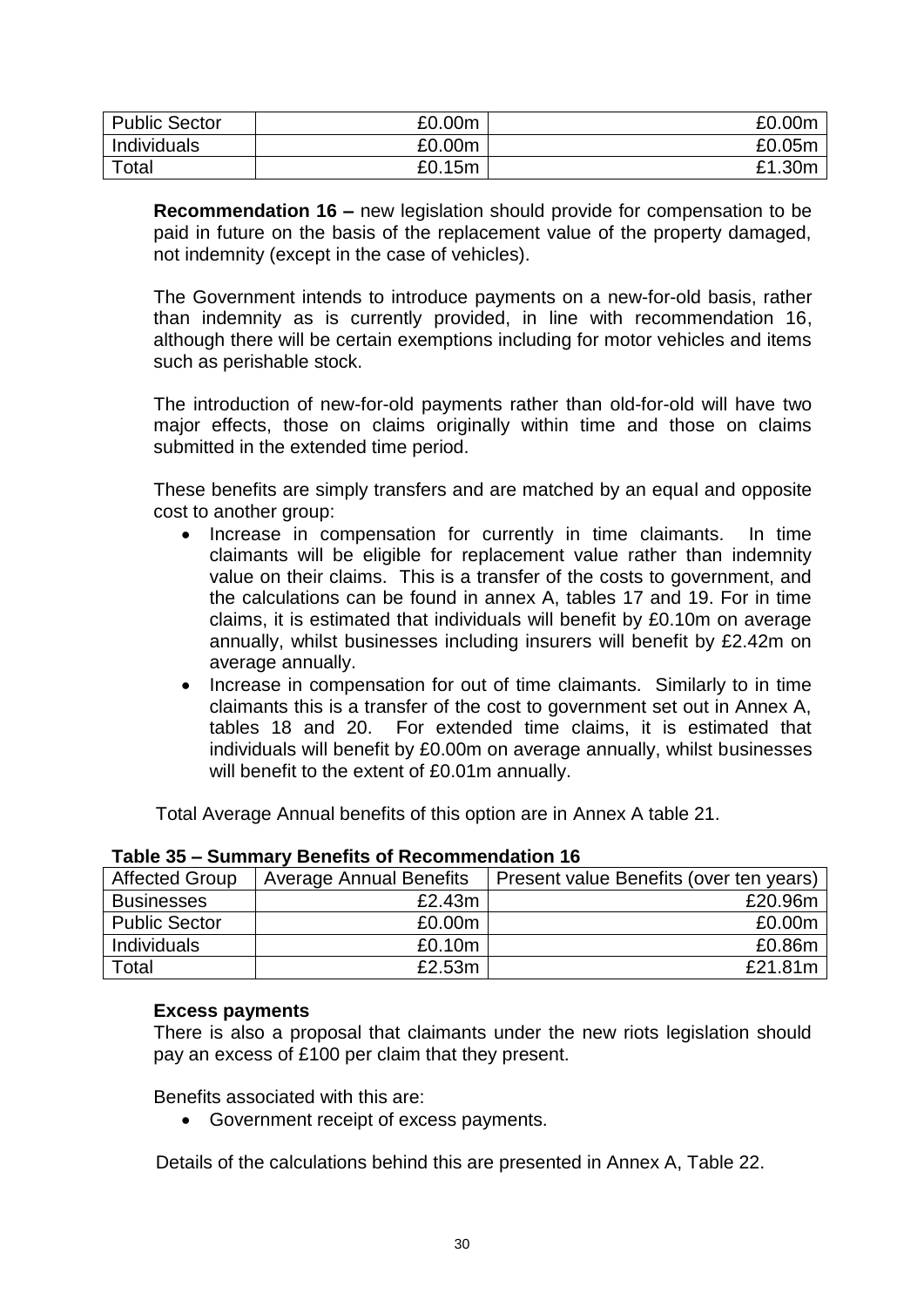| Affected Group | <b>Average Annual Benefits</b> | Present value Benefits (over ten years) |
|----------------|--------------------------------|-----------------------------------------|
| Businesses     | £0.00m                         | £0.00m                                  |
| Public Sector  | £0.02m                         | £1.58m                                  |
| Individuals    | £0.00m                         | £0.00m                                  |
| Total          | £0.02m                         | £1.58m                                  |

#### **Table 36 – Summary Benefits of Excess payments**

## **Un-quantified benefits**

This option is likely to change the behaviour of fewer claimants than Option 2. It will prevent large businesses from claiming and will encourage them to take out appropriate insurance and apply suitable protective measures but will not provide such incentives for small businesses and individuals. This is likely to offer a lesser scope for mitigating the moral hazard associated with compensation than Option 2 which will manifest as a greater cost to government.

#### **Benefits of Option 3**

The overall benefits of Option 3 are described in table 37.

| <b>Affected Group</b> | <b>Average Annual Benefits</b> | Present value Benefits (over ten years) |
|-----------------------|--------------------------------|-----------------------------------------|
| <b>Businesses</b>     | £5.32m                         | £22.26m                                 |
| <b>Public Sector</b>  | £2.71 $m$                      | £45.30m                                 |
| Individuals           | £0.08m                         | £0.92m                                  |
| Total                 | £8.04m                         | £68,48m                                 |

#### **Table 37 – Benefits of Option 3**

Given the present value costs of this option (£69.18m) and the present value benefits (£68.48m), the net present value of this option is -£0.7m. There is expected to be an overall negative monetised impact from this option.

#### **ONE-IN-TWO-OUT (OITO)**

This section looks at the overall impact on businesses, both large and small. A further analysis of the distribution of these impacts is discussed in Annex B, the Small and Micro Business assessment for the policy.

#### Costs (INs)

There are significant INs under this option, they amount to an Equivalent Annual Costs to Business of £5.3m.

The first and most significant IN is the restriction of claims from large businesses. This cost amounts to £5.24m on average annually, with £4.35m falling on insurers and £0.89m on uninsured businesses on average each year. This is a present value cost of £45.1m.

Another large cost will be that of running the riot claims bureau should it be necessary. This is estimated at £0.06m annually on average or a present value cost of £0.50m. Again this will largely fall on loss adjusters that are retained to be part of the bureau. The costs of reading and understanding a manual on the new riots legislation will also be a very small cost, amounting to a present value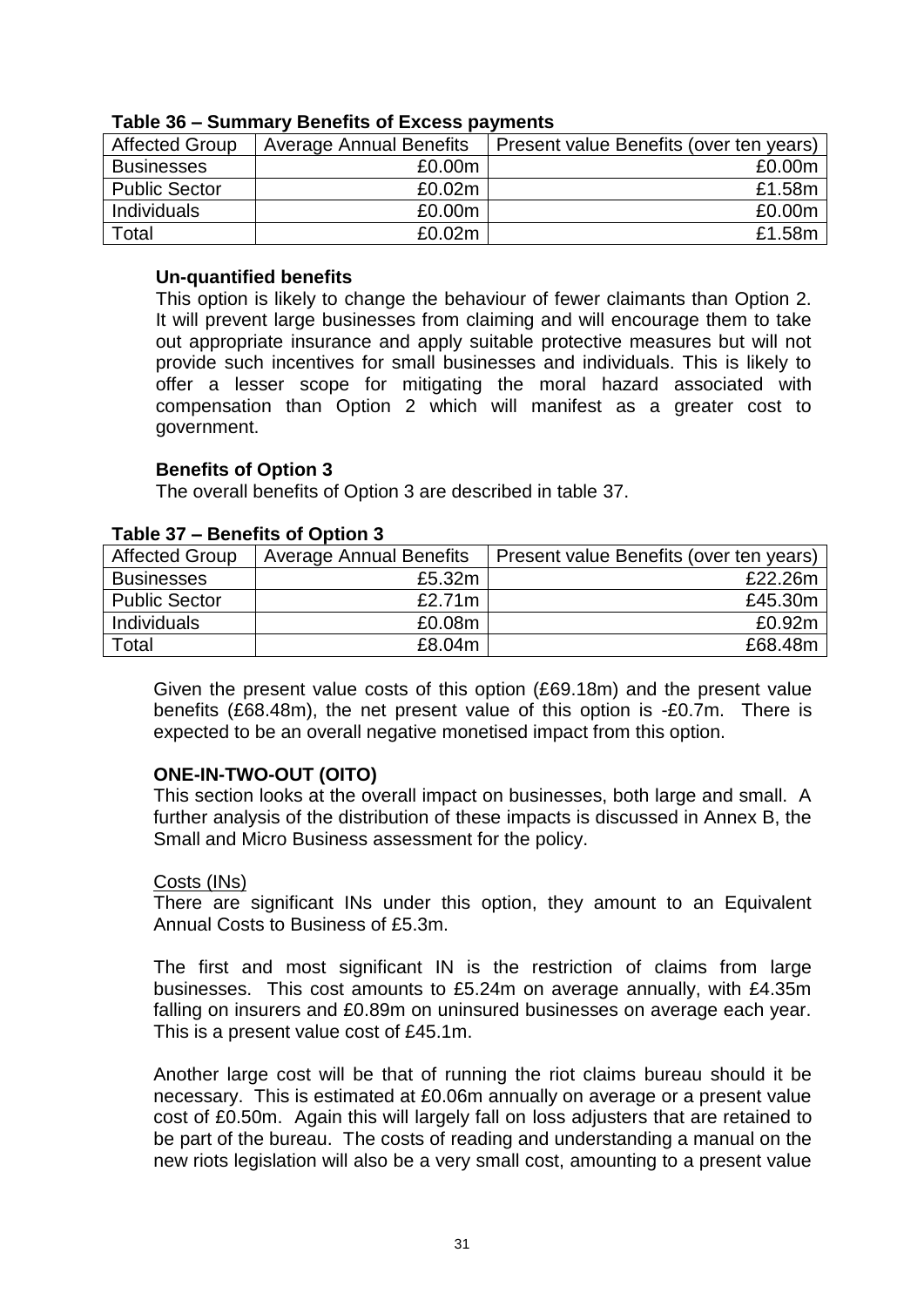cost of £0.04m. Also the introduction of an excess imposes average annual costs of £0.02m and present value costs of £1.50m.

#### Benefits (OUTs)

As well as INs, this option produces some OUTs or savings for businesses with an equivalent annual benefit to business of £2.6m. This is partially a redistribution of the INs.

A small benefit will go to those who submit claims too late for consideration under the current RDA. This will produce payments to uninsured businesses of £0.02m and insurers of £0.13m on average each year. The present value benefits are £0.17m to uninsured businesses and £1.08m to insurers.

Another benefit will be the compensation available for business vehicles which are damaged. It is not anticipated that this will effect a large number of vehicles but there would be a present value benefit over ten years of less than £0.01m.

There are other benefits to businesses, specifically loss adjusters who are retained to run a bureau will receive a payment for doing so although it is not expected to be a large amount at just £0.01m annually on average with a present value benefit of £0.05m.

Finally by enabling replacement value compensation payments there will be large benefits of £0.33m average annually to uninsured businesses and £2.11m on average each year to insurers. The present values over ten years of these are £2.83m to uninsured businesses and £18.01m to insurers.

## NET

The present value of cost to business is £23.57m over a period of 10 years. This gives an equivalent annual net cost to business of £2.7m. The policy is a NET IN.

## **F. Risks**

## **General Risks for all options**

The main risk of this option is that it has been suggested that without the security of payments under the Act for all claimants, insurers may need to increase premiums or withdraw cover from areas to reflect the true risk that they would take on with respect to riots.

This in turn may lead to businesses being unable or unwilling to establish themselves in areas that are affected most. No evidence has been produced as to the extent of the increase in premiums.

Anecdotal evidence points to the fact that premiums have risen in areas that have faced riots, and that premiums are still raised from the Toxteth riots in the 1980s. However it has been identified that increases in premiums may not only be caused by riot damages, but may also be linked to a general rise in the level of criminality or damage in areas, which often go hand-in-hand with levels of rioting.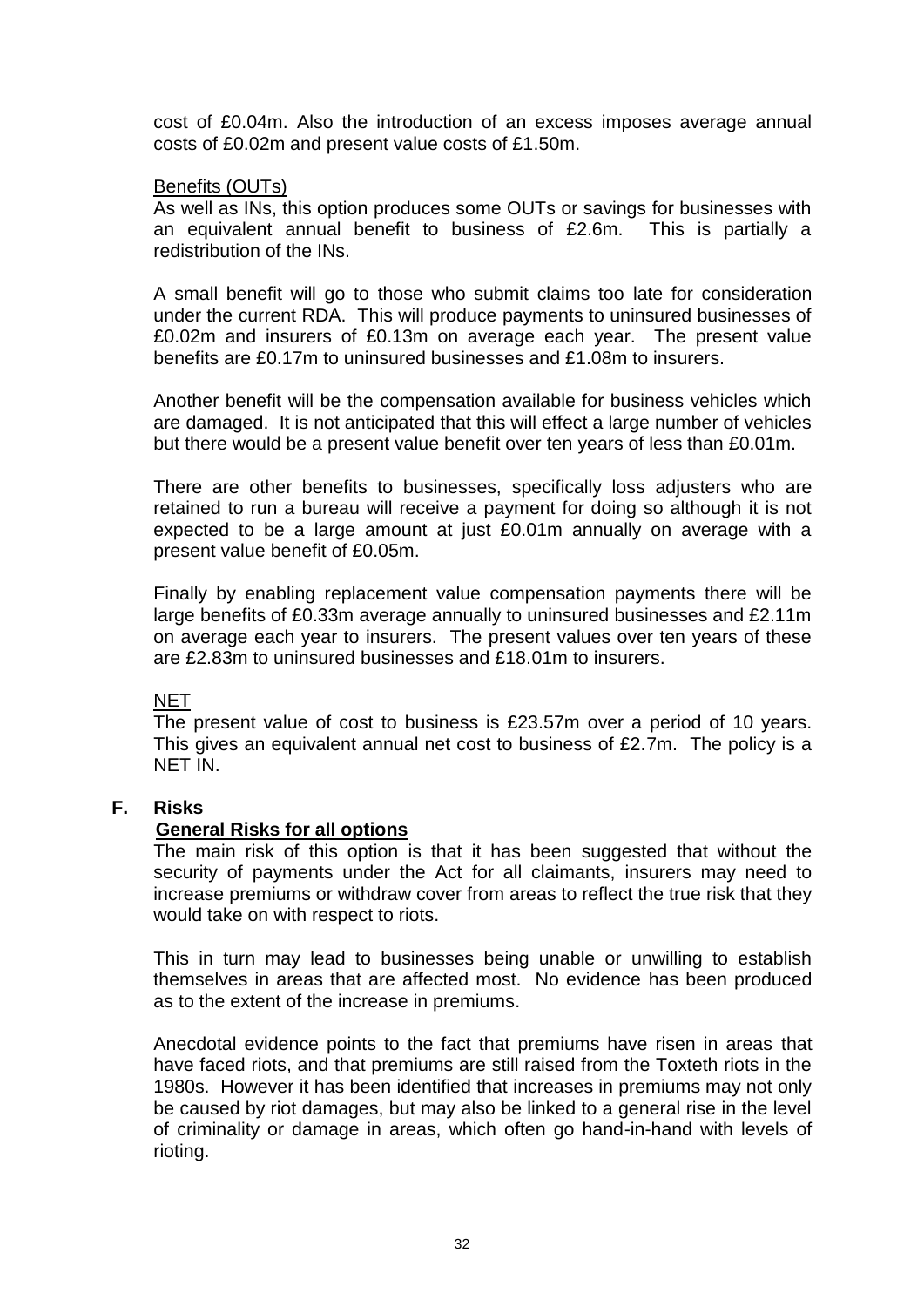Despite this, data published by the ABI (Annual General Insurance Overview Statistics 2012) indicates that there was no increase in claims in 2011, in fact the value of claims fell by 13% that year. This indicates that the large scale rioting witnessed did not have a significant impact on the level of claims and it is unlikely that partially covering the costs of riots should mean a large increase in premiums. In the same set of data, net written premiums are indicated to have actually fallen in 2012, the following year, by 1%. It is possible that this is down to people not taking out insurance they previously had, because individual premiums had risen, however it is also possible and more likely that total premiums were unaffected by the rioting.

Insurers do not currently capture riots in the premium models, and as such do not know the extent of changes in premiums. Given this, insurers would have to write riots into their models before any change in premiums. Additionally, given the infrequency and relatively low cost (compared to other exceptional events), the cost to insurers of writing this risk in is likely to be quite high.

Given the data following the 2011 riots, the difficulties of assessing the risk, and the low value of doing so, it is considered highly unlikely that this risk will materialise. If it does materialise, it is believed that the costs to businesses and individuals through increased premiums, will be minimal.

Without further information on pricing models it is impossible to evaluate the extent of this risk. We are considering further research into this area.

A potential legal risk is that it may not be possible to change compensation from the current replacement value system to a system of new-for-old payments. This relates to the fact that the Riot (Damages) Act is currently set in relation to common/tort law, which states that damages should not be compensated to a better state but only to an equal state.

## **OPTION 2 – Repeal the Act and replace with a claims cap, but otherwise largely in line with the reviewers recommendations**

There is a potential for legal challenges associated with this option. Primarily there is the possibility of legal challenge from the level the cap is set at. One of the problems with a cap is that it has to be set at a level, and anyone claiming for a larger value than the cap could be disappointed and mount a legal challenge. Although 99% of claims in 2011 were below this cap level, some of the claims which were above £1m, were greatly above it, and the difference in compensation to claim might make such a legal challenge viable.

## **OPTION 3 – Repeal the Act and replace with a turnover cap, but otherwise largely in line with the reviewers recommendations**

There is a similar risk with this option as compensation is being removed for some larger businesses. There is a potential for legal challenge over level at which compensation is restricted. It is possible that a business with turnover just over £5m faces a total loss in the aftermath of riots. They could potentially challenge the level at which the cap has been set on a basis that it is arbitrary. Similar problems could arise with those firms on the border of the cap level or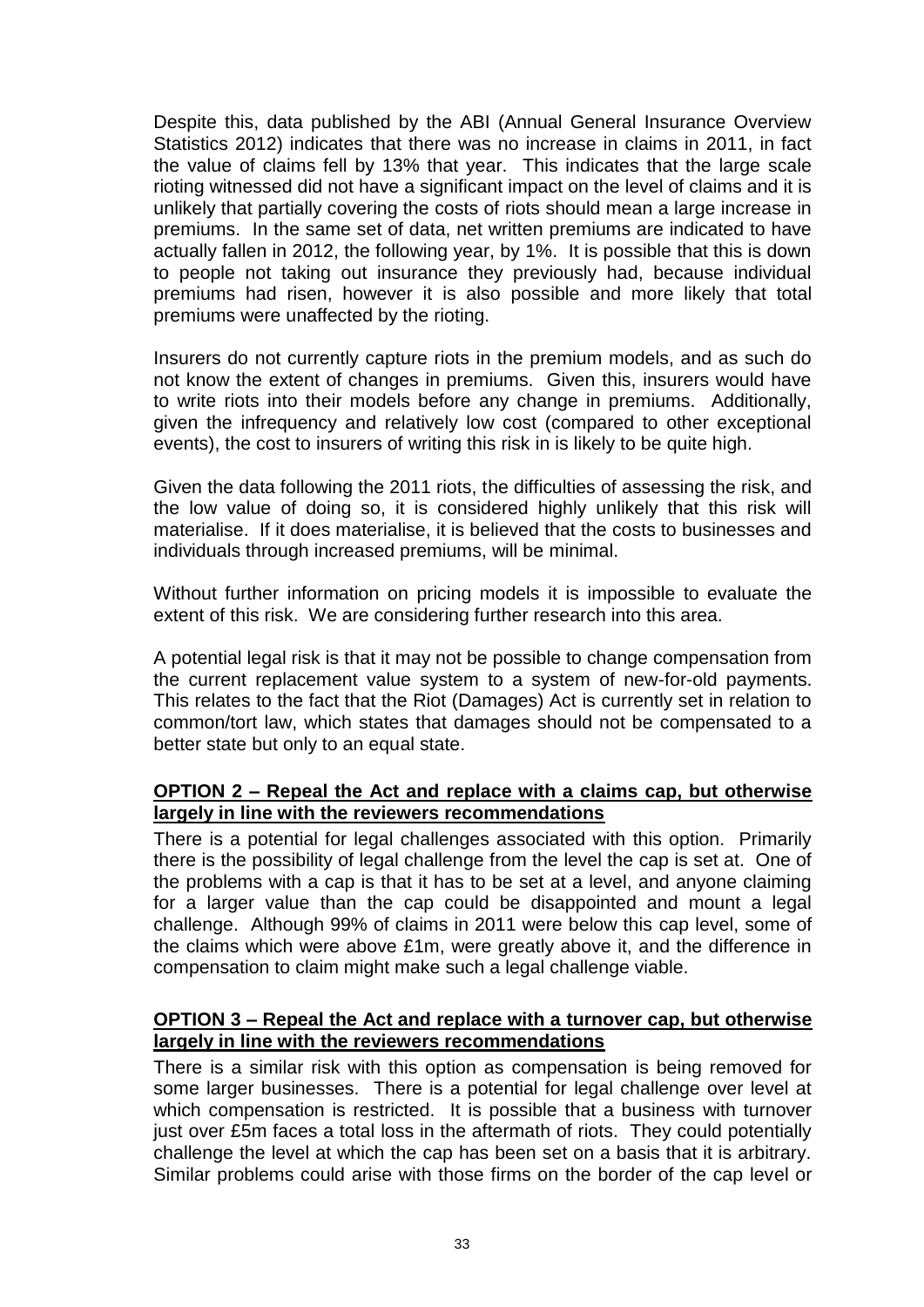those who progress above it and have not made adjustments to their insurance policies.

# **Sensitivity Analysis**

The main sensitivity to this analysis is the value of claims that could be submitted. Currently estimates use the median claim value from a sample of claims in 2011 or in earlier small scale riots. However, the distribution of claims values is skewed. Table 38 details the upper quartile, lower quartile and median values of personal, small and large business claims.

| <b>Riot Size</b>  | Claimant        | <b>Boundary</b> | Lower      | Median     | Upper      |
|-------------------|-----------------|-----------------|------------|------------|------------|
|                   | type            |                 | Quartile   |            | Quartile   |
|                   | Large           | <£1m            | £1,855     | £5,519     | £20,916    |
|                   | <b>Business</b> | >E1m            | £1,343,588 | £1,455,942 | £3,687,500 |
| Large/Bureau      | Small           | $<$ £1m         | £1,855     | £5,519     | £20,916    |
| Riot              | <b>Business</b> | >E1m            | £1,343,588 | £1,455,942 | £3,687,500 |
|                   | Individual      | $£1m$           | £1,500     | £4,185     | £10,425    |
|                   |                 | >E1m            | £1,412,625 | £1,500,000 | £1,852,500 |
| <b>Small Riot</b> | Large           | $<$ £1m         | £112,712   | £224,413   | £336,113   |
|                   | <b>Business</b> | >E1m            | £4,798,011 | £4,798,011 | £4,798,011 |
|                   | Small           | $<$ £1m         | £1,578     | £5,387     | £21,373    |
|                   | <b>Business</b> | >E1m            | £0         | £0         | £0         |
|                   | Individual      | $<$ £1m         | £854       | £1,854     | £3,838     |
|                   |                 | >E1m            | £0         | £0         | £0         |

## **Table 38: Values of claims**

We have considered the impact of whether claims are higher (by using the upper quartile of values) in the high estimate or lower (by using the lower quartile of values) in the low estimate. A change in the value of claims will have zero net impact, as any change in costs is offset by a change in benefits as claims only affect transfers. We have also considered sensitivity around the ratio of new-for-old. This ratio is based on a very small sample of claims from 2011 and may not be fully representative. The original assumption is that newfor-old is worth 1.53 times the value of old-for-old. This is altered by 25% in each case, so that in the low estimate it is anticipated to be 1.15 times and in the high estimate it is 1.91.

The changes associated with these sensitivities are detailed in table 39.

|          | TUDIO OU. OUNDINTINY UNUIVOID OI UIUNNO TUNUO |             |                      |              |  |  |  |  |  |  |
|----------|-----------------------------------------------|-------------|----------------------|--------------|--|--|--|--|--|--|
|          |                                               | Current NPV | <b>High Estimate</b> | Low Estimate |  |  |  |  |  |  |
|          |                                               |             | values NPV           | values NPV   |  |  |  |  |  |  |
| Option 2 | <b>Businesses</b>                             | $-E20.3m$   | $-E43.4m$            | $-E25.36m$   |  |  |  |  |  |  |

# **Table 39: Sensitivity analysis of claims values**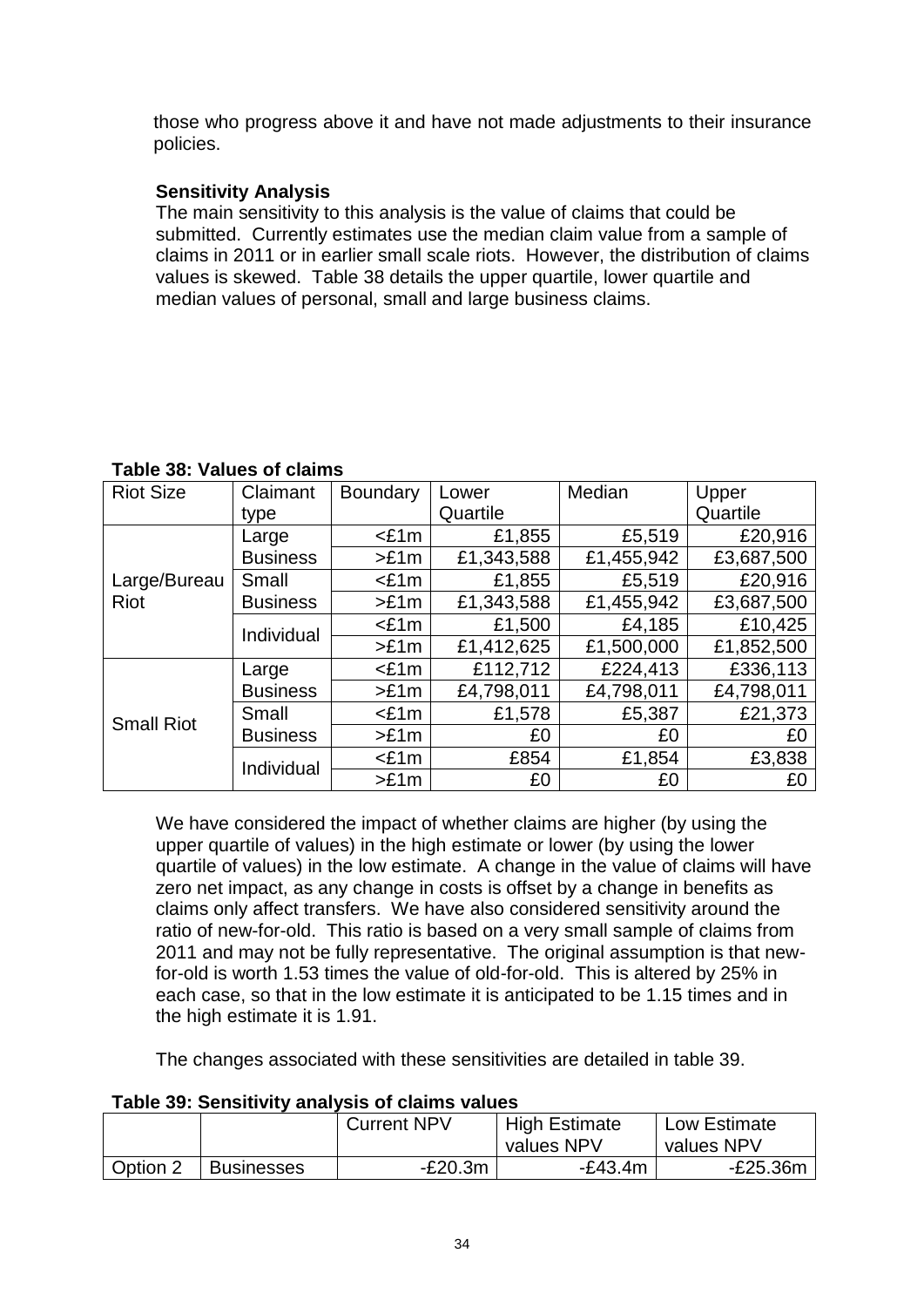|          | <b>Public Sector</b> | £19.7m            | £42.5m    | £24.9m     |
|----------|----------------------|-------------------|-----------|------------|
|          | Individuals          | $-E0.2m$          | £0.2m     | $-E0.3m$   |
|          | Total                | $-E0.7m$          | $-E0.7m$  | $-E0.7m$   |
| Option 3 | <b>Businesses</b>    | $-E23.6m$         | £6.65m    | $-E34.57m$ |
|          | <b>Public Sector</b> | £22.0m            | $-E9.67m$ | £33.63m    |
|          | Individuals          | £0.9 <sub>m</sub> | £2.32m    | £0.23m     |
|          | Total                | $-E0.7m$          | $-E0.7m$  | $-E0.7m$   |

A second sensitivity is around the frequency of riots which could occur in future. Throughout the impact assessment the frequency of riots over the ten years to 2011 has been used as an approximation for the number of riots in future years. The frequency of riots has however changed greatly over time and appears to be becoming less frequent. Rather than a full sensitivity analysis of this point, we have included information on the cost of each size riot, without adjusting for frequency. These are summarised in table 40.

## **Table 40: Values of riots**

|          |                      | Large Riot | <b>Bureau Riot</b> | <b>Small Riot</b> |
|----------|----------------------|------------|--------------------|-------------------|
|          |                      | <b>NPV</b> | <b>NPV</b>         | <b>NPV</b>        |
| Option 2 | <b>Businesses</b>    | $-E6.5m$   | $-E1.7m$           | $-E13.1m$         |
|          | <b>Public Sector</b> | £5.9m      | £1.0m              | £12.4m            |
|          | Individuals          | $-E0.2m$   | £0.0m              | £0.0m             |
|          | Total                | $-E0.7m$   | $-E0.7m$           | $-E0.7m$          |
| Option 3 | <b>Businesses</b>    | $-E2.6m$   | $-E0.9m$           | $-E21.1m$         |
|          | <b>Public Sector</b> | £1.1m      | £0.1m              | £20.3m            |
|          | Individuals          | £0.7m      | £0.1m              | £0.0m             |
|          | Total                | $-E0.7m$   | $-E0.7m$           | $-E0.7m$          |

# **G. Enforcement**

We will consider the enforcement throughout the development of guidance on compensation in the result of a riot, and will be included in further discussions with PCC offices which is where the main focus of enforcement will be. One of the options that we are considering is mandating that PCCs and their offices should give regard to the new riots legislation and the guidance documents that are produced.

## **H. Summary and Recommendations**

The table below outlines the costs and benefits of the proposed changes.

|               | Table 41 Costs and Benefits |                 |
|---------------|-----------------------------|-----------------|
| <b>Option</b> | Costs                       | <b>Benefits</b> |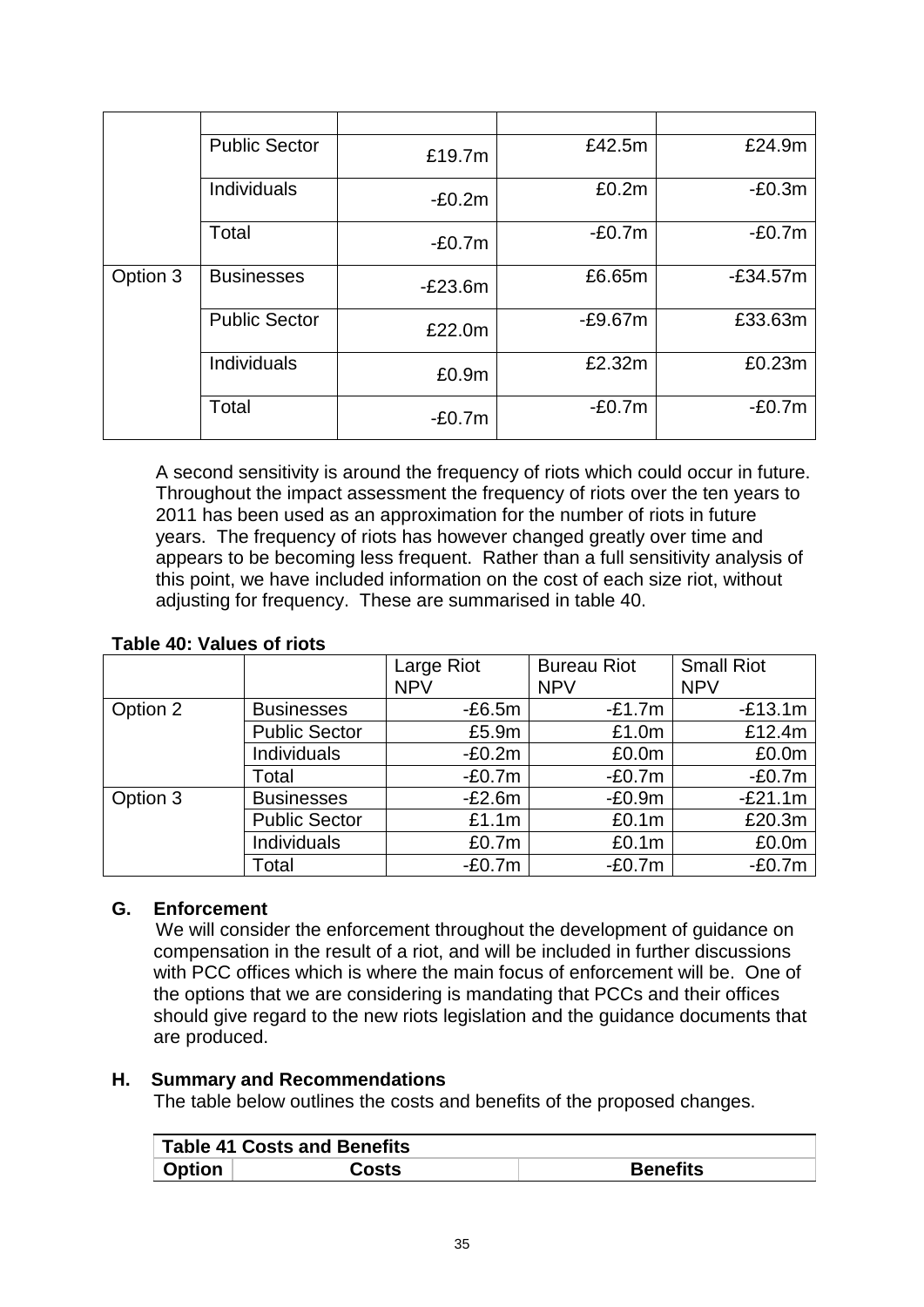| 2 | $-E0.7m$ NPV                                                        |                               |  |  |  |  |  |  |
|---|---------------------------------------------------------------------|-------------------------------|--|--|--|--|--|--|
|   | £43. 9m (PV over 10 years)                                          | £43.2m (PV over 10 years)     |  |  |  |  |  |  |
|   | Benefit to Businesses: £11.4m<br>Cost to Businesses: £31.7m         |                               |  |  |  |  |  |  |
|   | Cost to individuals: £0.4m<br>Benefit to individuals: £0.2m         |                               |  |  |  |  |  |  |
|   | Cost to Government: £11.8m<br>Benefit to Government: £31.6m         |                               |  |  |  |  |  |  |
| 3 |                                                                     | $-E0.7m$ NPV                  |  |  |  |  |  |  |
|   | £69.2m (PV over 10 years)                                           | £68.5m (PV over 10 years)     |  |  |  |  |  |  |
|   | Cost to Businesses: £45.8m                                          | Benefit to Businesses: £22.3m |  |  |  |  |  |  |
|   | Cost to individuals: £0.0m                                          | Benefit to individuals: £0.9m |  |  |  |  |  |  |
|   | Cost to Government: £23.3m<br>Benefit to Government: £45.3m         |                               |  |  |  |  |  |  |
|   | Source: Home Office Estimates (numbers may not sum due to rounding) |                               |  |  |  |  |  |  |

The options have the same net present value, so there is no way to distinguish them simply on net monetised impact.

Option 2 is the recommended option for a number of factors. It offers the lowest net cost to business, offering protection to them from reductions in compensation or potential increases in insurance premiums. It is also much simpler to implement than a turnover cap, which would require the checking of tax returns, some businesses which have not been trading for an entire tax year may be unable to provide evidence of turnover levels. A claims cap will also provide ease of understanding to claimants, insurers and to PCCs, businesses will immediately know, if their damage is extensive that the maximum they will receive is £1m, PCCs will also be able to determine their maximum liability (the number of claims received multiplied by £1m). It also provides largest large net benefit to government, ensuring that consideration has been given to the public purse, it is true that this is not the largest net benefit to government, given by option 3, however the difference over 10 years is small and justified by the reduced costs to businesses under option 2. Finally, it reduces the scope for moral hazard as victims will not be compensated for excessive losses and will thus be encouraged to secure their property effectively, a behaviour that will bring about greater gains. For these reasons Option 2 meets the majority of the objectives of the policy and is therefore the recommended option from this economic analysis.

Option 3, although similar to option 2, it does not offer as much protection for businesses. It is also a lot more complicated to enforce, requiring access to tax returns and would have substantial evidential requirements on businesses to prove their level of turnover in addition to the value of their claims. This increases the bureaucracy of the scheme. This option does not meet as many of the objectives of the policy and is therefore not recommended.

Option 2 is the recommended option as it satisfies most of the objectives of the policy despite a net present cost of £0.7m over the course of 10 years.

## **I. Implementation**

The Government plans to present a draft bill for pre-legislative scrutiny in late 2014 - early 2015. The government intends to introduce legislative change to the way riot compensation payments are made after May 2015.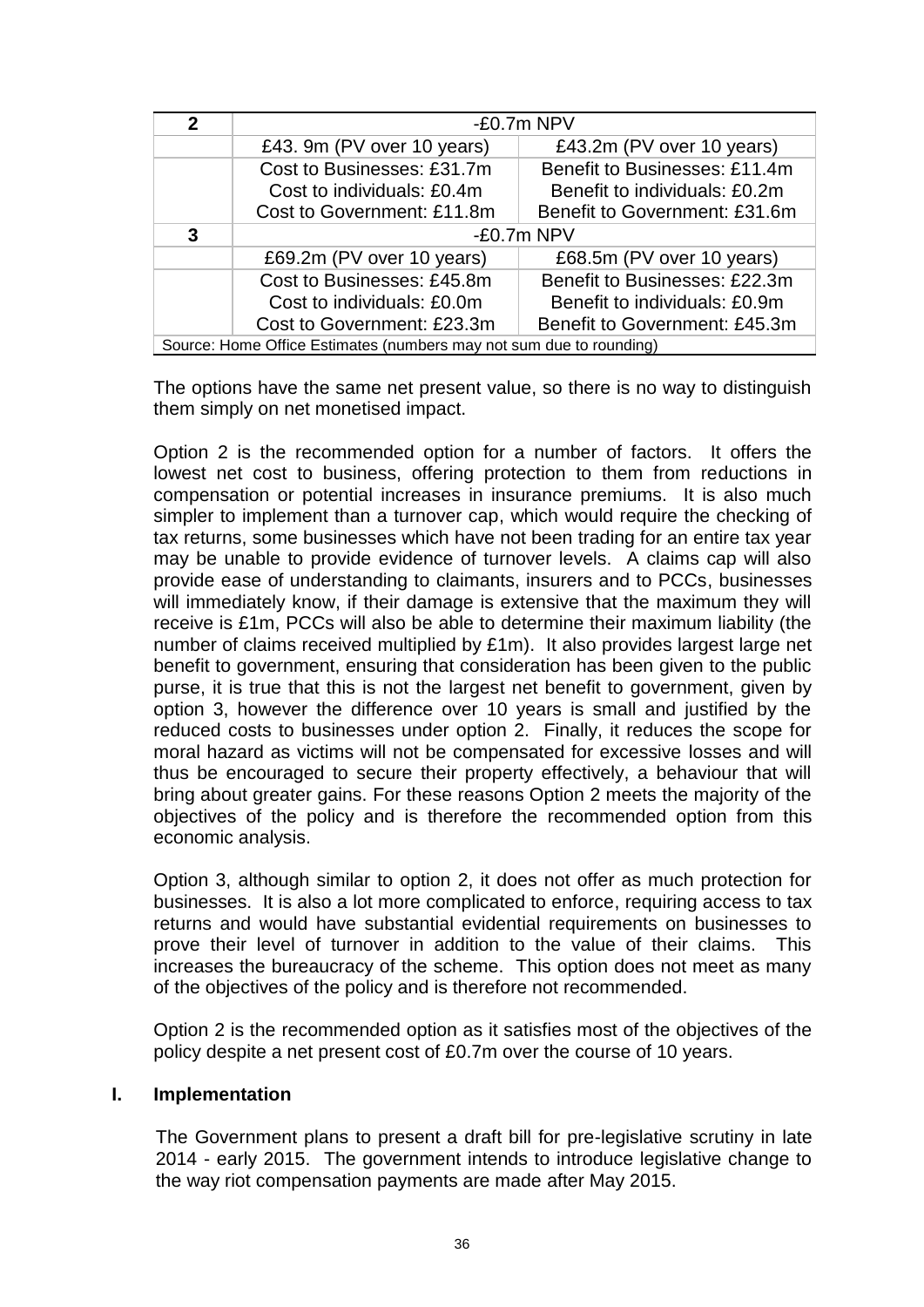## **J. Monitoring and Evaluation**

The effectiveness of the new regime would be monitored by collecting data from PCCs offices and the riot claims bureau should there be a riot. The experiences of these offices, in providing compensation under new riots legislation, will be valuable to evaluate if changes need to be made to the policy and how best to focus these changes.

We will also seek to collect information on what safety precautions businesses had in place during the riot, to determine the benefits associated with a reduction in moral hazard.

#### **K. Feedback**

If the recommended option is progressed, we will feedback into the policy through secondary legislation if possible.

If it seems that there are a number of riots which are large scale, but do not fit the criteria which would trigger implementation of the riots claims bureau, then the criteria can be amended, so that the Home Secretary can choose to implement the bureau despite the riots not meeting the criteria. A riots claims bureau may be triggered by the Secretary of State if a riot occurs in more than one force area, but in the event of a large riot in a single force area, that PCC can ask the Secretary of State to consider implementing a Bureau.

Also it may be possible to amend the membership of the riots claims bureau and its governance group, if over time it seems that there are a number of relevant individuals who are not part of the process or if current members have become less relevant to proceedings.

If over time it becomes apparent that those most vulnerable in society are faced with excessive costs of insurance or riot damages, it may be necessary to review the legislation again and determine whether the level of cap imposed is sufficient to protect those groups most at risk.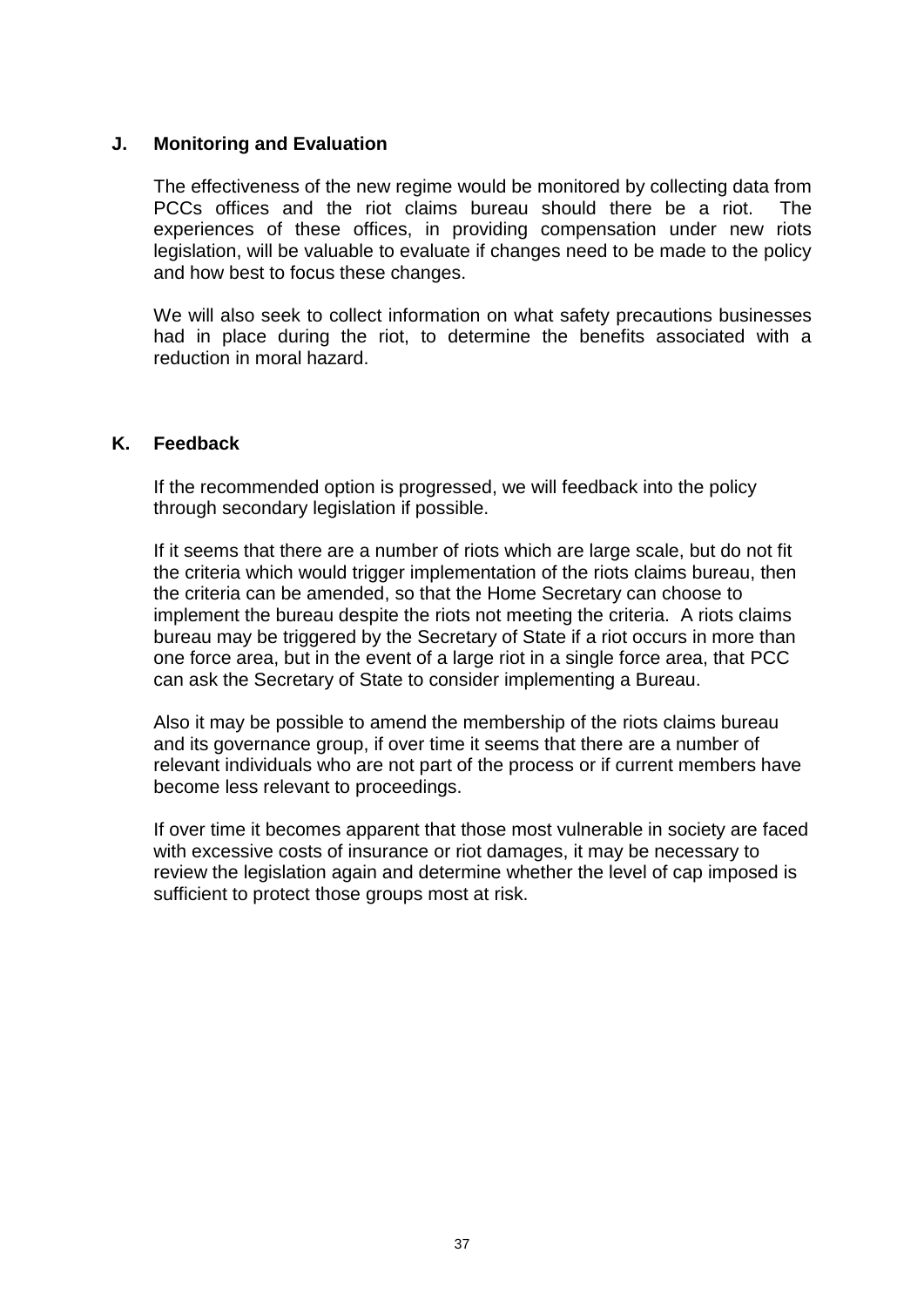# **Annex A – Calculations**

#### **Table 1: Retainer of bureau**

The number of claims expected in a riot, multiplied by the average bureau cost per claim. This gives the total Bureau cost in each size of riot. To find the expected average annual cost, this is multiplied by the frequency of riots and added across all riot sizes.

| Size of riot  | Claims | Average bureau cost per claim | <b>Total Bureau cost</b> | Frequency of riots                       | Average Annual Value |
|---------------|--------|-------------------------------|--------------------------|------------------------------------------|----------------------|
| Large         | 2000   | £194                          | £486,028                 | 0.1                                      | £48,603              |
| <b>Bureau</b> | 500    | £194                          | £97,206                  | 0.1                                      | £9.721               |
|               |        |                               |                          | Expected Average Annual Cost to business | £58,323              |
|               | £5,832 |                               |                          |                                          |                      |
|               | £5,832 |                               |                          |                                          |                      |

# **Table 2: Learning time costs of manual**

The number of individuals requiring training multiplied by half of the daily salary.

| Group                                                | Number of<br>staff trained | <b>Daily Salary</b> | <b>Half Daily</b><br>Salary | Average<br>Annual<br>Value |
|------------------------------------------------------|----------------------------|---------------------|-----------------------------|----------------------------|
| Insurance                                            | 100                        | £87                 | £44                         | £4,352                     |
| Police                                               | 215                        | £176                | £88                         | £18,950                    |
| <b>Expected Average Annual Cost to Public Sector</b> | £23,301                    |                     |                             |                            |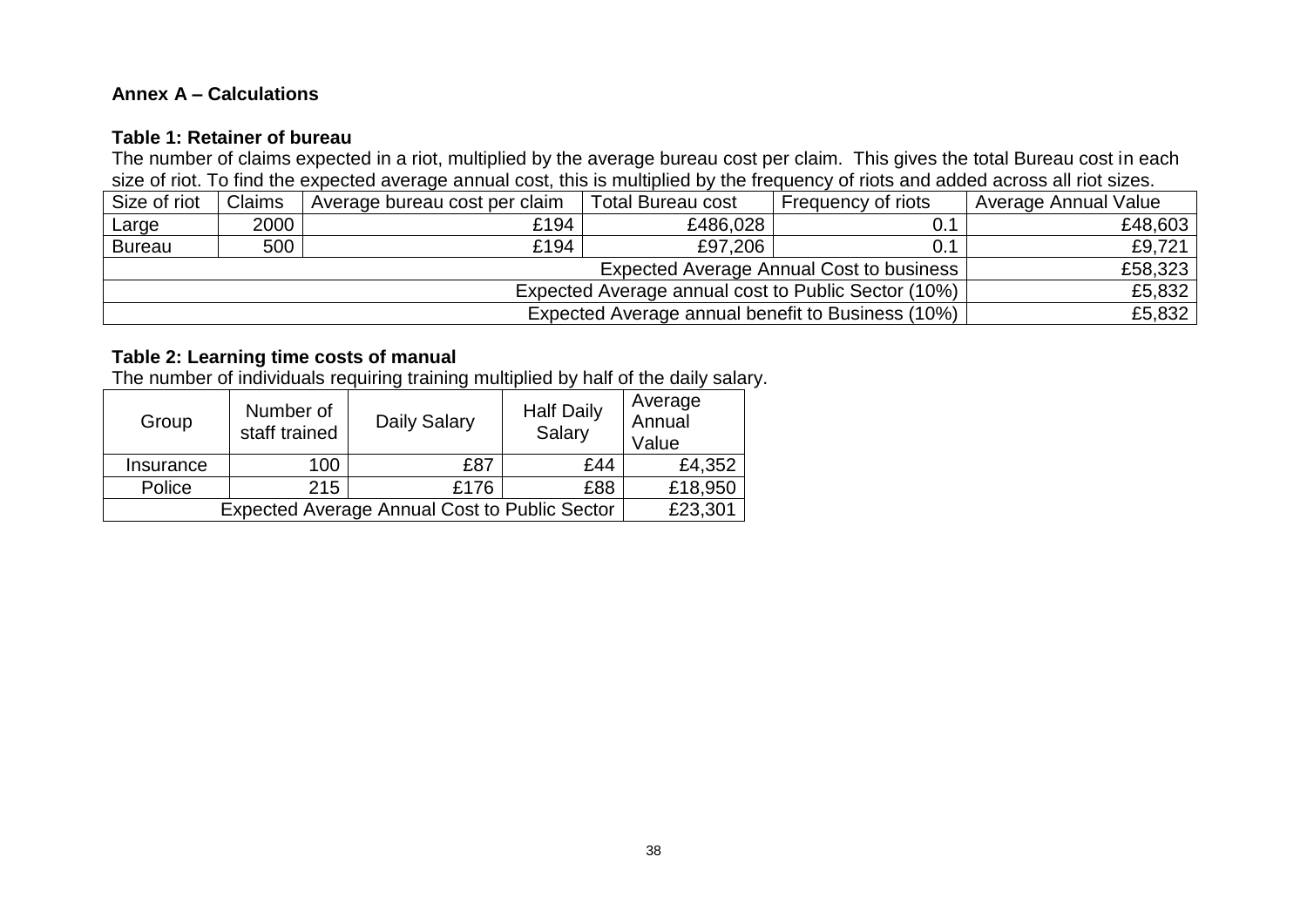# **Table 3: Uninsured claims above £1m**

The number of claimants with claims above £1m multiplied by the proportion of claimants who are uninsured. This gives the number of uninsured claims. This is multiplied by the average cost per claim to give the total current cost. The proposed cost is given by the number of uninsured claims multiplied by the new maximum £1m. The difference between proposed and current cost is then multiplied by the probability of a riot to give the average annual cost.

| Riot<br>Size                                       | Claimant<br>type                                        | Volume<br>0f<br><b>Claims</b><br>>E1m | Proportion<br>Uninsured | <b>Uninsured</b><br>claims | Average<br>Cost per<br>Claims | Current<br>Total cost | Proposed<br><b>Total Cost</b> | <b>Difference</b> | Probability<br>of Riot | Average<br>Annual<br>Value |
|----------------------------------------------------|---------------------------------------------------------|---------------------------------------|-------------------------|----------------------------|-------------------------------|-----------------------|-------------------------------|-------------------|------------------------|----------------------------|
| Large                                              | Large<br>business                                       | 13                                    | 17%                     | $\overline{2}$             | £1,455,942                    | £3,107,610            | £2,134,432                    | £967,947          | 0.1                    | £96,795                    |
|                                                    | Small<br><b>Business</b>                                | 16                                    | 17%                     | 3                          | £1,455,942                    | £3,955,140            | £2,716,550                    | £1,231,932        | 0.1                    | £123,193                   |
|                                                    | Individual                                              | 5                                     | 17%                     |                            | £1,500,000                    | £1,212,746            | £808,497                      | £402,076          | 0.1                    | £40,208                    |
| <b>Bureau</b>                                      | Large<br>business                                       | 3                                     | 17%                     |                            | £1,455,942                    | £621,522              | £426,886                      | £193,589          | 0.1                    | £19,359                    |
|                                                    | Small<br><b>Business</b>                                | 3                                     | 17%                     |                            | £1,455,942                    | £791,028              | £543,310                      | £246,386          | 0.1                    | £24,639                    |
|                                                    | Individual                                              | 1                                     | 17%                     | 0                          | £1,500,000                    | £242,549              | £161,699                      | £80,415           | 0.1                    | £8,042                     |
| Small                                              | Large<br>business                                       |                                       | 17%                     | 0                          | £4,798,011                    | £425,092              | £88,806                       | £335,473          | 0.9                    | £301,926                   |
|                                                    | Small<br><b>Business</b>                                | 0                                     | 17%                     | $\mathbf 0$                | £0                            | £0                    | £0                            | £0                | 0.9                    | £0                         |
|                                                    | Individual                                              | 0                                     | 17%                     | $\mathbf 0$                | £0                            | £0                    | £0                            | £0                | 0.9                    | £0                         |
| <b>Expected Average Annual Cost to business</b>    |                                                         |                                       |                         |                            |                               |                       |                               |                   | £565,911               |                            |
| <b>Expected Average Annual Cost to Individuals</b> |                                                         |                                       |                         |                            |                               |                       |                               |                   | £48,249                |                            |
|                                                    | <b>Expected Average Annual Benefit to Public Sector</b> |                                       |                         |                            |                               |                       |                               |                   |                        | £614,160                   |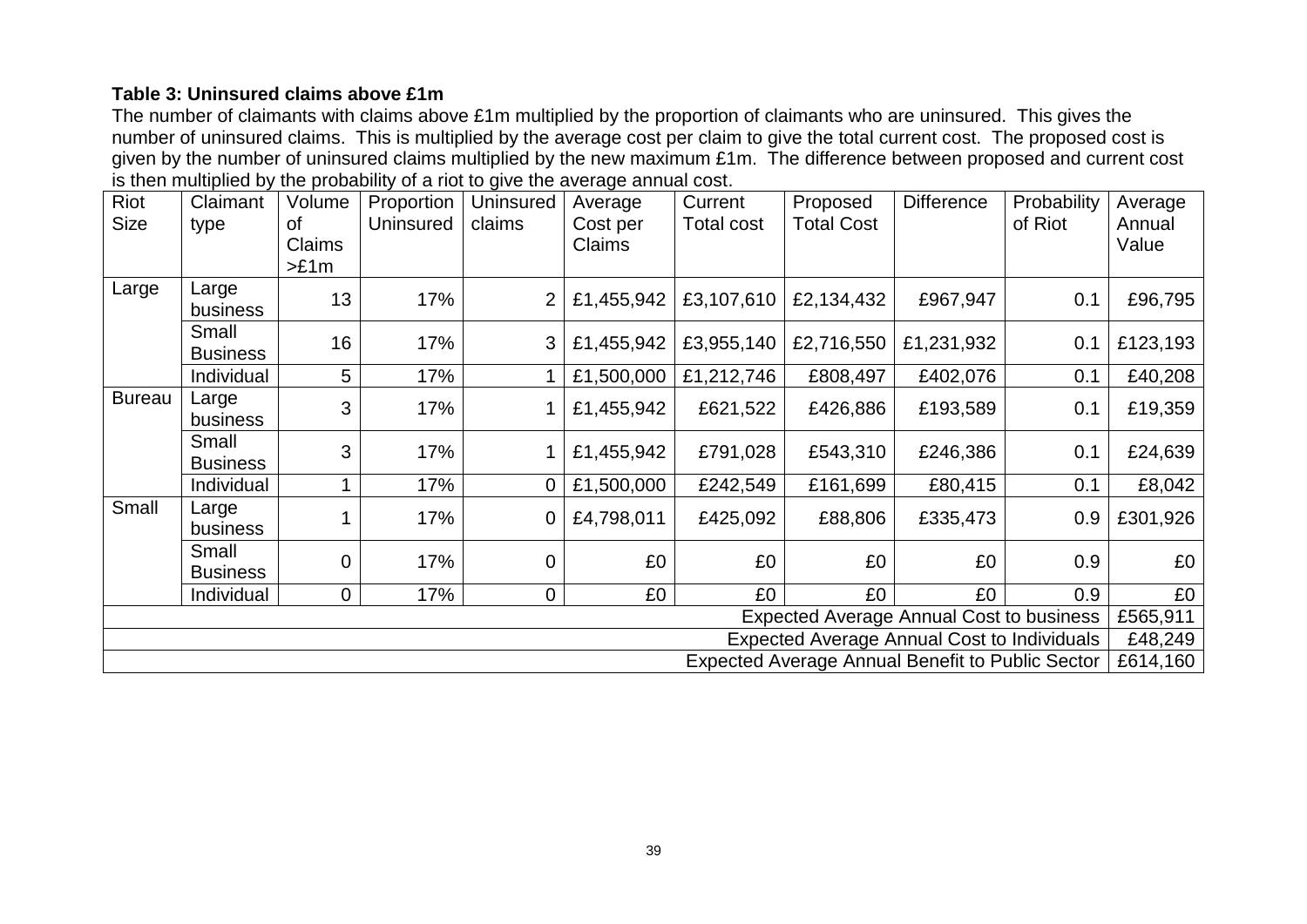## **Table 4: Insurer claims above £1m**

The number of claimants with claims above £1m multiplied by the proportion of claimants who are insured. This gives the number of insured claims. This is multiplied by the average cost per claim to give the total current cost. The proposed cost is given by the number of insured claims multiplied by the new maximum £1m. The difference between proposed and current cost is then multiplied by the probability of a riot to give the average annual cost

| Riot<br><b>Size</b>                      | Claimant<br>type                                 | Volume<br>of Claims<br>>E1m | Proportion<br><b>Insured</b> | <b>Insured</b><br>claims | Average<br>Cost per<br>Claims | Current<br><b>Total cost</b> | Proposed<br><b>Total Cost</b> | <b>Difference</b> | Probability<br>of Riot | Average<br>Annual<br>Value |
|------------------------------------------|--------------------------------------------------|-----------------------------|------------------------------|--------------------------|-------------------------------|------------------------------|-------------------------------|-------------------|------------------------|----------------------------|
| Large                                    | Large<br>business                                | 13                          | 83%                          | 11                       | £1,455,942                    | £15,172,448                  | £10,421,053                   | £4,756,626        | 0.1                    | £475,663                   |
|                                          | Small<br><b>Business</b>                         | 16                          | 83%                          | 13                       | £1,455,942                    | £19,310,388                  | £13,263,158                   | £6,053,888        | 0.1                    | £605,389                   |
|                                          | Individual                                       | 5 <sup>5</sup>              | 83%                          | 4                        | £1,500,000                    | £5,921,052                   | £3,947,369                    | £1,975,857        | 0.1                    | £197,586                   |
| <b>Bureau</b>                            | Large<br><b>business</b>                         | 3                           | 83%                          | $\overline{2}$           | £1,455,942                    | £3,034,490                   | £2,084,211                    | £951,325          | 0.1                    | £95,133                    |
|                                          | Small<br><b>Business</b>                         | 3                           | 83%                          | $\overline{2}$           | £1,455,942                    | £3,862,078                   | £2,652631                     | £1,210,778        | 0.1                    | £121,078                   |
|                                          | Individual                                       |                             | 83%                          |                          | £1,500,000                    | £1,184,211                   | £789,473                      | £395,171          | 0.1                    | £39,517                    |
| Small                                    | Large<br><b>business</b>                         |                             | 83%                          |                          | £4,798,011                    | £2,080,332                   | £433,582                      | £1,648,562        | 0.9                    | £1,483,706                 |
|                                          | Small<br><b>Business</b>                         | 0                           | 83%                          | $\mathbf 0$              | £0                            | £0                           | £0                            | £0                | 0.9                    | £0                         |
|                                          | Individual                                       | 0                           | 83%                          | $\overline{0}$           | £0                            | £0                           | £0                            | £0                | 0.9                    | £0                         |
| Expected Average Annual Cost to business |                                                  |                             |                              |                          |                               |                              |                               |                   | £3,018,071             |                            |
|                                          | Expected Average Annual Benefit to Public Sector |                             |                              |                          |                               |                              |                               |                   | £3,018,071             |                            |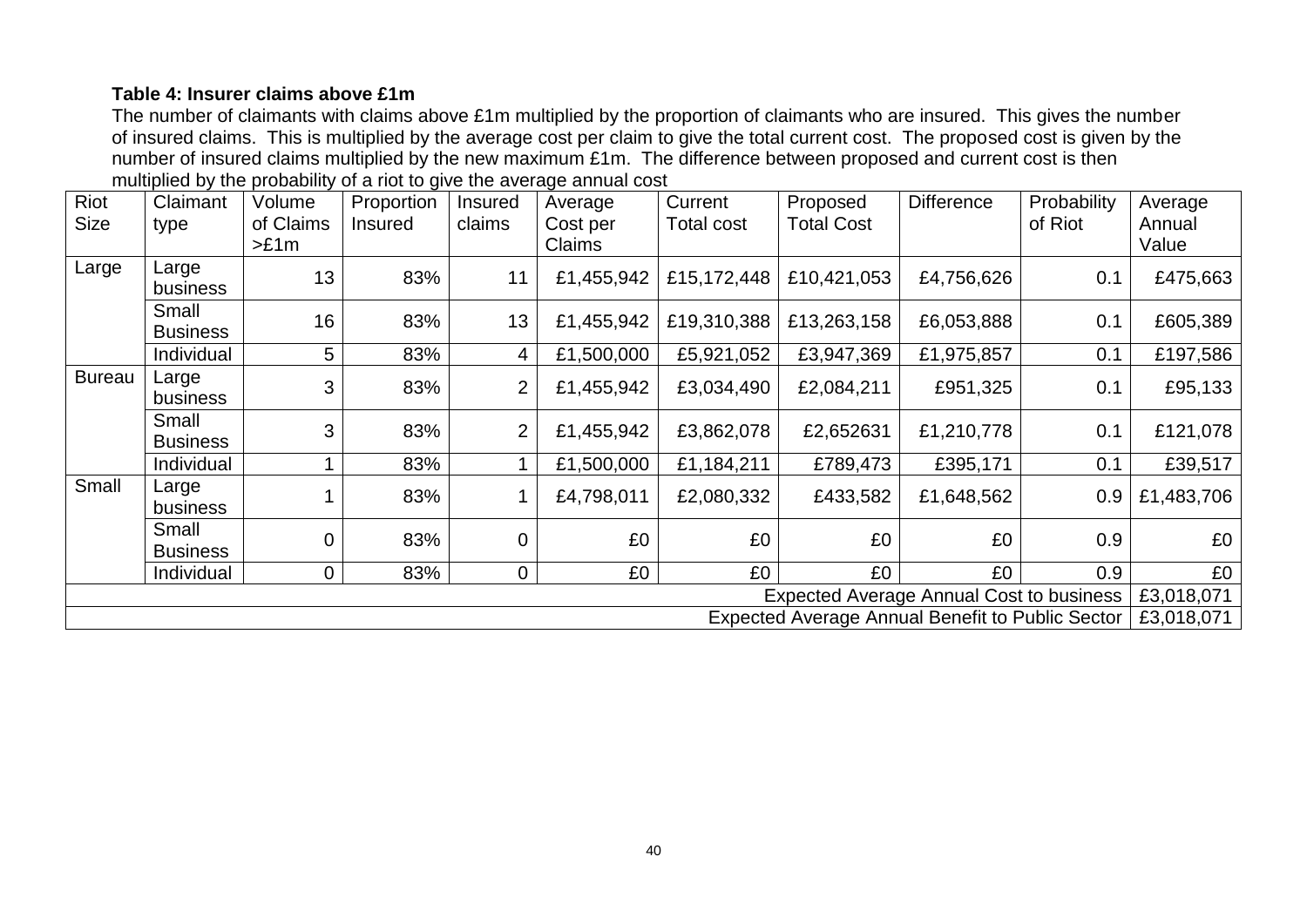# **Table 5: Vehicle claims**

The expected number of vehicle claims multiplied by the proportion of claims that are covered by third party fire and theft insurance. The third party claims are then multiplied by the average value of vehicle claims in the 2011 riots and subsequently multiplied by the frequency of a riot to give the average annual value.

| Riot size                                      | Claimant                                           | Volume of       | Proportion     | Third party | Average                                              | <b>Total value</b> | Probability | Average |  |
|------------------------------------------------|----------------------------------------------------|-----------------|----------------|-------------|------------------------------------------------------|--------------------|-------------|---------|--|
|                                                | type                                               | claims          | of third party | claims      | value of                                             | of claims          | of riot     | Annual  |  |
|                                                |                                                    |                 | claims         |             | claims                                               |                    |             | Value   |  |
| Large                                          | <b>Business</b>                                    | 18 <sub>1</sub> | 4%             |             | £4,995                                               | £3,626             | 0.1         | £363    |  |
|                                                | Individual                                         | 96              | 4%             | 4           | £2,134                                               | £8,199             | 0.1         | £820    |  |
| <b>Bureau</b>                                  | <b>Business</b>                                    | 4               | 4%             |             | £4,995                                               | £725               | 0.1         | £73     |  |
|                                                | Individual                                         | 19              | 4%             |             | £2,134                                               | £1,640             | 0.1         | £164    |  |
| Small                                          | <b>Business</b>                                    |                 | 4%             |             | £4,995                                               | £51                | 0.9         | £46     |  |
|                                                | Individual                                         |                 | 4%             |             | £2,134                                               | £115               | 0.9         | £103    |  |
|                                                | <b>Expected Average Annual Benefit to business</b> |                 |                |             |                                                      |                    |             |         |  |
| Expected Average Annual Benefit to Individuals |                                                    |                 |                |             |                                                      |                    |             |         |  |
|                                                |                                                    |                 |                |             | <b>Expected Average Annual Cost to Public Sector</b> |                    |             | £1,568  |  |

# **Table 6: Number of Out of time claims**

The Metropolitan Police's share of rejected claims was 78% (from force data). This implies that the total number of out of time claims in 2011 was 77 (59 claims divided by 78%). This is then divided by the total number of claims to give a proportion of claims that would be out of time. This proportion is then multiplied by the anticipated number of claims in each size of riot.

|                                                                   | 2011 | Out of time claims in   As a proportion of total   Large Scale   Bureau<br>number of claims | Riot | Scale   Small<br>Riot | Scale<br>Riot |
|-------------------------------------------------------------------|------|---------------------------------------------------------------------------------------------|------|-----------------------|---------------|
| Police<br>Metropolitan<br>Service<br>(78% of all rejected claims) | 59   | 3%                                                                                          |      |                       |               |
| All Forces                                                        |      | 3%                                                                                          | 80   | 16                    |               |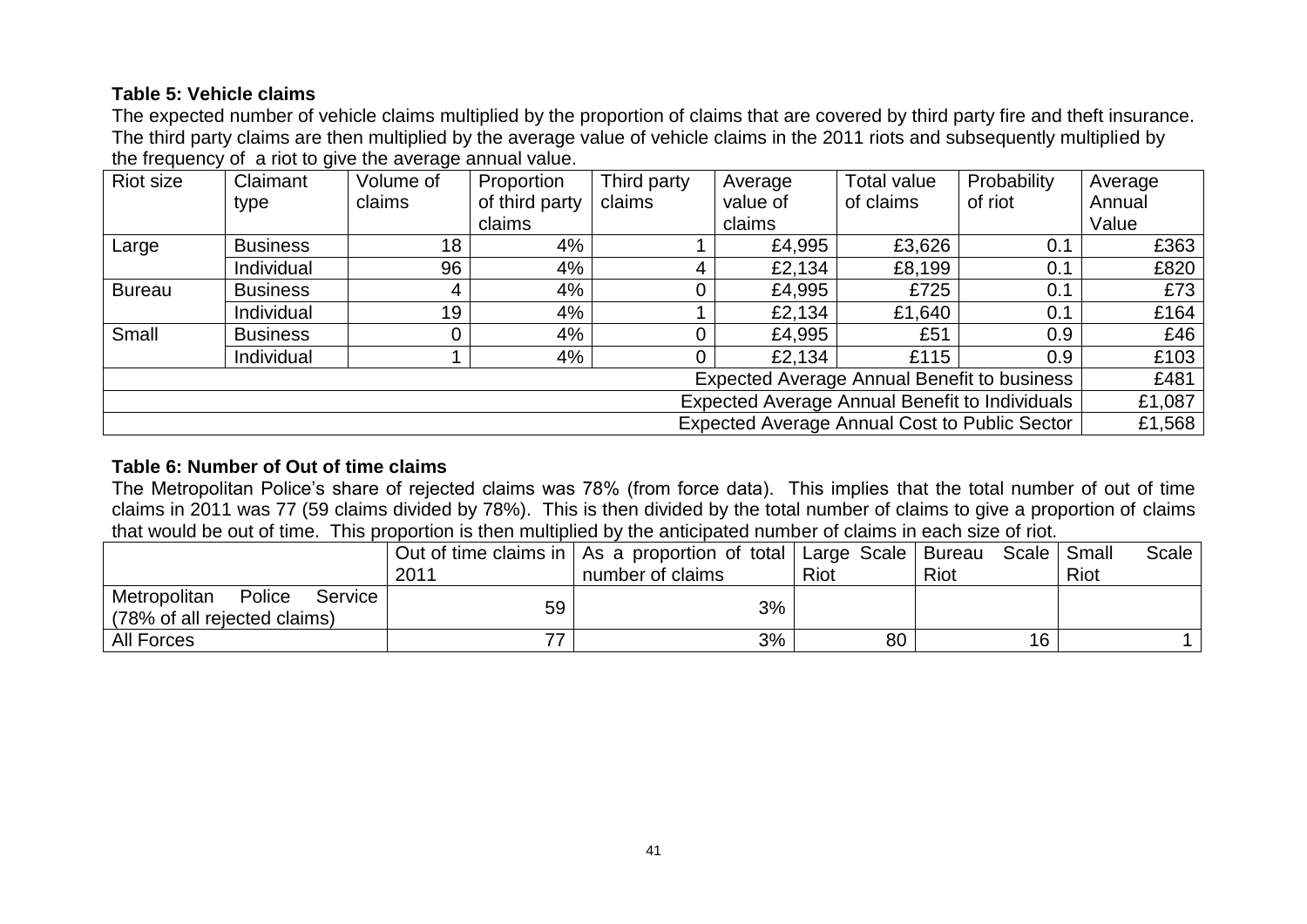## **Table 7: Expected extended time claims**

The total number of claims in each size riot is then multiplied by the proportion of claimant types.

|               | Total Number of out of  | Claimant type  |                       |             |  |
|---------------|-------------------------|----------------|-----------------------|-------------|--|
| Riot size     |                         | Large business | <b>Small business</b> | Individuals |  |
|               | time claims anticipated |                | Number of claims      |             |  |
| Large         | 80                      | 28             | 36                    | 15          |  |
| <b>Bureau</b> | 16                      |                |                       |             |  |
| Small         |                         |                |                       |             |  |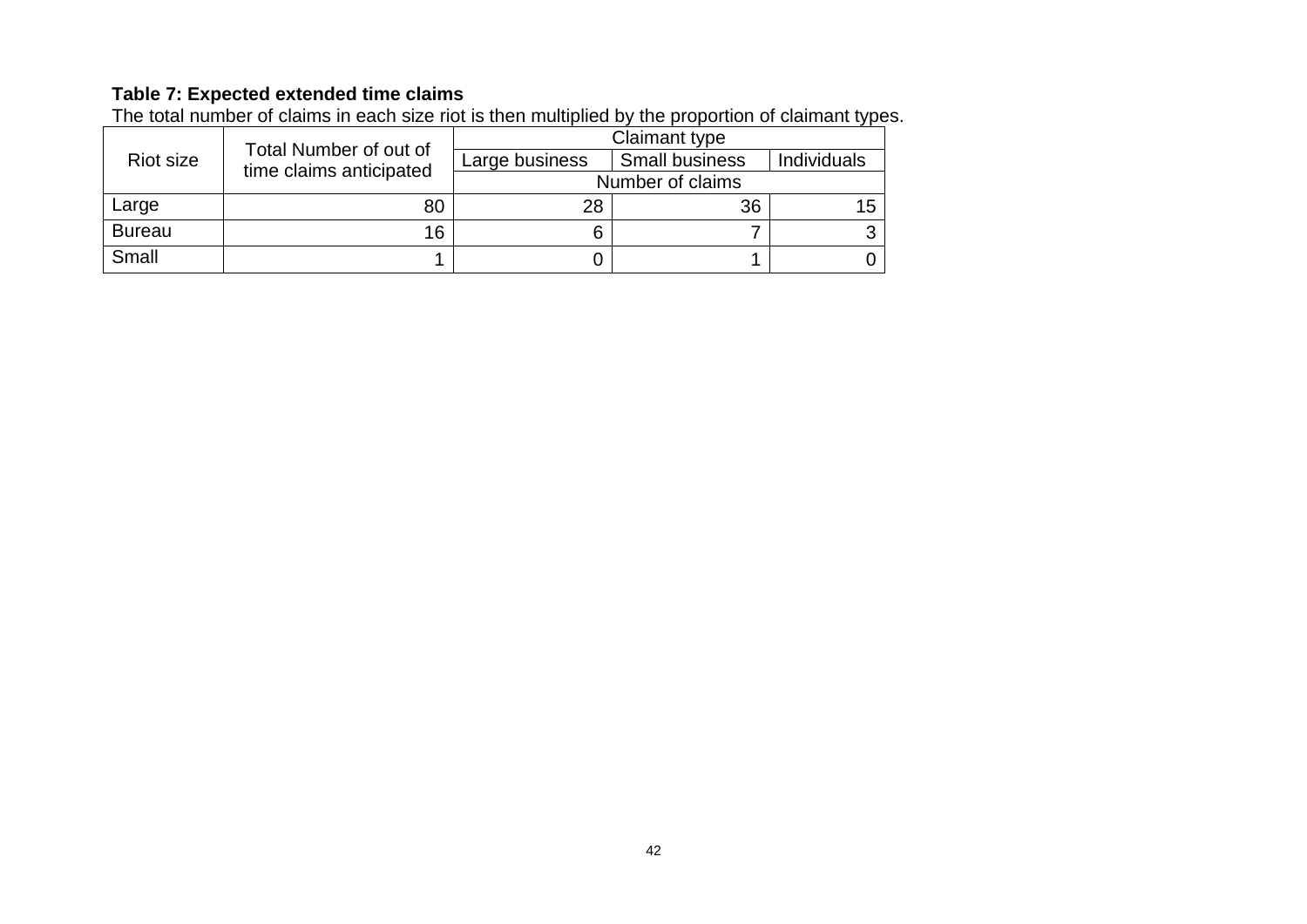# **Table 8: Cost of Extended time claims**

The number of claims are multiplied by the value that the claimant will receive on average, or the maximum of £1m. This cost is then added together for claims above and below £1m and then multiplied by the probability of a riot. This gives the Average annual cost, which can be apportioned between insured claims (83%) and uninsured claims (17%).

| Riot                                                             | Claimant                 | Volume    | Volume      | Average       | Cost of  | Cost of                                            | Probability | Average  | Average        | Average    |
|------------------------------------------------------------------|--------------------------|-----------|-------------|---------------|----------|----------------------------------------------------|-------------|----------|----------------|------------|
| Size                                                             | type                     | of Claims | of Claims   | Cost per      | Claims   | Claims                                             | of Riot     | Annual   | Annual         | Annual     |
|                                                                  |                          | $<$ £1m   | >E1m        | claim $<$ £1m | $<$ £1m  | >£1m                                               |             | Cost     | <b>Insured</b> | Uninsured  |
|                                                                  |                          |           |             |               |          |                                                    |             |          | Cost (83%)     | cost (17%) |
| Large                                                            | Large<br>business        | 28        | $\mathbf 0$ | £5,519        | £155,372 | £404,132                                           | 0.1         | £55,950  | £46,490        | £9,460     |
|                                                                  | Small<br><b>Business</b> | 36        |             | £5,519        | £197,746 | £514,350                                           | 0.1         | £71,210  | £59,169        | £12,041    |
|                                                                  | Individual               | 15        | 0           | £4,185        | £64,488  | £153,080                                           | 0.1         | £21,757  | £18,078        | £3,679     |
| <b>Bureau</b>                                                    | Large<br>business        | 6         | $\mathbf 0$ | £5,519        | £31,074  | £80,826                                            | 0.1         | £83,190  | £9,298         | £1,892     |
|                                                                  | Small<br><b>Business</b> |           | $\mathbf 0$ | £5,519        | £39,549  | £102,870                                           | 0.1         | £14,242  | £11,834        | £2,408     |
|                                                                  | Individual               | 3         | 0           | £4,185        | £12,898  | £30,616                                            | 0.1         | £4,351   | £3,616         | £736       |
| Small                                                            | Large<br>business        | $\Omega$  | $\mathbf 0$ | £224,413      | £88,455  | £5,658                                             | 0.9         | £84,702  | £70,380        | £14,322    |
|                                                                  | Small<br><b>Business</b> |           | $\mathbf 0$ | £5,387        | £2,702   | £7,201                                             | 0.9         | £8,913   | £7,406         | £1,507     |
|                                                                  | Individual               | 0         | 0           | £1,854        | £400     | £2,143                                             | 0.9         | £2,289   | £1,902         | £387       |
| Expected Average annual Benefit to individuals                   |                          |           |             |               |          |                                                    |             | £4,802   | £0             | £4,802     |
|                                                                  |                          |           |             |               |          | <b>Expected Average Annual Benefit to business</b> |             | £269,802 | £228,172       | £41,630    |
| <b>Expected Average Annual Cost to Public Sector</b><br>£274,603 |                          |           |             |               |          |                                                    |             |          | £228,172       | £46,432    |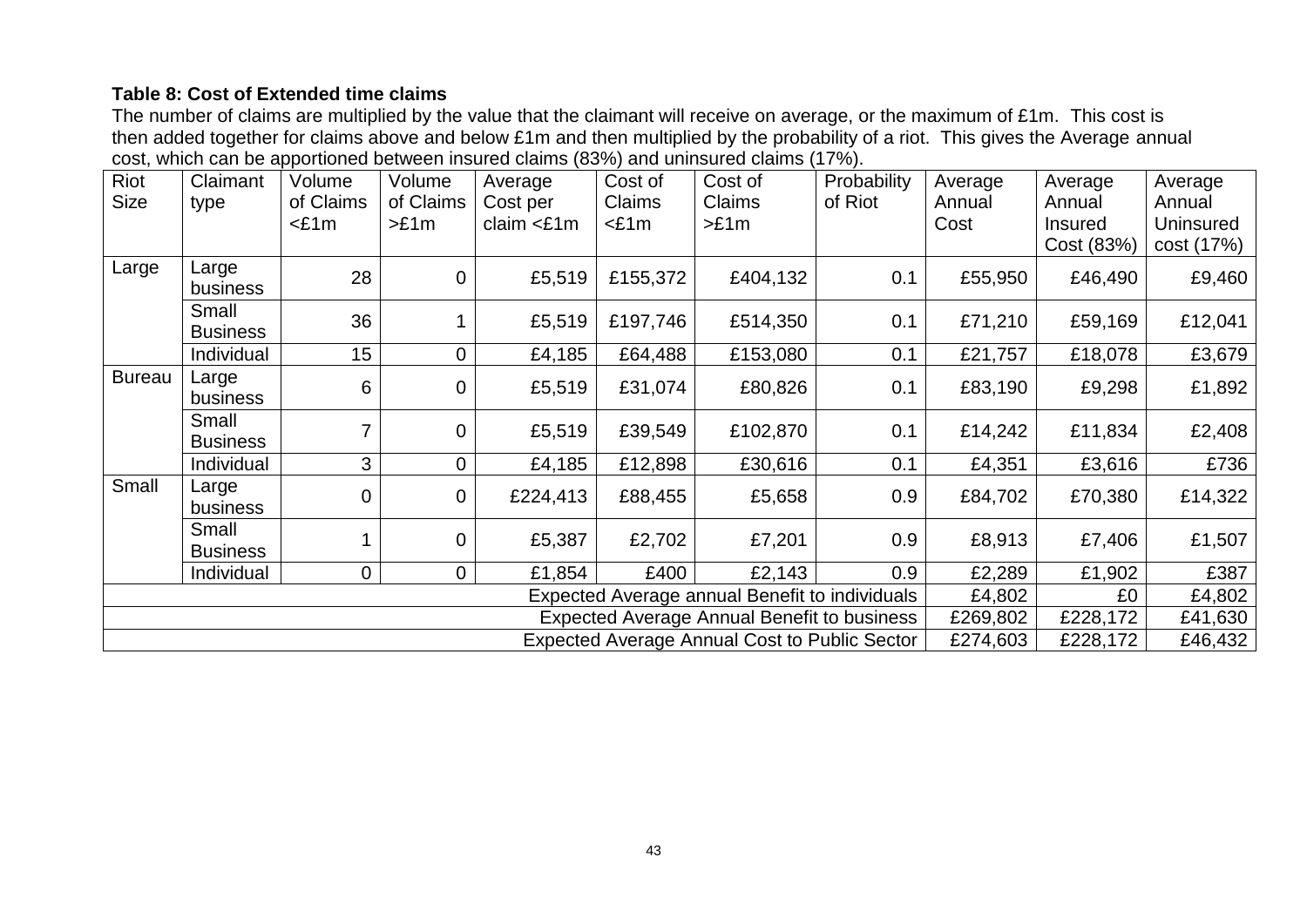# **Table 9: Replacement value costs (in time claims)**

Multiply the average cost per claim by the ratio of new-for-old to find the average additional new-for-old cost of each claim. This is then multiplied by the number of in time claims under £1m, to find the total additional cost. This is then multiplied by the frequency of riots to find an average value. This can then be apportioned to insured and uninsured businesses and individuals.

| Riot                                                                           | Claimant                 | Total   | Ratio  | Average  | Additional  | Total                                              | Probability | Average  | Average        | Average Annual  |
|--------------------------------------------------------------------------------|--------------------------|---------|--------|----------|-------------|----------------------------------------------------|-------------|----------|----------------|-----------------|
| <b>Size</b>                                                                    | type                     | claims  | of new | cost per | cost of     | Additional                                         | of riot     | Annual   | Annual Insured | Uninsured value |
|                                                                                |                          | $<$ £1m | to old | claim    | new-for-old | Cost                                               |             | value    | value (83%)    | (17%)           |
|                                                                                | Large<br>business        | 875     | 0.53   | £5,519   | £2,925      | £2,548,170                                         | 0.1         | £254,817 | £211,731       | £43,086         |
| Large                                                                          | Small<br><b>Business</b> | 1,113   | 0.53   | £5,519   | £2,925      | £3,243,126                                         | 0.1         | £324,313 | £269,476       | £54,837         |
|                                                                                | Individual               | 479     | 0.53   | £4,185   | £2,218      | £1,057,641                                         | 0.1         | £105,764 | £87,881        | £17,883         |
|                                                                                | Large<br>business        | 175     | 0.53   | £5,519   | £2,925      | £509,634                                           | 0.1         | £50,963  | £42,346        | £8,617          |
| <b>Bureau</b>                                                                  | Small<br><b>Business</b> | 223     | 0.53   | £5,519   | £2,925      | £648,625                                           | 0.1         | £64,863  | £53,895        | £10,967         |
|                                                                                | Individual               | 96      | 0.53   | £4,185   | £2,218      | £211,528                                           | 0.1         | £21,153  | £17,576        | £3,577          |
|                                                                                | Large<br>business        |         | 0.53   | £224,413 | £118,939    | £123,770                                           | 0.9         | £111,393 | £92,558        | £18,835         |
| Small                                                                          | Small<br><b>Business</b> | 28      | 0.53   | £5,387   | £2,855      | £80,213                                            | 0.9         | £72,192  | £59,985        | £12,207         |
|                                                                                | Individual               | 5       | 0.53   | £1,854   | £982        | £5,112                                             | 0.9         | £4,601   | £3,823         | £778            |
| Expected Average annual Benefit to individuals<br>£22,238                      |                          |         |        |          |             |                                                    |             |          | £0             | £22,238         |
|                                                                                |                          |         |        |          |             | <b>Expected Average Annual Benefit to business</b> |             | £987,821 | £839,271       | £148,549        |
| <b>Expected Average Annual Cost to Public Sector</b><br>£1,010,058<br>£839,271 |                          |         |        |          |             |                                                    |             |          |                | £170,787        |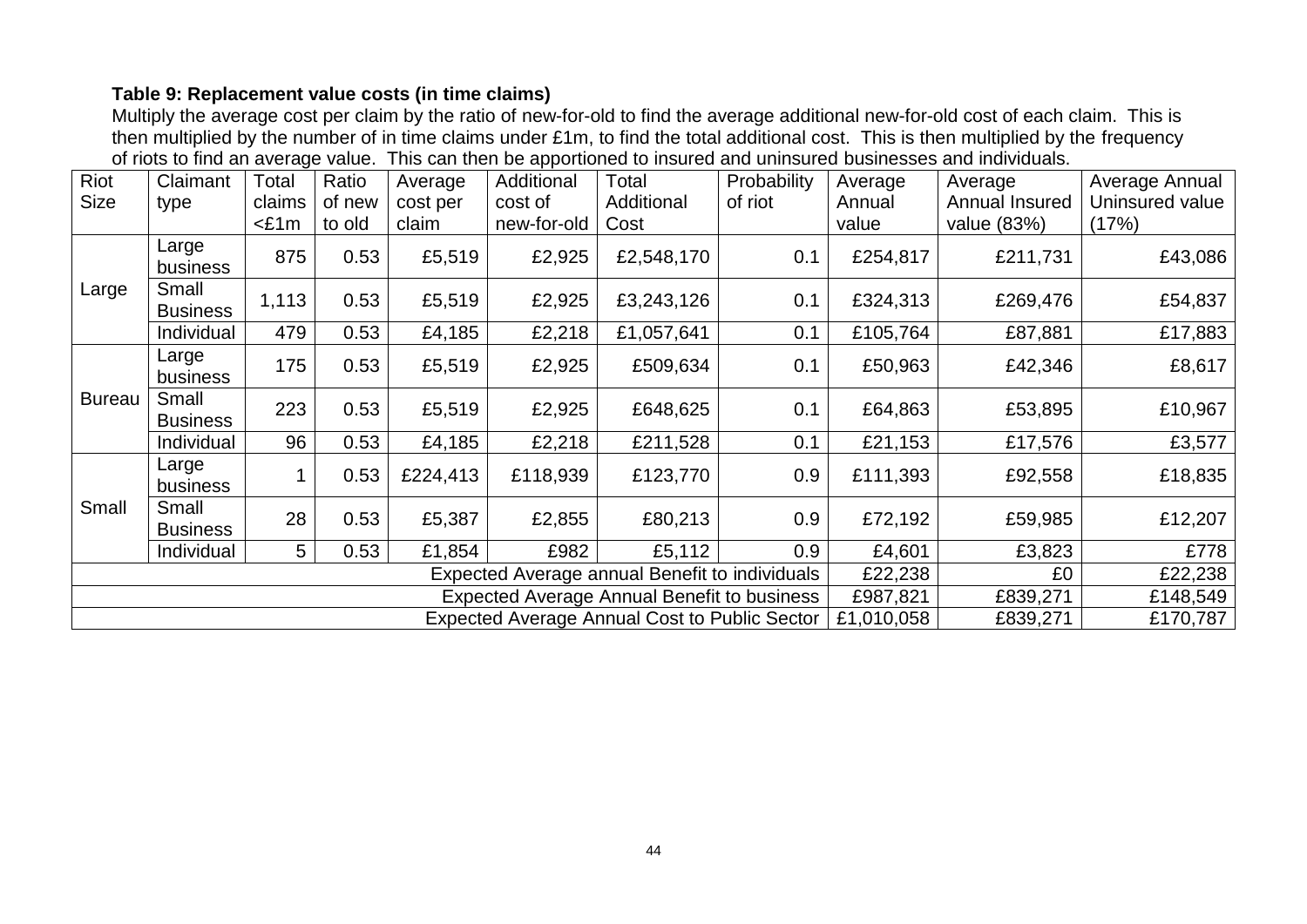# **Table 10: Replacement value costs (out of time claims)**

Multiply the average cost per claim by the ratio of new-for-old to find the average additional new-for-old cost of each claim. This is then multiplied by the number of out of time claims under £1m, to find the total additional cost. This is then multiplied by the frequency of riots to find an average value. This can then be apportioned to insured and uninsured businesses and individuals.

| Riot          | Claimant                 | Total             | Ratio            | Average                                        | Additional             | Total                                                                                                      | Probability | Average         | Average                       | Average Annual           |
|---------------|--------------------------|-------------------|------------------|------------------------------------------------|------------------------|------------------------------------------------------------------------------------------------------------|-------------|-----------------|-------------------------------|--------------------------|
| <b>Size</b>   | type                     | claims<br>$<$ £1m | of new<br>to old | cost per<br>claim                              | cost of<br>new-for-old | Additional<br>Cost                                                                                         | of riot     | Annual<br>value | Annual Insured<br>value (83%) | Uninsured value<br>(17%) |
|               | Large<br>business        | 28                | 0.53             | £5,519                                         | £2,925                 | £62,197                                                                                                    | 0.1         | £6,220          | £5,168                        | £1,052                   |
| Large         | Small<br><b>Business</b> | 36                | 0.53             | £5,519                                         | £2,925                 | £79,160                                                                                                    | 0.1         | £7,916          | £6,578                        | £1,338                   |
|               | Individual               | 15                | 0.53             | £4,185                                         | £2,218                 | £34,043                                                                                                    | 0.1         | £3,404          | £2,829                        | £576                     |
|               | Large<br>business        | 6                 | 0.53             | £5,519                                         | £2,925                 | £12,439                                                                                                    | 0.1         | £1,244          | £1,034                        | £210                     |
| <b>Bureau</b> | Small<br><b>Business</b> |                   | 0.53             | £5,519                                         | £2,925                 | £15,832                                                                                                    | 0.1         | £1,583          | £1,316                        | £268                     |
|               | Individual               | 3                 | 0.53             | £4,185                                         | £2,218                 | £6,809                                                                                                     | 0.1         | £681            | £566                          | £115                     |
|               | Large<br>business        | $\overline{0}$    | 0.53             | £224,413                                       | £118,939               | £46,695                                                                                                    | 0.9         | £42,025         | £34,919                       | £7,106                   |
| Small         | Small<br><b>Business</b> |                   | 0.53             | £5,387                                         | £2,855                 | £1,426                                                                                                     | 0.9         | £1,284          | £1,067                        | £217                     |
|               | Individual               | $\overline{0}$    | 0.53             | £1,854                                         | £982                   | £211                                                                                                       | 0.9         | £190            | £158                          | £32                      |
|               |                          |                   |                  | Expected Average annual Benefit to individuals | £723                   | £0                                                                                                         | £723        |                 |                               |                          |
|               |                          |                   |                  |                                                |                        | <b>Expected Average Annual Benefit to business</b><br><b>Expected Average Annual Cost to Public Sector</b> |             | £63,824         | £53,633                       | £10,191                  |
|               |                          |                   |                  | £64,547                                        | £53,633                | £10,914                                                                                                    |             |                 |                               |                          |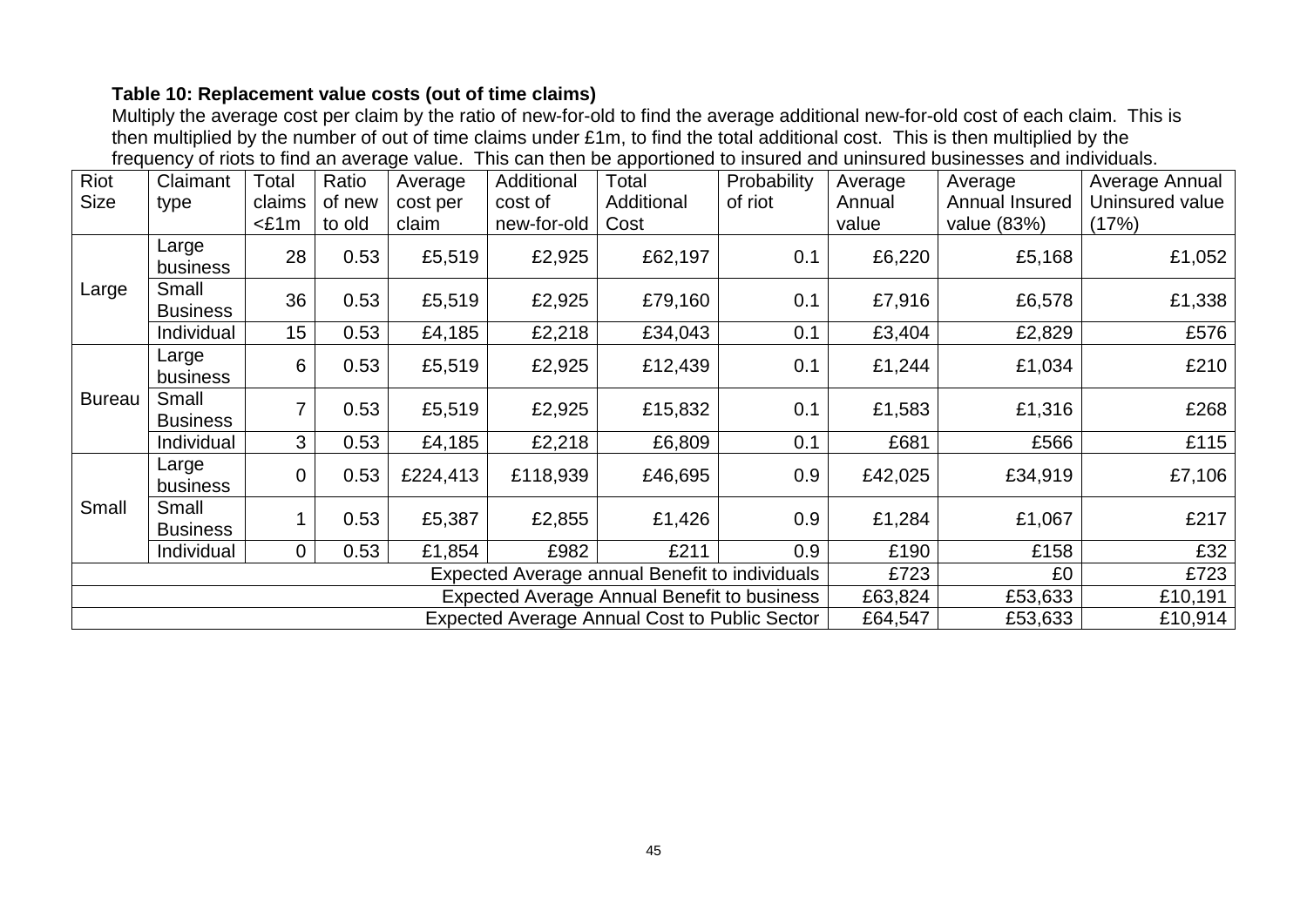## **Table 11: Total Replacement value costs**

Sum of Tables 9 and 10.

|                                                | Average      | Average Annual      | Average Annual        |
|------------------------------------------------|--------------|---------------------|-----------------------|
|                                                | Annual value | Insured value (83%) | Uninsured value (17%) |
| Expected Average annual Benefit to individuals | £22,961      | £0.                 | £22,961               |
| Expected Average Annual Benefit to business    | £1,051,645   | £892,905            | £158,740              |
| Expected Average Annual Cost to Public Sector  | £1,074,606   | £892,905            | £181,701              |

# **Table 12: Excess values**

The number of claims submitted (In time, out of time and motor) multiplied by the excess value of £100.

| <b>Riot Size</b> | Claimant<br>type                                        | Total<br>Claims | Total<br><b>Excess</b><br>Values | Average<br>Annual<br>value | Average<br>Annual<br><b>Insured</b><br>value<br>(83%) | Average<br>Annual<br>Uninsured<br>value<br>(17%) |
|------------------|---------------------------------------------------------|-----------------|----------------------------------|----------------------------|-------------------------------------------------------|--------------------------------------------------|
|                  | Large<br>business                                       | 916             | £91,581                          | £9,161                     | £7,609                                                | £1,552                                           |
| Large            | Small<br><b>Business</b>                                | 1,169           | £116,942                         | £11,660                    | £9,685                                                | £1,975                                           |
|                  | Individual                                              | 503             | £50,292                          | £5,029                     | £4,147                                                | £882                                             |
|                  | Large<br>business                                       | 183             | £18,316                          | £1,832                     | £1,522                                                | £310                                             |
| <b>Bureau</b>    | Small<br><b>Business</b>                                | 233             | £23,326                          | £2,333                     | £1,938                                                | £395                                             |
|                  | Individual                                              | 101             | £10,058                          | £1,006                     | £830                                                  | £176                                             |
|                  | Large<br>business                                       | $\overline{2}$  | £197                             | £177                       | £146                                                  | £31                                              |
| Small            | Small<br><b>Business</b>                                | 29              | £2,873                           | £2,585                     | £2,147                                                | £438                                             |
|                  | Individual                                              | 6               | £550                             | £495                       | £407                                                  | £88                                              |
|                  | Expected Average annual Cost to individuals             |                 |                                  | £1,146                     | £0                                                    | £1,146                                           |
|                  | <b>Expected Average Annual Cost to business</b>         |                 |                                  | £31,239                    | £28,431                                               | £2,807                                           |
|                  | <b>Expected Average Annual Benefit to Public Sector</b> |                 |                                  | £34,278                    | £28,431                                               | £3,954                                           |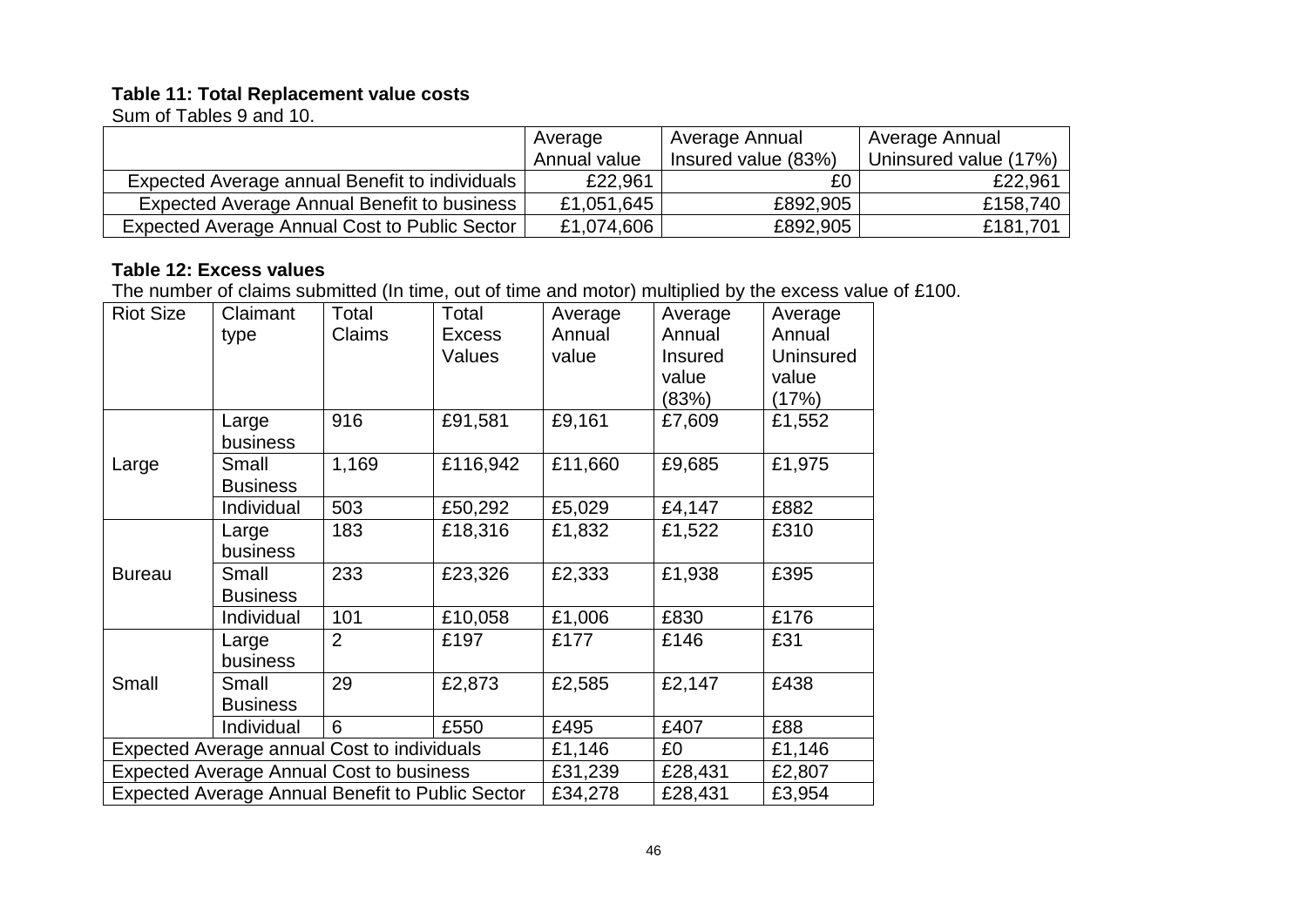# **Table 13: Uninsured business claims above £5m turnover**

The number of business claimants with turnover above £5m multiplied by the proportion of claimants who are uninsured. This gives the number of uninsured claims. This is multiplied by the average cost per claim to give the total current cost. The total current cost is then multiplied by the probability of a riot to give the average annual cost

| Riot          | <b>Claimant type</b>              | Volume    | Proportion | <b>Uninsured</b> | Average Cost per                                     | Current           | Probability | Average             |
|---------------|-----------------------------------|-----------|------------|------------------|------------------------------------------------------|-------------------|-------------|---------------------|
| <b>Size</b>   |                                   | of Claims | Uninsured  | claims $>£1m$    | Clains > £1m                                         | <b>Total cost</b> | of Riot     | <b>Annual Value</b> |
| Large         | Large business $>£1m$<br>claim    | 13        | 17%        | $\overline{2}$   | £1,455,942                                           | £3,107,610        | 0.1         | £310,761            |
|               | Large business $\leq$ 1m<br>claim | 875       | 17%        | 149              | £5,519                                               | £820,600          | 0.1         | £82,060             |
| <b>Bureau</b> | Large business $>£1m$<br>claim    | 3         | 17%        |                  | £1,455,942                                           | £621,522          | 0.1         | £62,152             |
|               | Large business $\leq$ 1m<br>claim | 175       | 17%        | 30               | £5,519                                               | £164,120          | 0.1         | £16,412             |
| Small         | Large business $>£1m$<br>claim    |           | 17%        | $\overline{0}$   | £4,798,011                                           | £426,092          | 0.9         | £383,482            |
|               | Large business $\leq$ 1m<br>claim |           | 17%        | 0                | £224,413                                             | £39,858           | 0.9         | £35,873             |
|               |                                   |           |            |                  | <b>Expected Average Annual Cost to Business</b>      |                   |             | £885,953            |
|               |                                   |           |            |                  | <b>Expected Average Annual Benefit to Government</b> |                   |             | £885.953            |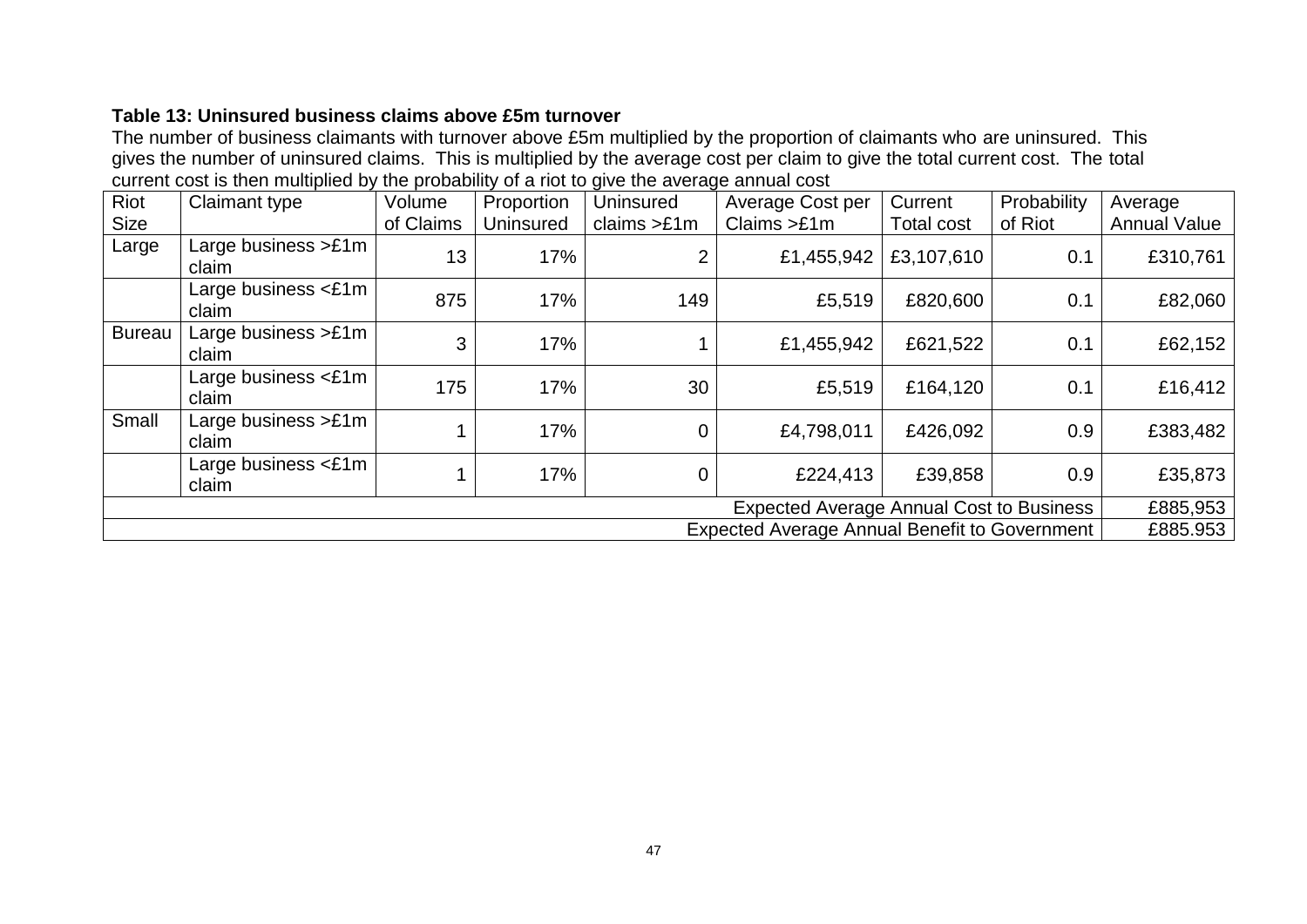# **Table 14: Insurer claims turnover above £5m**

The number of business claimants with turnover above £5m multiplied by the proportion of claimants who are uninsured. This gives the number of uninsured claims. This is multiplied by the average cost per claim to give the total current cost. The total current cost is then multiplied by the probability of a riot to give the average annual cost

| Riot                                                               | Claimant type                  | Volume    | Proportion | <b>Insured</b> | Average Cost per                                | Current     | Probability | Average             |  |  |
|--------------------------------------------------------------------|--------------------------------|-----------|------------|----------------|-------------------------------------------------|-------------|-------------|---------------------|--|--|
| <b>Size</b>                                                        |                                | of Claims | Insured    | claims $>£1m$  | Claims > £1m                                    | Total cost  | of Riot     | <b>Annual Value</b> |  |  |
| Large                                                              | Large business<br>$>E1m$ claim | 13        | 83%        | 11             | £1,455,942                                      | £15,172,448 | 0.1         | £1,517,245          |  |  |
|                                                                    | Large business<br><£1m claim   | 875       | 83%        | 726            | £5,519                                          | £4,006,459  | 0.1         | £400,646            |  |  |
| <b>Bureau</b>                                                      | Large business<br>>£1m claim   | 3         | 83%        | 2              | £1,455,942                                      | £3,034,489  | 0.1         | £303,449            |  |  |
|                                                                    | Large business<br><£1m claim   | 175       | 83%        | 145            | £5,519                                          | £801,292    | 0.1         | £80,129             |  |  |
| Small                                                              | Large business<br>$>E1m$ claim |           | 83%        |                | £4,798,011                                      | £2,080,331  | 0.9         | £1,872,297          |  |  |
|                                                                    | Large business<br><£1m claim   |           | 83%        |                | £224,413                                        | £194,602    | 0.9         | £175,142            |  |  |
|                                                                    |                                |           |            |                | <b>Expected Average Annual Cost to Business</b> |             |             | £4,353,697          |  |  |
| <b>Expected Average Annual Benefit to Government</b><br>£4,353,697 |                                |           |            |                |                                                 |             |             |                     |  |  |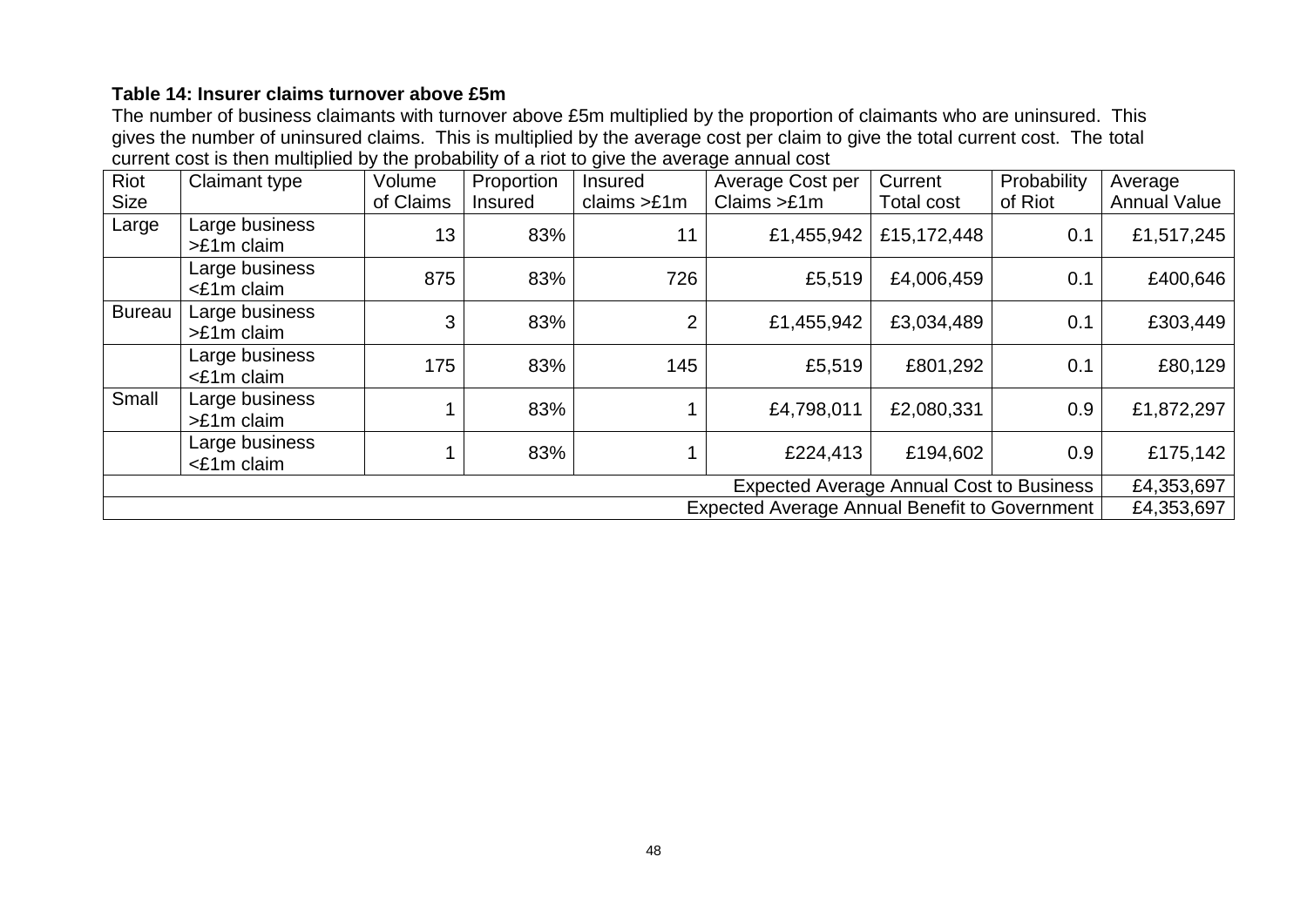# **Table 15: Vehicle claims turnover cap**

The expected number of vehicle claims multiplied by the proportion of claims that are covered by third party fire and theft insurance. The third party claims are then multiplied by the average value of vehicle claims in the 2011 riots and subsequently multiplied by the frequency of a riot to give the average annual value.

| <b>Riot size</b>                               | Claimant                                           | Volume of | Volume of small      | Proportion of | <b>Third</b>   | Average  | Total    | Probability                                          | Average |
|------------------------------------------------|----------------------------------------------------|-----------|----------------------|---------------|----------------|----------|----------|------------------------------------------------------|---------|
|                                                | type                                               | claims    | business claims (56% | third party   | party          | value of | value of | of riot                                              | Annual  |
|                                                |                                                    |           | business claims)     | claims        | claims         | claims   | claims   |                                                      | Value   |
| Large                                          | <b>Business</b>                                    | 18        | 10                   | 4%            |                | £4,995   | £2,031   | 0.1                                                  | £203    |
|                                                | Individual                                         | 96        | N/A                  | 4%            | 4              | £2,134   | £8,199   | 0.1                                                  | £820    |
| <b>Bureau</b>                                  | <b>Business</b>                                    | 4         | ⌒                    | 4%            | $\overline{0}$ | £4,995   | £406     | 0.1                                                  | £41     |
|                                                | Individual                                         | 19        | N/A                  | 4%            |                | £2,134   | £1,640   | 0.1                                                  | £164    |
| Small                                          | <b>Business</b>                                    | 0         |                      | 4%            | $\overline{0}$ | £4,995   | £29      | 0.9                                                  | £26     |
|                                                | Individual                                         |           | N/A                  | 4%            | 0              | £2,134   | £115     | 0.9                                                  | £103    |
|                                                | <b>Expected Average Annual Benefit to business</b> |           |                      |               |                |          |          | £269                                                 |         |
| Expected Average Annual Benefit to Individuals |                                                    |           |                      |               |                |          |          |                                                      | £1,087  |
|                                                |                                                    |           |                      |               |                |          |          | <b>Expected Average Annual Cost to Public Sector</b> | £1,356  |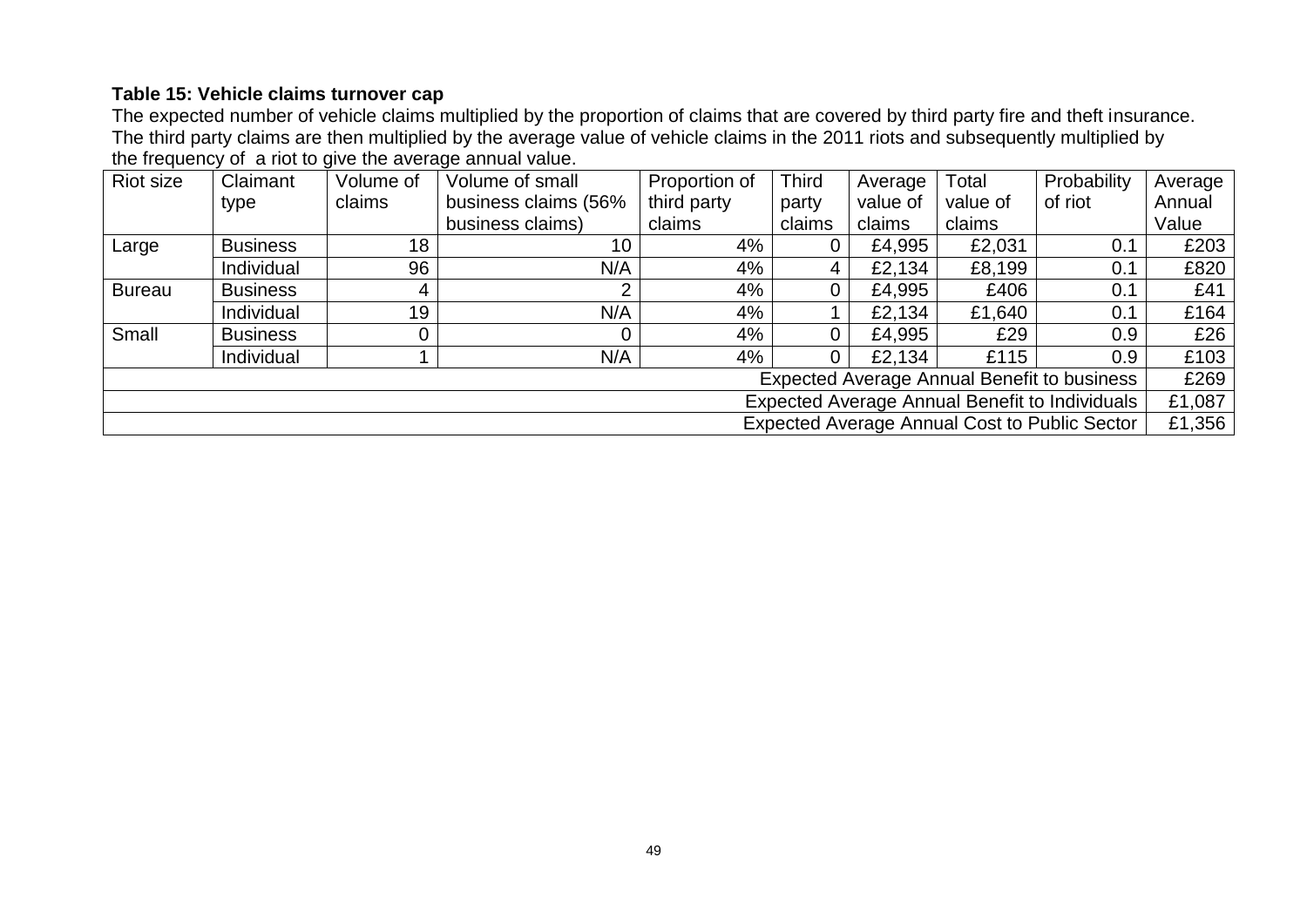# **Table 16: Cost of Extended time claims**

The number of claims are multiplied by the value that the claimant will receive on average. This cost is then added together for claims above and below £1m and then multiplied by the probability of a riot. This gives the Average annual cost, which can be apportioned between insured claims (83%) and uninsured claims (17%).

| Riot                                                                         | Claimant                 | Volume          | Volume         | Average  | Average    | Cost of  | Cost of  | Probability                                        | Average  | Average        | Average          |
|------------------------------------------------------------------------------|--------------------------|-----------------|----------------|----------|------------|----------|----------|----------------------------------------------------|----------|----------------|------------------|
| <b>Size</b>                                                                  | type                     | 0t              | οf             | Cost per | cost per   | Claims   | Claims   | of Riot                                            | Annual   | Annual         | Annual           |
|                                                                              |                          | Claims          | Claims         | claim    | claim >£1m | $<$ £1m  | >E1m     |                                                    | Cost     | <b>Insured</b> | <b>Uninsured</b> |
|                                                                              |                          | $£1m$           | >E1m           | $£1m$    |            |          |          |                                                    |          | Cost (83%)     | cost (17%)       |
| Large                                                                        | Small<br><b>Business</b> | 36              |                | £5,519   | £1,455,942 | £197,746 | £748,863 | 0.1                                                | £94,611  | £78,655        | £16,006          |
|                                                                              | Individual               | 15 <sub>1</sub> | $\overline{0}$ | £4,185   | £1,500,000 | £64,488  | £229,620 | 0.1                                                | £29,411  | £24,438        | £4,973           |
| <b>Bureau</b>                                                                | Small<br><b>Business</b> |                 |                | £5,519   | £1,455,942 | £39,549  | £149,773 | 0.1                                                | £18,932  | £15,731        | £3,201           |
|                                                                              | Individual               | 3               |                | £4,185   | £1,500,000 | £12,898  | £45,924  | 0.1                                                | £5,882   | £4,888         | £995             |
| Small                                                                        | Small<br><b>Business</b> |                 | $\overline{0}$ | £5,387   | £0         | £2,702   | £0       | 0.9                                                | £2,432   | £2,021         | £411             |
|                                                                              | Individual               | 0               | $\Omega$       | £1,854   | £0         | £400     | £0       | 0.9                                                | £360     | £299           | £61              |
| Expected Average annual Benefit to individuals<br>£6,028                     |                          |                 |                |          |            |          |          | £0                                                 | £6,028   |                |                  |
|                                                                              |                          |                 |                |          |            |          |          | <b>Expected Average Annual Benefit to business</b> | £145,650 | £126,031       | £19,618          |
| <b>Expected Average Annual Cost to Public Sector</b><br>£151,678<br>£126,031 |                          |                 |                |          |            |          |          |                                                    |          | £25,647        |                  |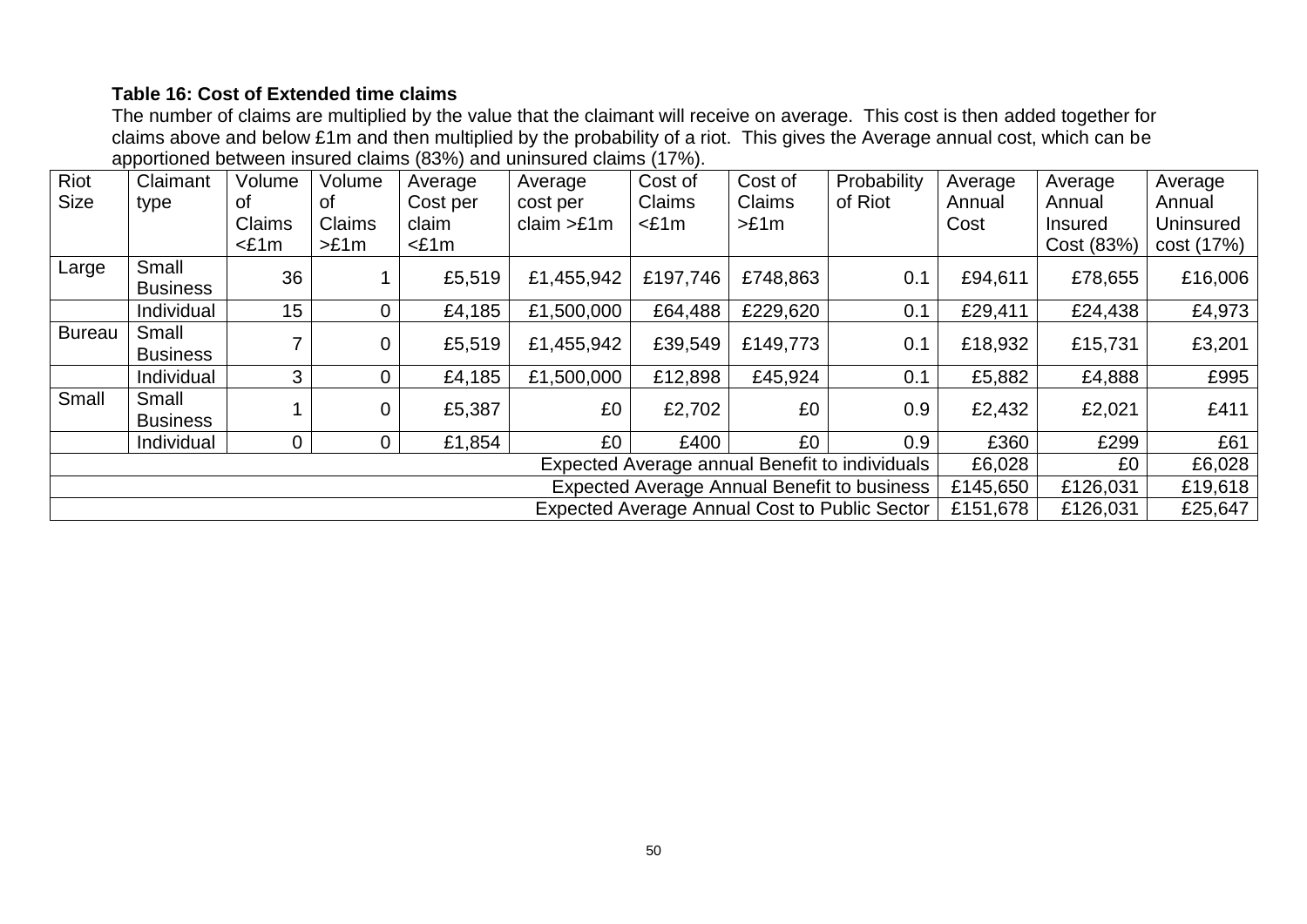# **Table 17: Replacement value costs for in time claims <£1m**

Multiply the average cost per claim by the ratio of new-for-old to find the average additional new-for-old cost of each claim. This is then multiplied by the number of in time claims under £1m, to find the total additional cost. This is then multiplied by the frequency of riots to find an average value. This can then be apportioned to insured and uninsured businesses and individuals.

| Riot                                                          | Claimant                 | Total   | Ratio  | Average  | Additional  | Total      | Probability | Average  | Average        | Average Annual  |
|---------------------------------------------------------------|--------------------------|---------|--------|----------|-------------|------------|-------------|----------|----------------|-----------------|
| <b>Size</b>                                                   | type                     | claims  | of new | cost per | cost of     | Additional | of riot     | Annual   | Annual Insured | Uninsured value |
|                                                               |                          | $<$ £1m | to old | claim    | new-for-old | Cost       |             | value    | value (83%)    | (17%)           |
| Large                                                         | Small<br><b>Business</b> | 1,113   | 0.53   | £5,519   | £2,925      | £3,243,126 | 0.1         | £324,313 | £269,476       | £54,837         |
|                                                               | Individual               | 479     | 0.53   | £4,185   | £2,218      | £1,057,641 | 0.1         | £105,764 | £87,881        | £17,883         |
| <b>Bureau</b>                                                 | Small<br><b>Business</b> | 223     | 0.53   | £5,519   | £2,925      | £648,625   | 0.1         | £64,863  | £53,895        | £10,967         |
|                                                               | Individual               | 96      | 0.53   | £4,185   | £2,218      | £211,528   | 0.1         | £21,153  | £17,576        | £3,577          |
| Small                                                         | Small<br><b>Business</b> | 28      | 0.53   | £5,387   | £2,855      | £80,213    | 0.9         | £72,192  | £59,985        | £12,207         |
|                                                               | Individual               | 5       | 0.53   | £1,854   | £982        | £5,112     | 0.9         | £4,601   | £3,823         | £778            |
| £22,238<br>Expected Average annual Benefit to individuals     |                          |         |        |          |             |            |             | £0       | £22,238        |                 |
| <b>Expected Average Annual Benefit to business</b><br>£570647 |                          |         |        |          |             |            |             |          | £492,636       | £78,011         |
| <b>Expected Average Annual Cost to Public Sector</b>          |                          |         |        |          |             |            |             | £592,885 | £492,636       | £100,249        |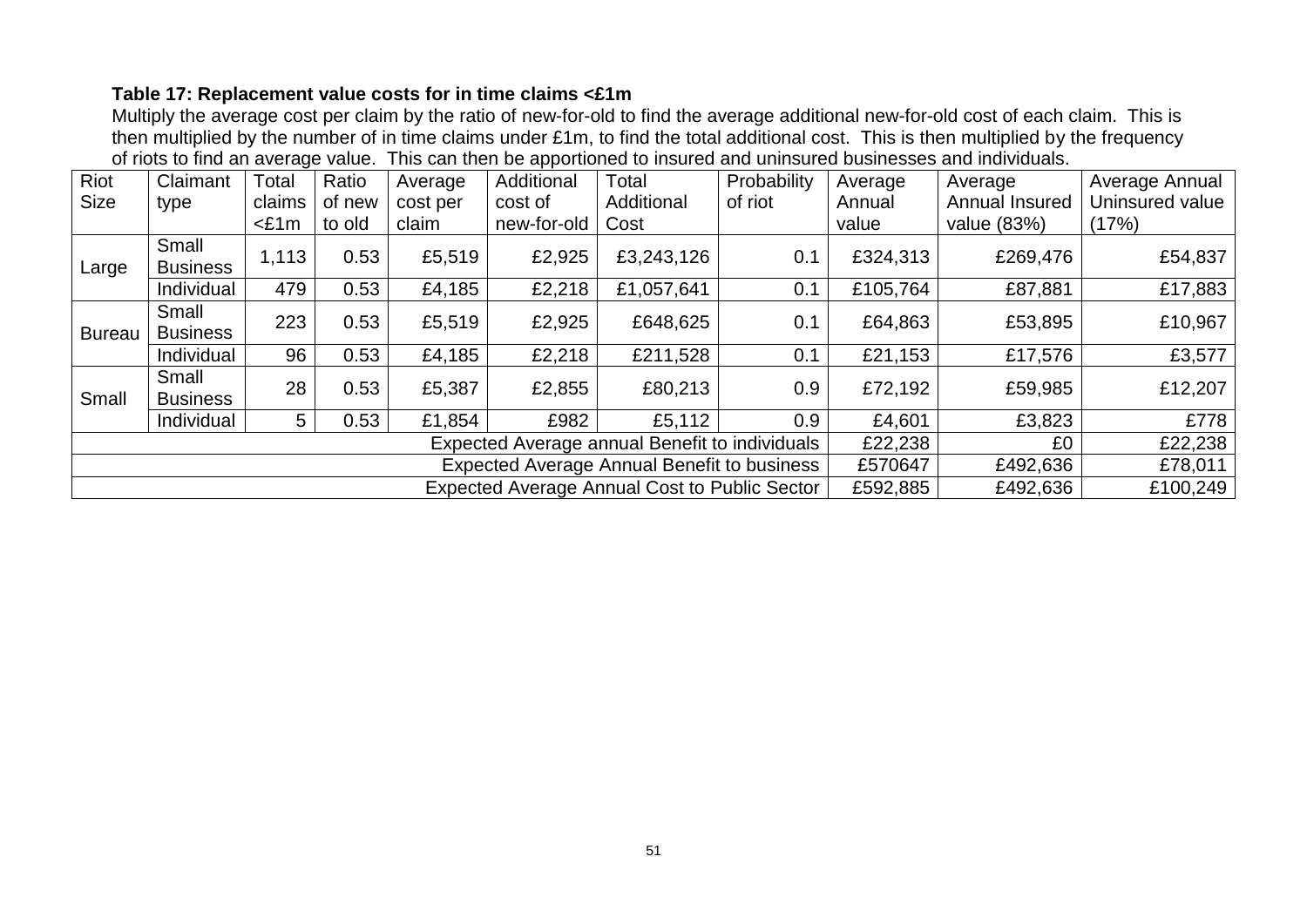# **Table 18: Replacement value costs for out of time claims <£1m**

Multiply the average cost per claim by the ratio of new-for-old to find the average additional new-for-old cost of each claim. This is then multiplied by the number of out of time claims under £1m, to find the total additional cost. This is then multiplied by the frequency of riots to find an average value. This can then be apportioned to insured and uninsured businesses and individuals.

| Riot                                               | Claimant                 | Total          | Ratio  | Average                                              | Additional  | Total                                          | Probability | Average | Average        | Average Annual  |
|----------------------------------------------------|--------------------------|----------------|--------|------------------------------------------------------|-------------|------------------------------------------------|-------------|---------|----------------|-----------------|
| <b>Size</b>                                        | type                     | claims         | of new | cost per                                             | cost of     | Additional                                     | of riot     | Annual  | Annual Insured | Uninsured value |
|                                                    |                          | $<$ £1m        | to old | claim                                                | new-for-old | Cost                                           |             | value   | value (83%)    | (17%)           |
| Large                                              | Small<br><b>Business</b> | 36             | 0.53   | £5,519                                               | £2,925      | £79,160                                        | 0.1         | £7,916  | £6,578         | £1,338          |
|                                                    | Individual               | 15             | 0.53   | £4,185                                               | £2,218      | £34,043                                        | 0.1         | £3,404  | £2,829         | £576            |
| <b>Bureau</b>                                      | Small<br><b>Business</b> | 7              | 0.53   | £5,519                                               | £2,925      | £15,832                                        | 0.1         | £1,583  | £1,316         | £268            |
|                                                    | Individual               | 3              | 0.53   | £4,185                                               | £2,218      | £6,809                                         | 0.1         | £681    | £566           | £115            |
| Small                                              | Small<br><b>Business</b> |                | 0.53   | £5,387                                               | £2,855      | £1,426                                         | 0.9         | £1,284  | £1,067         | £217            |
|                                                    | Individual               | $\overline{0}$ | 0.53   | £1,854                                               | £982        | £211                                           | 0.9         | £190    | £158           | £32             |
|                                                    |                          |                |        |                                                      |             | Expected Average annual Benefit to individuals |             | £723    | £0             | £723            |
| <b>Expected Average Annual Benefit to business</b> |                          |                |        |                                                      |             |                                                |             |         | £12,514        | £1,823          |
|                                                    |                          |                |        | <b>Expected Average Annual Cost to Public Sector</b> | £15,060     | £12,514                                        | £2,546      |         |                |                 |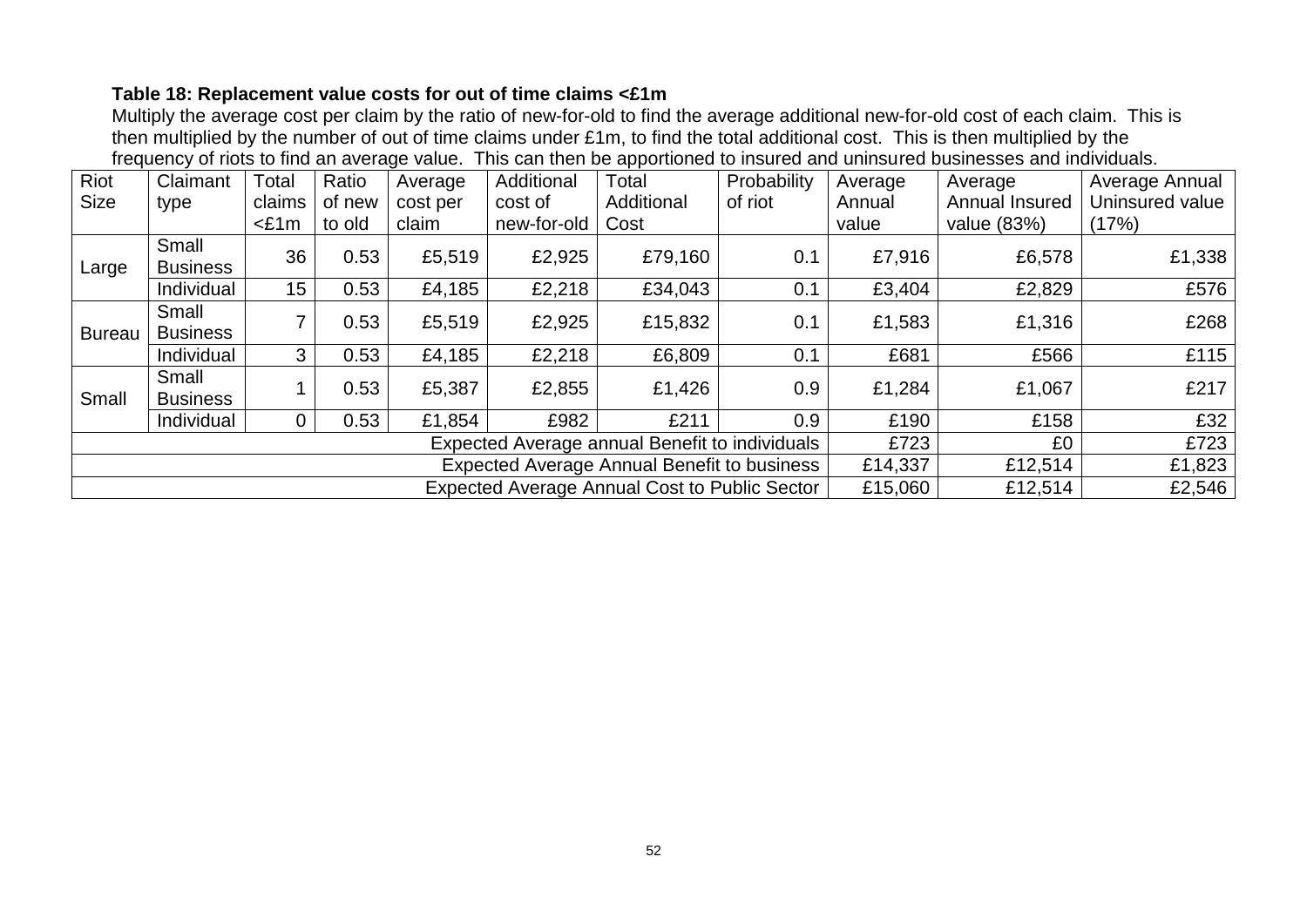# **Table 19: Replacement value costs for in time claims >£1m**

Multiply the average cost per claim by the ratio of new-for-old to find the average additional new-for-old cost of each claim. This is then multiplied by the number of in time claims under £1m, to find the total additional cost. This is then multiplied by the frequency of riots to find an average value. This can then be apportioned to insured and uninsured businesses and individuals.

| Riot                                                                             | Claimant                 | Total    | Ratio  | Average    | Additional  | Total       | Probability | Average    | Average                | Average                  |
|----------------------------------------------------------------------------------|--------------------------|----------|--------|------------|-------------|-------------|-------------|------------|------------------------|--------------------------|
| <b>Size</b>                                                                      | type                     | claims   | of new | cost per   | cost of     | Additional  | of riot     | Annual     | Annual                 | Annual                   |
|                                                                                  |                          | >E1m     | to old | claim      | new-for-old | Cost        |             | value      | Insured value<br>(83%) | Uninsured<br>value (17%) |
| Large                                                                            | Small<br><b>Business</b> | 16       | 0.53   | £1,455,942 | £771,649    | £12,281,705 | 0.1         | £1,228,171 | £1,020,504             | £207,667                 |
|                                                                                  | Individual               | 5        | 0.53   | £1,500,000 | £795,000    | £3,765,881  | 0.1         | £376,588   | £312,912               | £63,676                  |
| <b>Bureau</b>                                                                    | Small<br><b>Business</b> | 3        | 0.53   | £1,455,942 | £771,649    | £2,456,341  | 0.1         | £245,634   | £204,100               | £41,534                  |
|                                                                                  | Individual               |          | 0.53   | £1,500,000 | £795,000    | £753,176    | 0.1         | £75,317    | £62,582                | £12,735                  |
| Small                                                                            | Small<br><b>Business</b> |          | 0.53   | £0         | £0          | £0          | 0.9         | £0         | £0                     | £0                       |
|                                                                                  | Individual               | $\Omega$ | 0.53   | £0         | £0          | £0          | 0.9         | £0         | £0                     | £0                       |
| £0<br>Expected Average annual Benefit to individuals<br>£76,411                  |                          |          |        |            |             |             |             |            | £76,411                |                          |
| <b>Expected Average Annual Benefit to business</b><br>£1,849,299<br>£1,600,098   |                          |          |        |            |             |             |             |            |                        | £249,201                 |
| <b>Expected Average Annual Cost to Public Sector</b><br>£1,925,710<br>£1,600,098 |                          |          |        |            |             |             |             |            |                        | £325,612                 |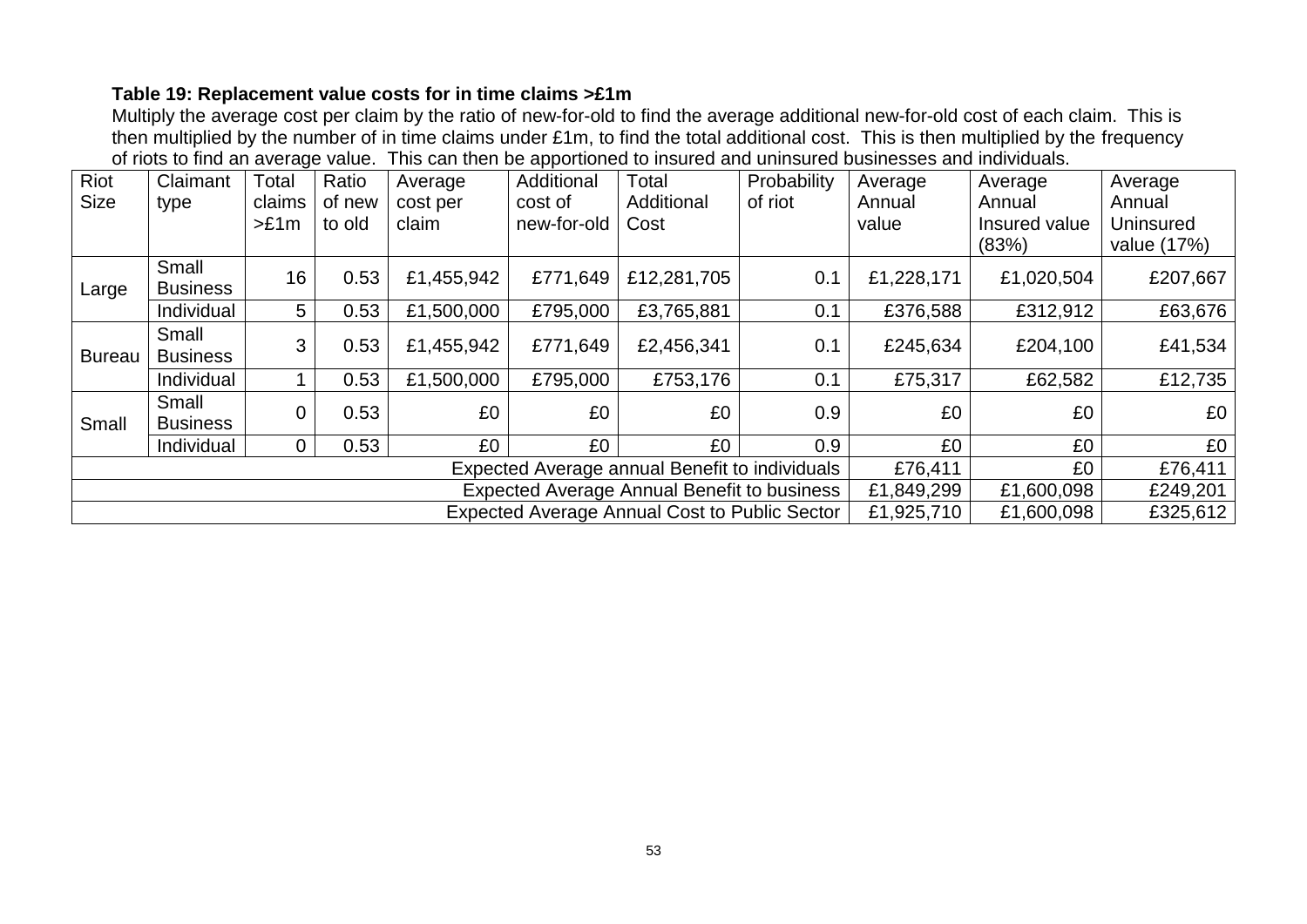# **Table 20: Replacement value costs for out of time claims >£1m**

Multiply the average cost per claim by the ratio of new-for-old to find the average additional new-for-old cost of each claim. This is then multiplied by the number of out of time claims under £1m, to find the total additional cost. This is then multiplied by the frequency of riots to find an average value. This can then be apportioned to insured and uninsured businesses and individuals.

| Riot          | Claimant                                             | Total          | Ratio  | Average    | Additional  | Total      | Probability | Average | Average       | Average          |
|---------------|------------------------------------------------------|----------------|--------|------------|-------------|------------|-------------|---------|---------------|------------------|
| <b>Size</b>   | type                                                 | claims         | of new | cost per   | cost of     | Additional | of riot     | Annual  | Annual        | Annual           |
|               |                                                      | >E1m           | to old | claim      | new-for-old | Cost       |             | value   | Insured value | <b>Uninsured</b> |
|               |                                                      |                |        |            |             |            |             |         | (83%)         | value (17%)      |
| Large         | Small<br><b>Business</b>                             |                | 0.53   | £1,455,942 | £1,498      | £748,863   | 0.1         | £150    | £124          | £26              |
|               | Individual                                           | $\overline{0}$ | 0.53   | £1,500,000 | £446        | £229,620   | 0.1         | £44     | £37           | £7               |
| <b>Bureau</b> | Small<br><b>Business</b>                             | $\overline{0}$ | 0.53   | £1,455,942 | £300        | £149,773   | 0.1         | £29     | £24           | £5               |
|               | Individual                                           | $\overline{0}$ | 0.53   | £1,500,000 | £89         | £45,924    | 0.1         | £9      | £7            | £2               |
| Small         | Small<br><b>Business</b>                             | $\overline{0}$ | 0.53   | £0         | £0          | £0         | 0.9         | £0      | £0            | £0               |
|               | Individual                                           | 0              | 0.53   | £0         | £0          | £0         | 0.9         | £0      | £0            | £0               |
|               | Expected Average annual Benefit to individuals       |                |        |            |             |            |             | £9      | £0            | £9               |
|               | <b>Expected Average Annual Benefit to business</b>   |                |        |            |             |            |             | £223    | £192          | £31              |
|               | <b>Expected Average Annual Cost to Public Sector</b> |                |        |            |             |            |             | £232    | £192          | £40              |

# **Table 21: Total Replacement value costs**

Sum of Tables 17, 18, 19 and 20.

|                                                | Average      | Average Annual      | Average Annual        |
|------------------------------------------------|--------------|---------------------|-----------------------|
|                                                | Annual value | Insured value (83%) | Uninsured value (17%) |
| Expected Average annual Benefit to individuals | £99,381      | £0                  | £99,381               |
| Expected Average Annual Benefit to business    | £2,434,506   | £2,105,441          | £329,065              |
| Expected Average Annual Cost to Public Sector  | £2,533,887   | £2,105,441          | £428,445              |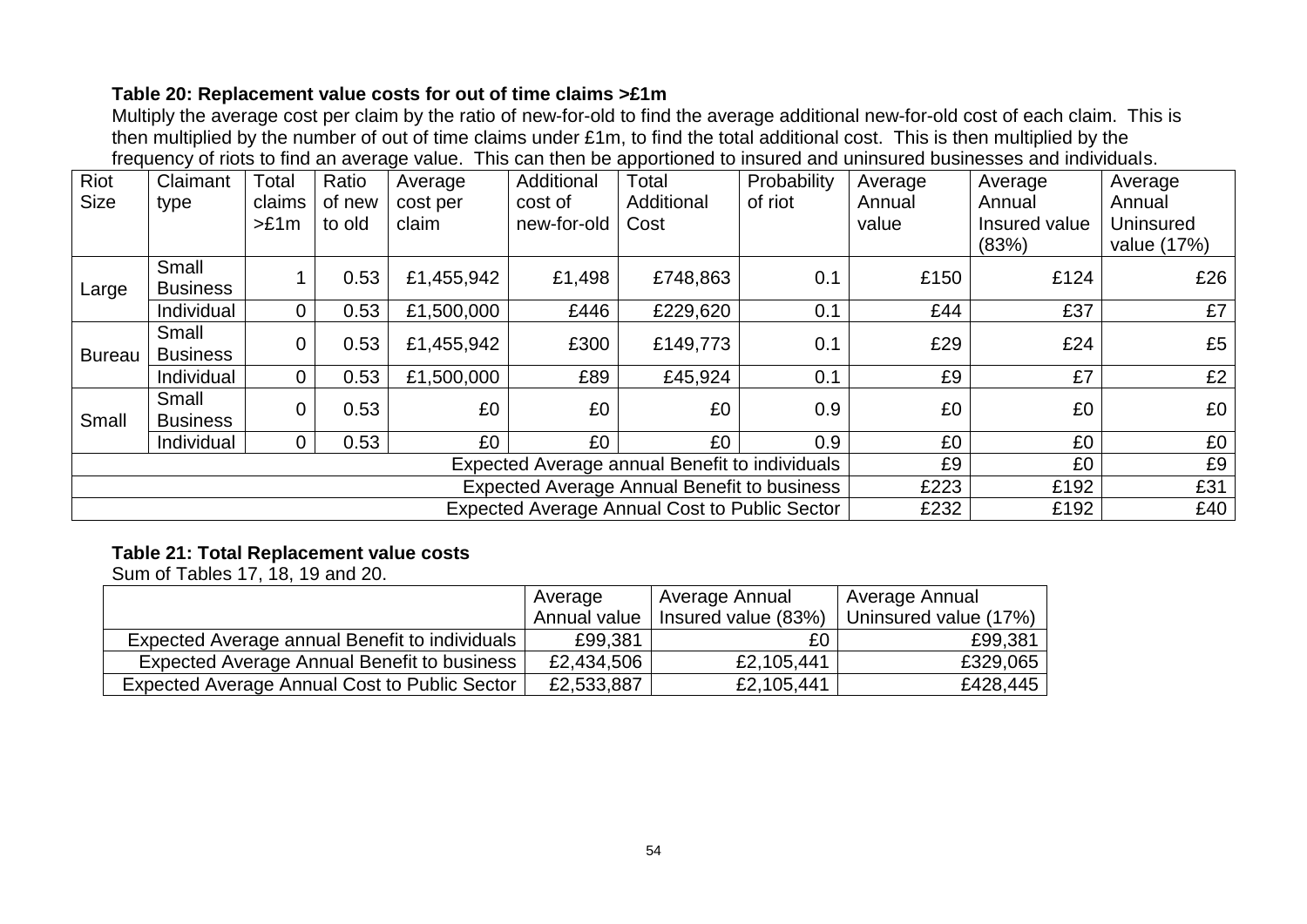# **Table 22: Excess values**

| <b>Riot Size</b>                                | Claimant        | Total  | <b>Total Excess</b>                                     | Average      | Average Annual      | Average Annual        |
|-------------------------------------------------|-----------------|--------|---------------------------------------------------------|--------------|---------------------|-----------------------|
|                                                 | type            | Claims | Values                                                  | Annual value | Insured value (83%) | Uninsured value (17%) |
|                                                 | Small           | 1,166  | £116,631                                                | £11,663      | £9,688              | £1,975                |
| Large                                           | <b>Business</b> |        |                                                         |              |                     |                       |
|                                                 | Individual      | 503    | £50,292                                                 | £5,029       | £4,147              | £882                  |
|                                                 | Small           | 233    | £23,326                                                 | £2,333       | £1,938              | £395                  |
| <b>Bureau</b>                                   | <b>Business</b> |        |                                                         |              |                     |                       |
|                                                 | Individual      | 101    | £10,058                                                 | £1,006       | £830                | £176                  |
|                                                 | Small           | 29     | £2,873                                                  | £2,585       | £2,147              | £438                  |
| Small                                           | <b>Business</b> |        |                                                         |              |                     |                       |
|                                                 | Individual      | 6      | £550                                                    | £495         | £407                | £88                   |
| Expected Average annual Cost to individuals     |                 |        | £1,146                                                  | £0           | £1,146              |                       |
| <b>Expected Average Annual Cost to business</b> |                 |        |                                                         | £21,960      | £19,153             | £2,807                |
|                                                 |                 |        | <b>Expected Average Annual Benefit to Public Sector</b> | £23,111      | £19,153             | £3,954                |

The number of claims submitted (In time, out of time and motor) multiplied by the excess value of £100.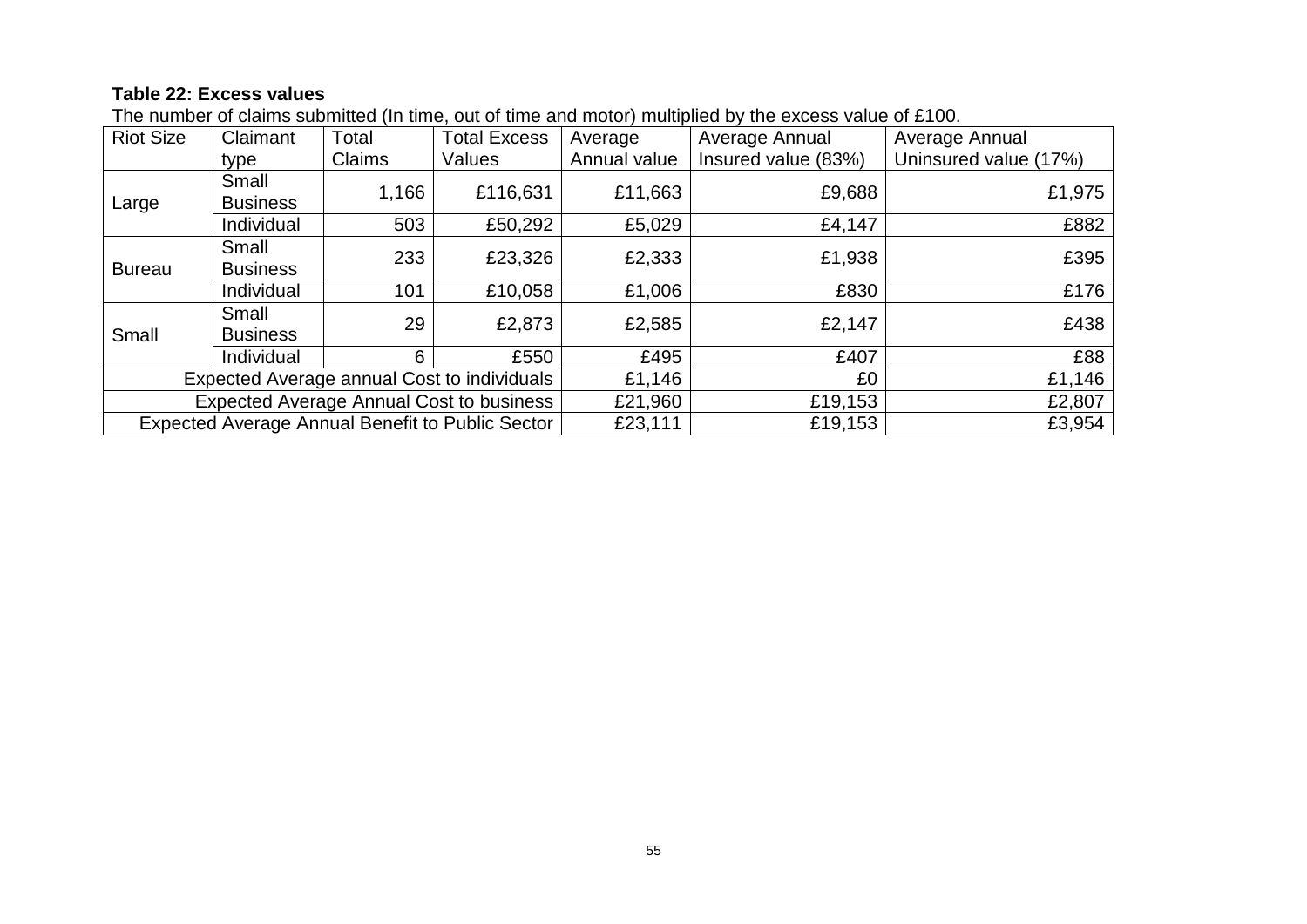#### **Annex B: Small and Micro Business Assessment**

Both options considered have a distributional impact on business.

A small and micro sized business assessment (SMBA) applies for all measures that come into force after 31 March 2014. The new Act is expected to be presented in draft form after October 2014 and will be considered for full legislation after May 2015.

The policy proposal will have an impact on any uninsured and underinsured business that suffers damage from riots as well as on insurers. It is not a legislative requirement on them, however the level of compensation they receive may change.

The main aim of the proposal is to modernise current legislation from its original 1886 form.

#### **Current Practice**

Currently all businesses will receive a level of compensation based on the indemnity value of buildings and their contents. This means that if these items are damaged they will be restored to the same level as previously. There is no coverage for vehicles under current legislation.

#### **Business impacts**

We expect all types of businesses to be affected, although insured businesses will feel no direct impact. Uninsured businesses of all sizes will be compensated directly and insurers will compensated on behalf of all insured businesses.

Option 2 will limit claims from all sizes of business and will mean that no individual business will be compensated for amounts greater than £1m.

Option 3 will be more targeted by business size and will limit businesses with turnovers of more than £5m. Under EU law, small businesses have turnovers of less than €10m. This means that a number of small businesses may be unable to claim with a £5m turnover limit. This limit however, captures 56% of all business claims following riots and has been informed by the insurance industry.

Table 1 sets out the proportion of businesses that are insured and uninsured, the terminology of small and large business does not follow EU law, but instead follows the same usage as in the impact assessment. Small businesses are considered to be those with less than £5m turnover. We are aware that this means that some small businesses under law, will actually be captured in the large business category, but the numbers of these will be low and the values attached to this group will also be low.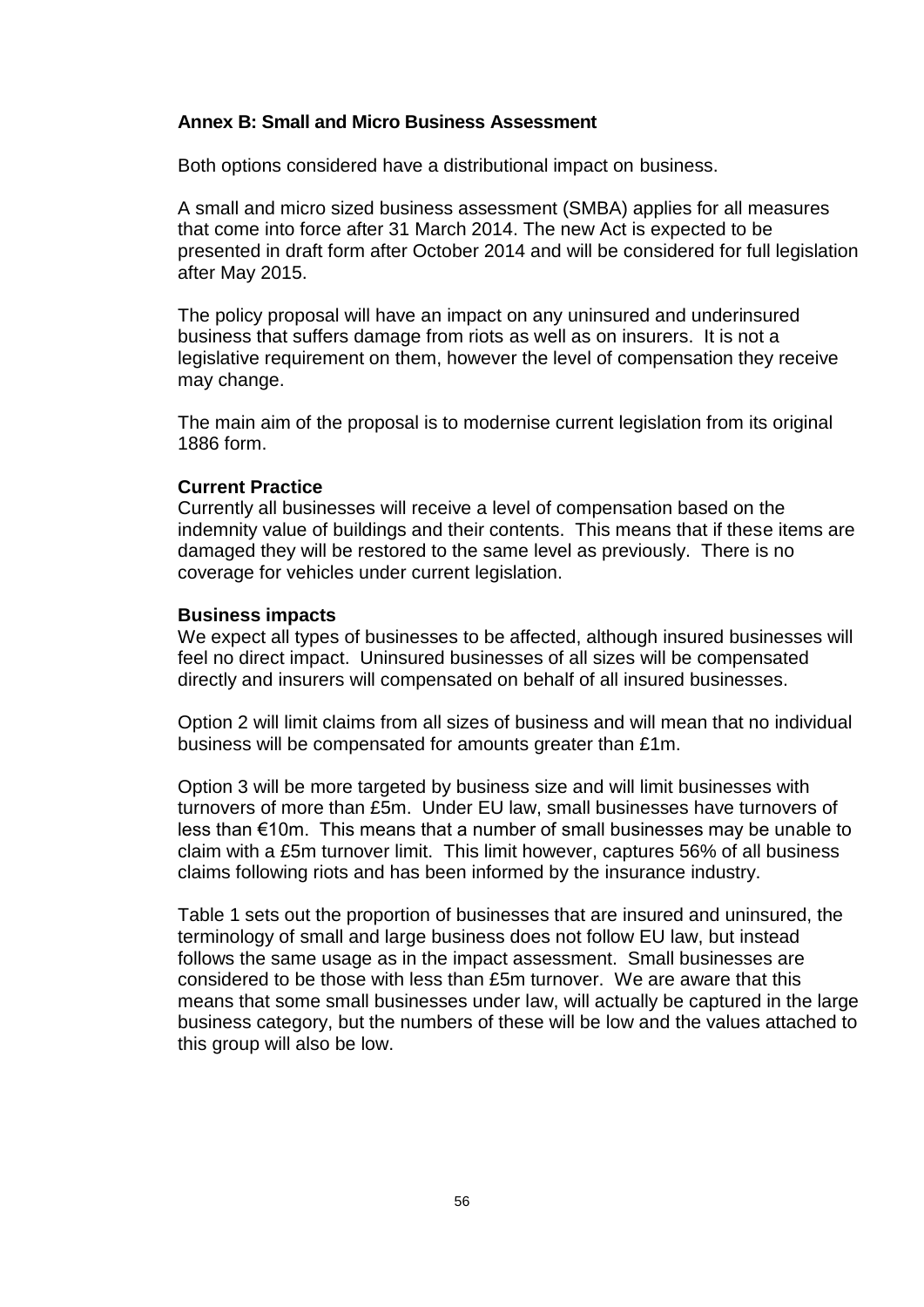|                                        | <b>Insured</b> | Uninsured | Total | Option 2      | Option 3      |
|----------------------------------------|----------------|-----------|-------|---------------|---------------|
|                                        |                |           |       | (reduced      | (no           |
|                                        |                |           |       | compensation) | compensation) |
| <b>Small business</b><br>claim $<$ £1m | 46%            | 9%        | 55%   | $0\%$         | $0\%$         |
| <b>Small business</b><br>claim $>E1m$  | $1\%$          | $0\%$     | 1%    | 1%            | $0\%$         |
| Large business<br>claim $<$ £1m        | 36%            | 7%        | 43%   | 0%            | 43%           |
| Large business<br>claim >£1m           | 1%             | $0\%$     | 1%    | 1%            | 1%            |
| Total                                  | 83%            | 17%       | 100%  | 2%            | 44%           |

**Table 1: Proportion of businesses affected**

As well as considering the proportion of claims that will be ineligible to claim, it is important to consider the level of costs that they face. As mentioned above, insured businesses will see no impact, they will receive settlement from their insurers as normal. It will be their insurers that see a change in the compensation available to them. For this reason when looking at value of impacts we consider uninsured small businesses (turnover <£5m), uninsured large businesses (turnover >£5m) and Insurers.

Table 2 details the recommendations under option 2 and the impact they have on these three groups as Net Present Value over 10 years. Table 3 does the same for recommendations proposed in option 3.

| Recommendation                       | <b>Uninsured</b> | Uninsured | <b>Insurers</b> | Total      |
|--------------------------------------|------------------|-----------|-----------------|------------|
|                                      | Small            | Large     | (Large          |            |
|                                      | <b>Business</b>  | business  | businesses)     |            |
| 4) Run a bureau                      | £0.00m           | £0.00m    | $-E0.45m$       | $-E0.45m$  |
| 5) Familiarise with<br>manual        | £0.00m           | £0.00m    | $-E0.04m$       | $-E0.04m$  |
| 2+8+10) Claims<br>capped at £1m      | $-E1.27m$        | $-E3.60m$ | $-E25.98m$      | $-E30.85m$ |
| 12) Vehicle<br>Coverage              | £0.00m           | £0.00m    | £0.00m          | £0.00m     |
| Out of time support                  | £0.14m           | £0.22m    | £1.96m          | £2.32m     |
| 16) Replacement<br>value             | £0.69m           | £0.68m    | £7.69m          | £9.05m     |
| <b>Excess</b>                        | $-E0.12m$        | $-E0.08m$ | $-E1.19m$       | $-E1.43m$  |
| Total                                | $-E0.47m$        | $-E2.71m$ | $-E17.06m$      | $-E20.25m$ |
| Proportion of<br><b>Business NPV</b> | 2.3%             | 13.4%     | 84.2%           | 100%       |

|  | Table 2: Impacts of Option 2 Recommendations on businesses. |  |
|--|-------------------------------------------------------------|--|
|--|-------------------------------------------------------------|--|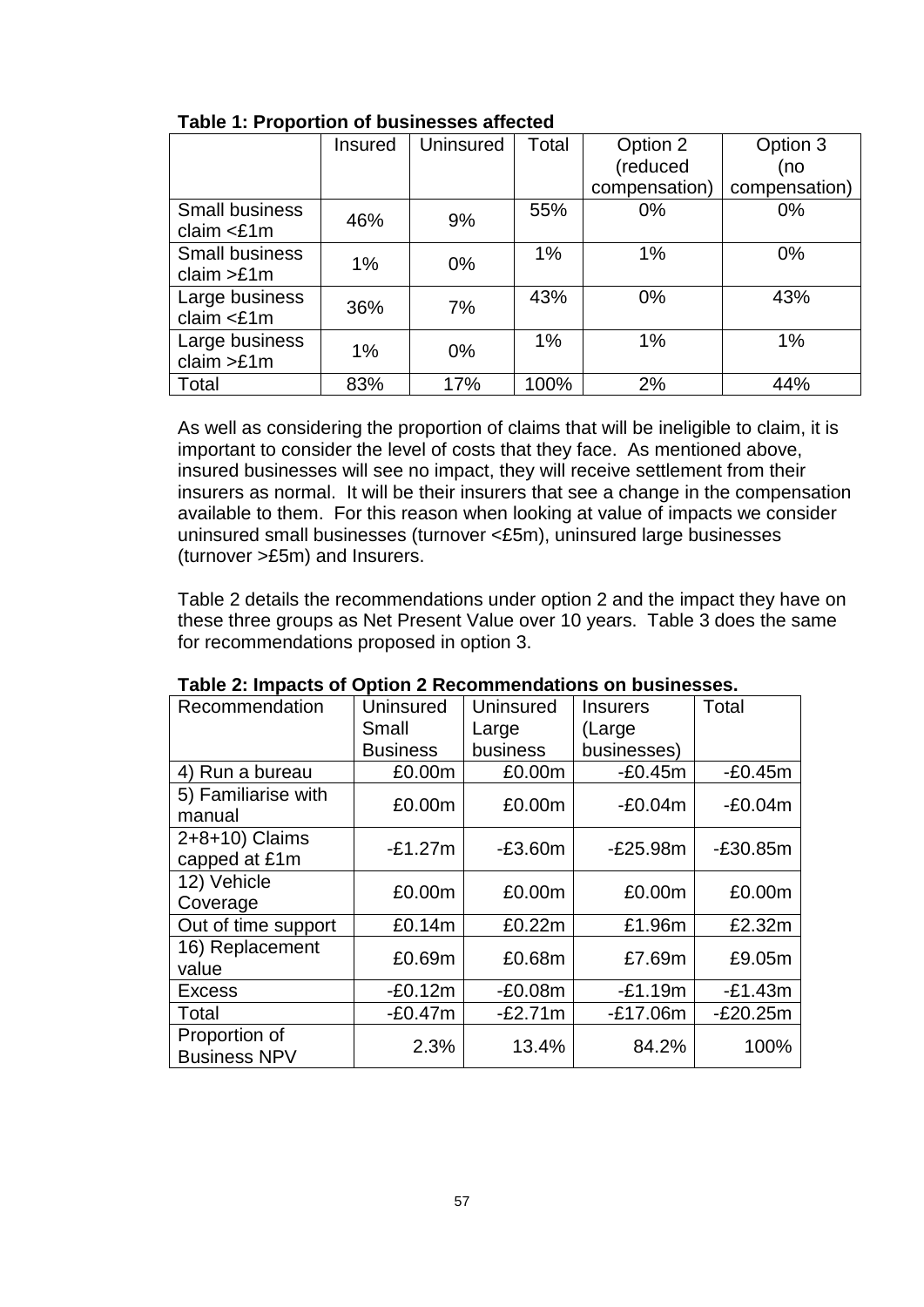| Recommendation                       | <b>Uninsured</b> | <b>Uninsured</b> | <b>Insurers</b> | Total      |
|--------------------------------------|------------------|------------------|-----------------|------------|
|                                      | Small            | Large            | (Large          |            |
|                                      | <b>Business</b>  | business         | businesses)     |            |
| 4) Run a bureau                      | £0.00m           | £0.00m           | $-E0.45m$       | $-E0.45m$  |
| 5) Familiarise<br>with manual        | £0.00m           | £0.00m           | $-E0.04m$       | $-E0.04m$  |
| 2+8+10) Claims<br>capped at £1m      | £0.00m           | $-E7.63m$        | $-£37.48m$      | $-E45.10m$ |
| 12) Vehicle<br>Coverage              | £0.00m           | £0.00m           | £0.00m          | £0.00m     |
| Out of time<br>support               | £0.17m           | £0.00m           | £1.08m          | £1.25m     |
| 16) Replacement<br>value             | £2.83m           | £0.00m           | £18.12m         | £20.96m    |
| <b>Excess</b>                        | $-E0.19m$        | £0.00m           | $-E1.31m$       | $-E1.50m$  |
| Total                                | £2.98m           | $-E7.63m$        | $-E18.92m$      | $-E23.57m$ |
| Proportion of<br><b>Business NPV</b> | $-12.6%$         | 32.4%            | 80.3%           | 100%       |

|  |  | Table 3: Impacts of Option 3 Recommendations on businesses. |  |
|--|--|-------------------------------------------------------------|--|
|--|--|-------------------------------------------------------------|--|

In both options it can be seen that small businesses (with less than £5m turnover) are protected. Under option 2 they face just over 2% of the net present value to businesses, whilst larger businesses face a much greater cost. Under option 3, small businesses will actually see gains, whilst large businesses an insurers face costs.

In order to fully protect small businesses from costs under option 2, it would mean revising the proposal of capping claims at a total of £1m to a lower value. It would be difficult to change this cap without hindering the policy.

From the costs faced by businesses and individuals the public sector makes savings and it is these savings which help to fund the additional support for businesses in the form of out of time support and replacement value. If the cap were to be removed then, under option 2, the net impact on small businesses would become positive, with a present value of £2.98m. Unfortunately such a change will increase costs to the public sector, bring the net impact from £19.7m present value, to -£49.4m present value. This is unaffordable and dismisses one of the objectives of the policy, which is to consider the impact on the public purse. To make the policy affordable to the public sector, the recommendation of replacement value would have to be dropped from the option. This would then reduce benefits experienced by small businesses, by a total of £2.83m, so that the net present value would be just £0.15m to small businesses.

In addition to this, it is worth considering the volume of claims that would be capped under option 2. It is assumed that in a small riot, no claims from small businesses would be capped. In a bureau scale riot there would be a cap imposed on up to one claim from small businesses. In a large scale riot up to three claims from small businesses would be capped. Given the frequencies of